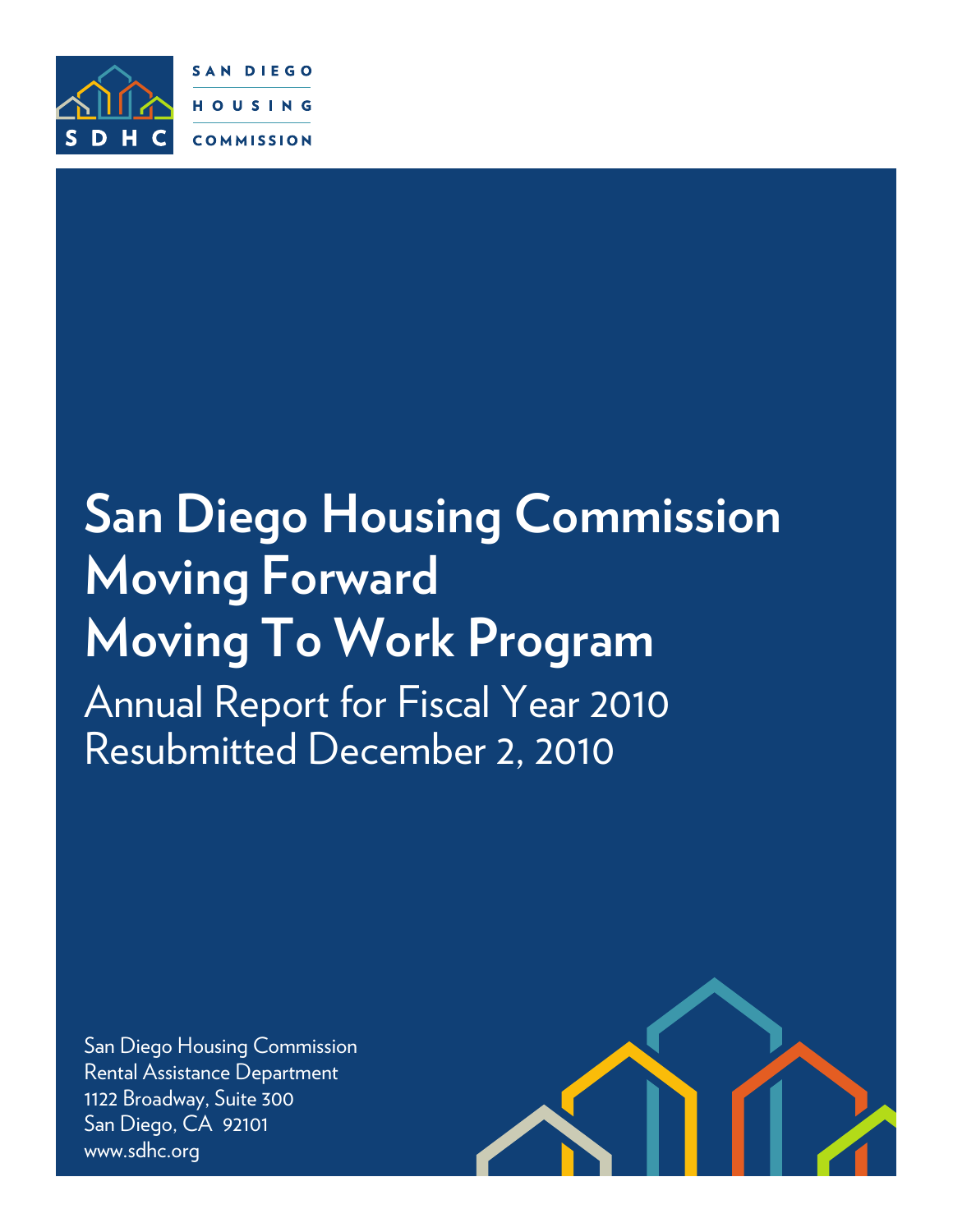

## **TABLE OF CONTENTS**

| Section I.          | <b>Introduction and Overview</b>                                                    |     |
|---------------------|-------------------------------------------------------------------------------------|-----|
| А.                  |                                                                                     |     |
| В.                  |                                                                                     |     |
| Section II.         |                                                                                     |     |
| А.                  |                                                                                     |     |
| В.                  |                                                                                     |     |
| C.                  |                                                                                     |     |
| <b>Section III.</b> |                                                                                     |     |
| А.                  |                                                                                     |     |
| B.                  |                                                                                     |     |
| <b>Section IV.</b>  |                                                                                     |     |
| Section V.          |                                                                                     |     |
| <b>Section VI.</b>  | Ongoing MTW Activities: HUD Approval Previously Granted 10                          |     |
|                     |                                                                                     |     |
| 1.                  |                                                                                     |     |
| 2.                  | Authorize SDHC to Inspect and Determine Rent Reasonableness for SDHC-Owned Units 15 |     |
| 3.                  | Implement Triennial Income Recertifications for Elderly and Disabled Clients  18    |     |
| 4.                  |                                                                                     |     |
| 5.                  |                                                                                     |     |
| 6.                  |                                                                                     |     |
| 7.                  |                                                                                     |     |
| 8.                  |                                                                                     |     |
| 9.                  |                                                                                     |     |
| 10.                 |                                                                                     |     |
| 11.                 |                                                                                     |     |
| <b>Section VII.</b> |                                                                                     |     |
| А.                  |                                                                                     |     |
| В.                  |                                                                                     |     |
| C.                  |                                                                                     |     |
| D.                  |                                                                                     |     |
| E.                  |                                                                                     |     |
|                     |                                                                                     |     |
|                     |                                                                                     | .38 |
| А.                  |                                                                                     |     |
| B.                  |                                                                                     |     |
| C.                  |                                                                                     |     |
| D.                  |                                                                                     |     |
|                     |                                                                                     |     |

## Appendix

A. Statutory Compliance Certification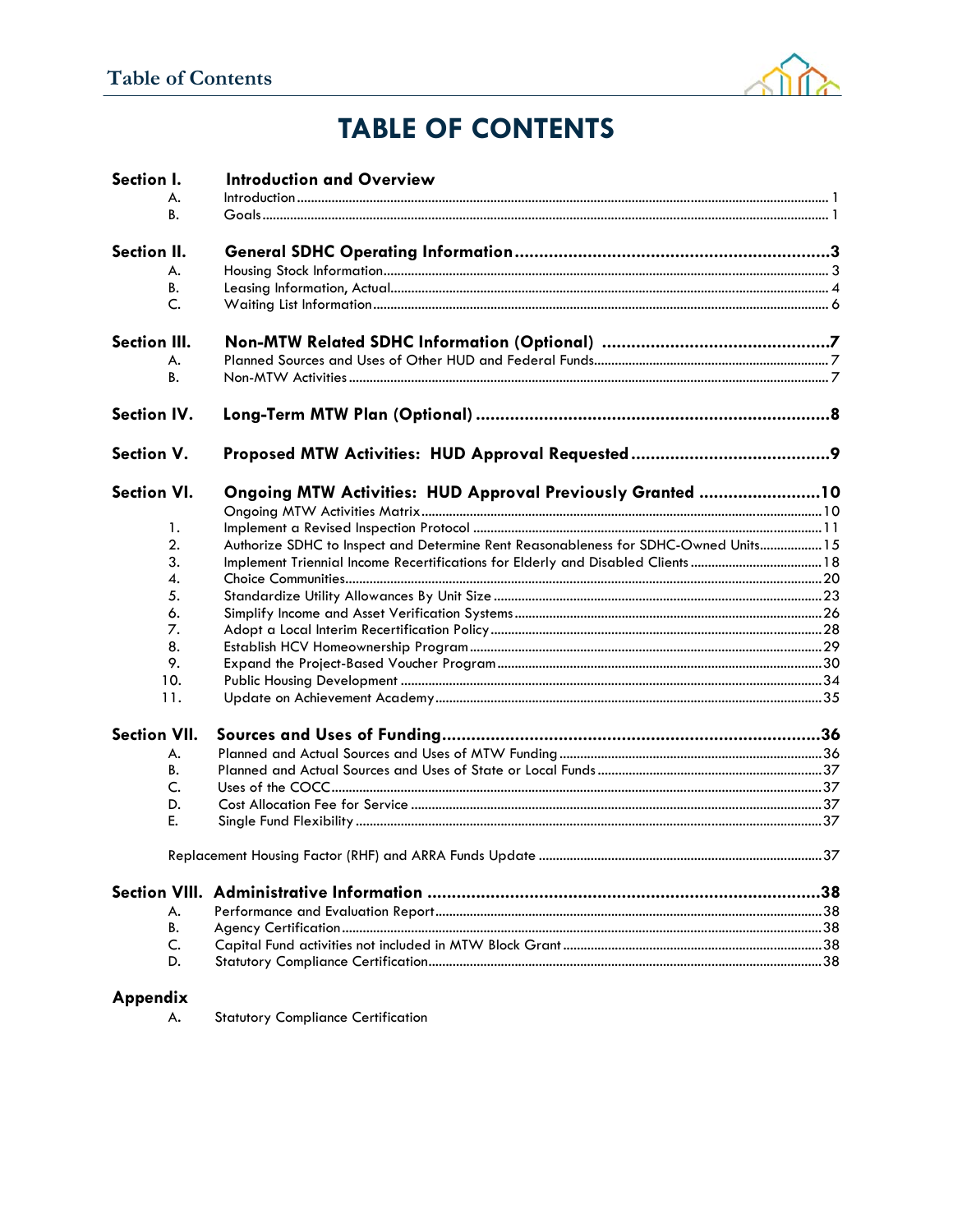

#### **SECTION I - INTRODUCTION AND OVERVIEW**

#### **A. Introduction**

The San Diego Housing Commission (SDHC) is proud to report on the successes achieved during the first year of reinstatement as a Moving to Work (MTW) agency. This MTW Annual Report contains the quantitative measurements for the corresponding Fiscal Year 2009 and 2010 MTW Annual Plan activities according to the format set forth by HUD. As one of 33 designated MTW participants, SDHC is confident our agency can continue to effectively contribute to the goals of the MTW demonstration program and advance the statutory objectives put forth by the Department of Housing and Urban Development (HUD).

MTW flexibility has enabled SDHC to initiate changes to its programs and practices necessary to address local housing needs and the challenges intrinsic to San Diego communities. Eight of the ten activities proposed in the Fiscal Year 2010 MTW Annual Plan had been implemented as of the close of the Fiscal Year, with a ninth activity, the close of escrow on new Public Housing units, closely following.

Streamlining regulatory requirements and internal procedures allowed SDHC to reduce costs and expend Federal monies consistent with HUD's statutory objectives. Our agency continues to concentrate efforts towards reforming program administration, eliminating inefficiencies, and improving business systems.

The Fiscal Year 2010 Annual Report provides a detailed summary of all MTW initiatives proposed by SDHC and approved for adoption by HUD. Through the MTW Annual Report, SDHC will not only ascertain the successes of the initiatives, but expects to use the knowledge to further identify programmatic needs and additional areas for improvement. SDHC will also look to other MTW agencies for inspiration and guidance when constructing and implementing future initiatives.

#### **B. Goals**

SDHC seeks to accomplish the three statutory goals of the MTW demonstration program through the following activities:

- $\checkmark$  Address the issue of homelessness in San Diego by creating solutions that recognize the unique conditions of being homeless in the City of San Diego;
- $\checkmark$  Further streamline processes in the Rental Assistance Department to increase cost effectiveness;
- $\checkmark$  Increase affordable housing options in the City of San Diego;
- $\checkmark$  Maintain affordable rent levels in both assisted and non-assisted units;
- $\checkmark$  Integrate MTW flexibility with applicable agency-wide administrative processes; and
- $\checkmark$  Offer solutions to families seeking to move toward self-sufficiency.

Following is a brief summarization of each Fiscal Year 2010 initiative as a quick point of reference:

- 1. *Reduce the number of required inspections and allow owners to self-certify HQS for minor fail items.*  SDHC uses a revised inspections protocol to reduce the number of HQS inspections conducted annually. The initiative allows responsible property owners to self-certify the repair of minor fail items, and well-maintained units are placed on a biennial inspection cycle. Quality Control inspections ensure HQS standards are consistently observed and applied at all assisted properties.
- 2. *Inspect and determine rent reasonableness for SDHC-owned properties.* Authorization was received to allow SDHC to inspect and determine rent reasonableness for SDHC-owned properties. Quality Control inspections are conducted on randomly selected units to ensure HQS standards are consistently upheld at all SDHC-owned properties and contract rents conform to rent reasonableness requirements.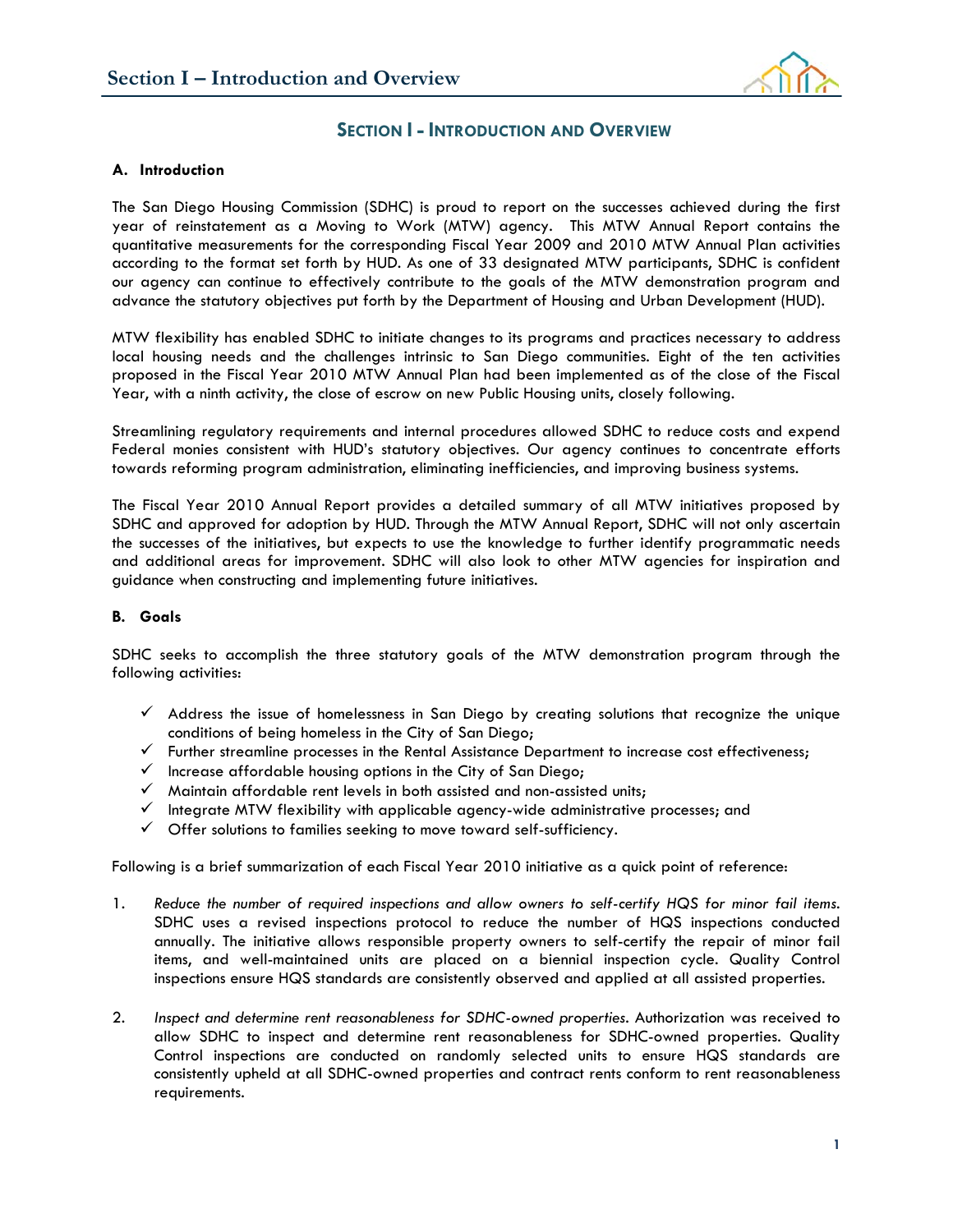

- *3. Conduct triennial income and family composition recertifications for fixed-income elderly and disabled households.* Elderly and/or disabled families with a fixed income (excluding TANF) were placed on a triennial certification cycle. Cost of living adjustment (COLA) certifications are conducted during the two years the family was not required to complete a thorough annual certification.
- *4. Choice Communities.* The initiative is a four-pronged approach to enable families to move from areas of high-poverty to areas of low-poverty.
	- a. *Eliminate the 40% affordability cap for participants moving to low-poverty areas.* Participants are allowed to pay up to 50% of their monthly adjusted income towards their rent portion.
	- b. *Create a Moving for Opportunity program.* SDHC developed resources (brochures and a designated staff member) to disseminate information to participants interested in relocating to areas of low-poverty.
	- c. *Create a revolving security deposit loan program.* A revolving security deposit loan program was developed to assist participants with security deposit payments when relocating to a unit located in a low-poverty neighborhood. Each participant receiving security deposit assistance is required to repay the loan within a prescribed timeframe.
	- d. *Increase payment standards in low-poverty neighborhoods.* Participants moving into a zip code designated as low-poverty receive a higher payment standard than otherwise authorized for HCV holders.
- 5. *Standardize utility allowances by unit size.* A revised utility allowance schedule was created to simplify the process of assigning utility allowances to units. The simplified chart contains standard utility allowances based on unit bedroom size and whether or not the tenant is responsible for sewer/water.
- 6. *Simplify income, asset, and allowance verification requirements.* Program participants with assets totaling less than \$10,000 are only required to self-certify their combined assets have a cash surrender value below the prescribed threshold. Participants with assets equaling \$10,000 or greater are required to submit verification of each asset. SDHC revised the verification hierarchy to confirm income and asset values.
- 7. *Adopt a local interim recertification policy.* The interim policy was designed to reduce and limit the number of interims required when a participant requests a rent adjustment due to loss of income. Interim adjustments for rent reductions are only granted once between regularly scheduled annual certifications. The initiative encourages participants to remain employed, therefore promoting selfsufficiency.
- 8. *Establish a homeownership voucher program and use block grant funds to assist Housing Choice Voucher (HCV) participants.* A homeownership program was created to assist income-eligible HCV participants with purchasing a home. Housing assistance payments are utilized to assist with a mortgage payment rather than as a rental payment. Incentives to purchase a foreclosed home are also program components.
- 9. *Expand the use of the project-based voucher (PBV) program.* SDHC set aside 400 vouchers for the purpose of creating PBV units for low-income families and the chronically homeless. 200 vouchers were designated to each category of PBV participants.
- 10. *Undertake public housing development with public housing or voucher funds.* SDHC proposed using MTW single fund flexibility to purchase 33 public housing units by the end of Fiscal Year 2010.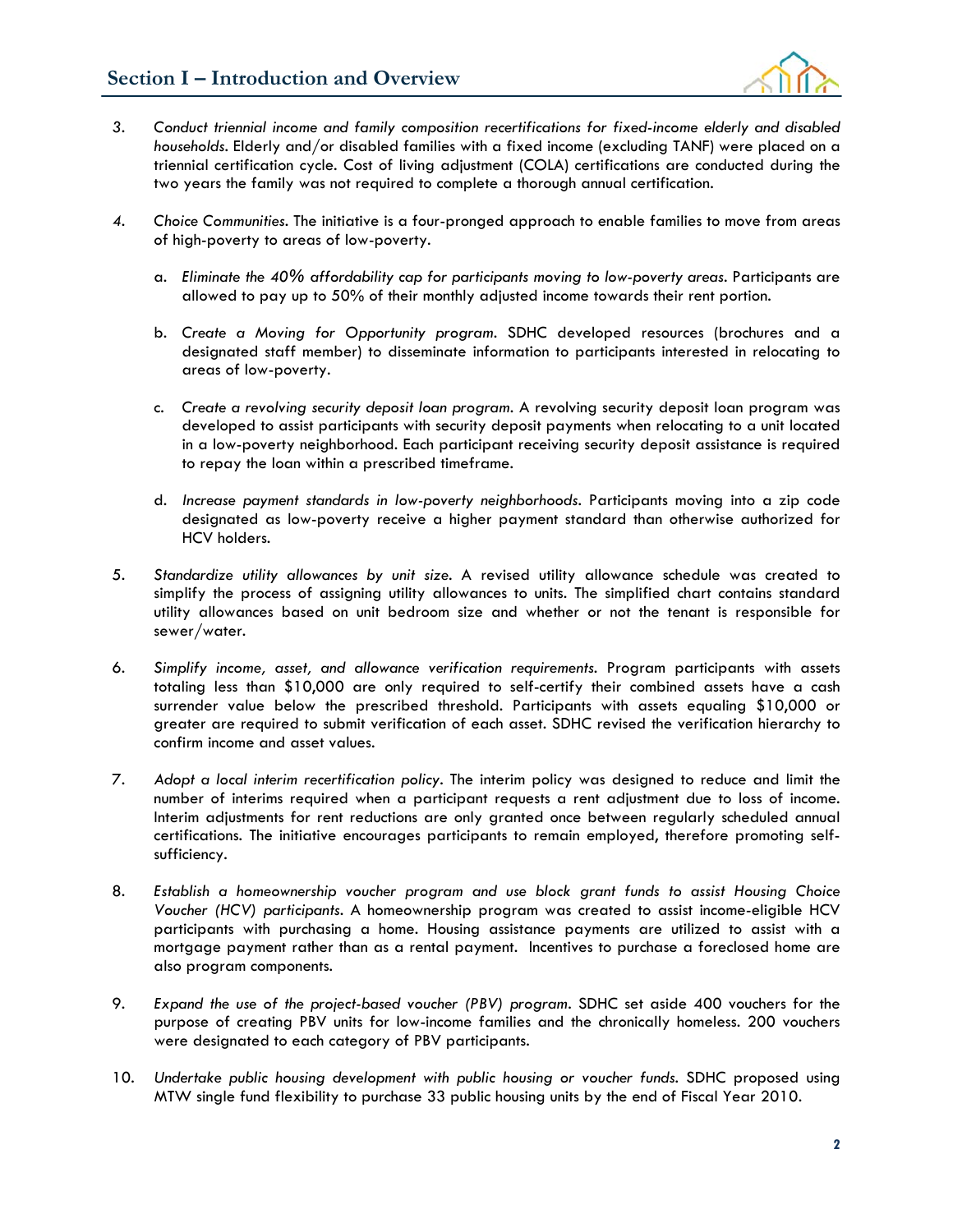

## **SECTION II - GENERAL SDHC OPERATING INFORMATION**

#### **A. Housing Stock Information**

- 1. Number of public housing units at the end of the plan year, discuss any changes over 10%: **36** with no changes over 10 percent.
- 2. Description of any significant capital expenditures by development (>30% of the Agency's total budgeted capital expenditures for the fiscal year): **N/A**
- 3. Description of any new public housing units added during the year by development (specifying bedroom size, type, accessible features, if applicable): **0**
- 4. Number of public housing units removed from the inventory during the year by development specifying the justification for the removal: **0**
- 5. Number of MTW HCV authorized at the end of the Plan year; discuss any changes over 10%: **13,562** with no changes over 10 percent.
- 6. Number of non-MTW HCV authorized at the end of the Plan year, discuss any changes over 10%: **403** with the following changes over 10 percent: The non-MTW vouchers include Enhanced/Protection vouchers, TBRA, VASH, and PBV that have contracts yet to be converted to MTW. All PBV contract renewals will include provisions for MTW. This number is more than 10 percent higher than in the Fiscal Year 2010 MTW Plan due to an increase in VASH lease ups as well as an error in reporting the Enhanced/Protection vouchers.
- 7. Number of HCV units project based during the Plan year, including description of each separate project: A total of **85** units were project based during Fiscal Year 2010. These units are in addition to the existing **39** units project based prior to MTW designation. Please see Leasing Information-Actual in Section II below for a full description of the developments containing the **124** units designated as both MTW and non-MTW PBV. The matrix below provides a description of all developments and authorized PBV units added as MTW PBV during the Plan year.

| <b>Development Name</b>      | <b>PBV Start Date</b> | Total No. of<br>Units in<br><b>Development</b> | <b>Total No. Project</b><br><b>Based Units</b><br>Authorized in<br><b>Development</b> | <b>Total No.</b><br><b>Project Based</b><br><b>Units Leased</b><br>Up in<br><b>Development</b> | Population |
|------------------------------|-----------------------|------------------------------------------------|---------------------------------------------------------------------------------------|------------------------------------------------------------------------------------------------|------------|
| Townspeople                  | 9/1/2009              | 24                                             | 9                                                                                     | 9                                                                                              | Homeless   |
| <b>Stepping Stone</b>        | 1/1/2010              | 8                                              | 6                                                                                     | 6                                                                                              | Homeless   |
| Potiker                      | 2/1/2010              | 200                                            | 36                                                                                    | 31                                                                                             | Low-Income |
| Alabama Manor                | 4/1/2010              | 67                                             | 15                                                                                    | 14                                                                                             | Low-Income |
| Santa Margarita (SDHC-Owned) | 5/1/2010              | 32                                             | 10                                                                                    | ⇁                                                                                              | Low-Income |
| Meade (SDHC-Owned)           | 6/1/2010              | 29                                             | 9                                                                                     | 6                                                                                              | Low-Income |
| Total                        |                       | 360                                            | 85                                                                                    | 73                                                                                             |            |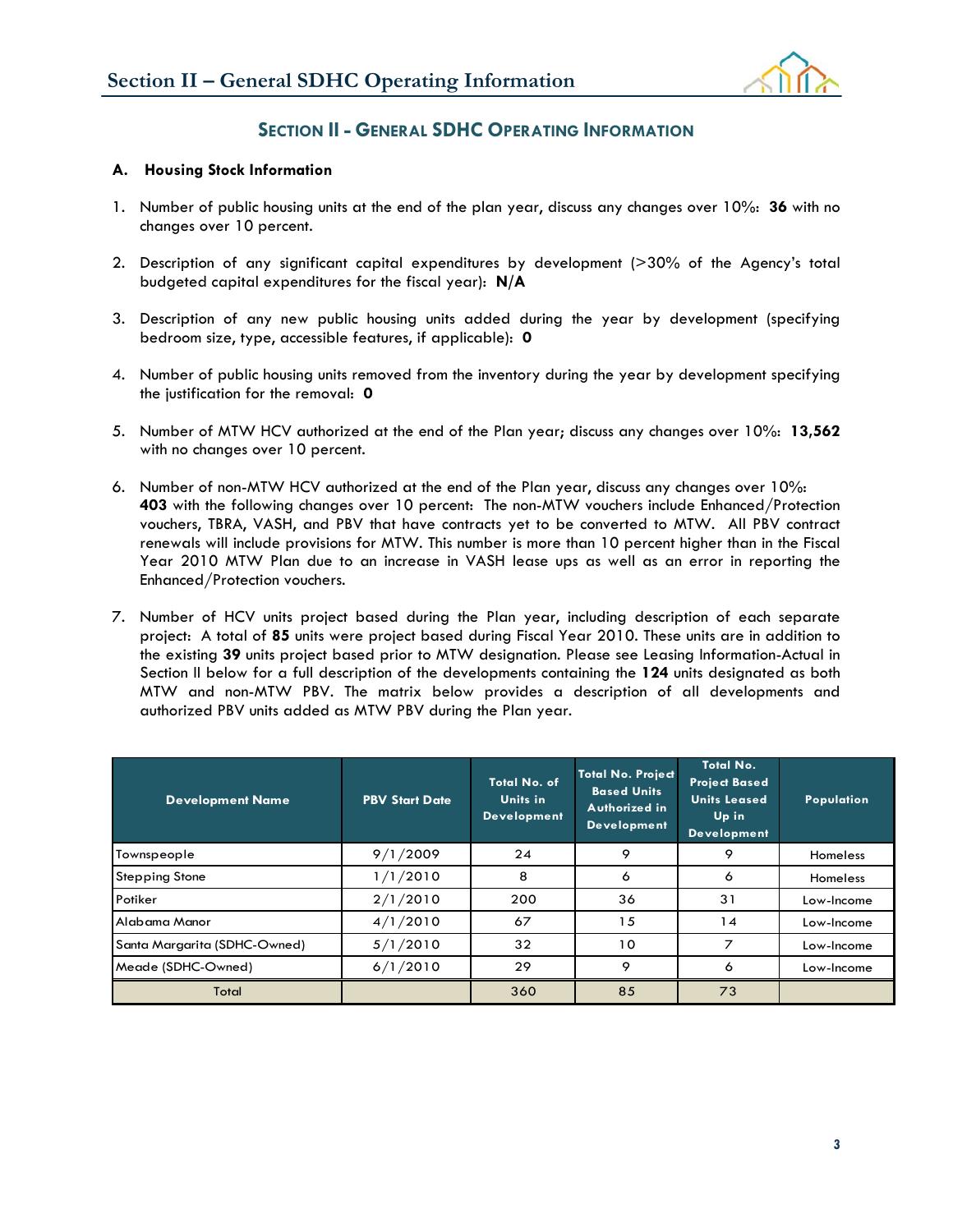

8. Overview of other housing managed by the Agency, eg., tax credit, state-funded, market rate. The properties contained in the table below do not include any tax credit units or partnership properties:

| <b>SDHC Property Management</b>              |              |  |  |  |
|----------------------------------------------|--------------|--|--|--|
| <b>Property</b>                              | <b>Units</b> |  |  |  |
| SDHC Former Public Housing                   | 1366         |  |  |  |
| <b>SDHC</b> Local Units                      | 5            |  |  |  |
| Via Las Cumbres Local Units                  | 84           |  |  |  |
| Via Las Cumbres Public Housing               | 36           |  |  |  |
| Maya Linda Units                             | 132          |  |  |  |
| State Housing Units (Otay Villa)             | 78           |  |  |  |
| <b>State Housing Units (Scattered Sites)</b> | 35           |  |  |  |
| City Units                                   | ⊿            |  |  |  |
| Front St (Del Mar Apartments)                | 34           |  |  |  |
| Sanford Hotel (SRO)*                         | 130          |  |  |  |
| Cuvier St* (La Jolla Marine)                 | 8            |  |  |  |
| <b>Total Units:</b>                          | 1912         |  |  |  |

\*Owned but not managed by SDHC

Please note: The public housing tenants living in the former public housing units were given tenantbased vouchers. At the time, some of the families chose to utilize the tenant-based voucher in the unit. Others chose to move to other non-SDHC-owned units with the tenant-based voucher. The units that were left empty were leased to either non-assisted low-income families (at or below 80 percent AMI) or to tenant-based voucher families that were not former public housing tenants. Currently, 86% or 1171 of the 1366 units are rented to voucher families. Of the 1366, 19 of these units are in the process of being project-based (Meade and Santa Margarita developments, included in the PBV chart below). The local affordable housing units are rented by either non-assisted low-income families or tenant-based voucher families. These five units are not formerly public housing units.

#### **B. Leasing Information-Actual**

- 1. Total number of MTW PH units leased in Plan year: **36**
- 2. Total number of non-MTW PH units leased in Plan year: **0**
- 3. Total number of MTW HCV units leased in plan year: **13,483**
- 4. Total number of non-MTW HCV units leased in Plan year: **403**
- 5. Description of any issues related to leasing of PH or HCVs: **N/A**
- 6. Number of project-based vouchers committed or in use at the end of the Plan year, describe project where any new vouchers are placed (include only vouchers where agency has issued a letter of commitment in the Plan year): **124**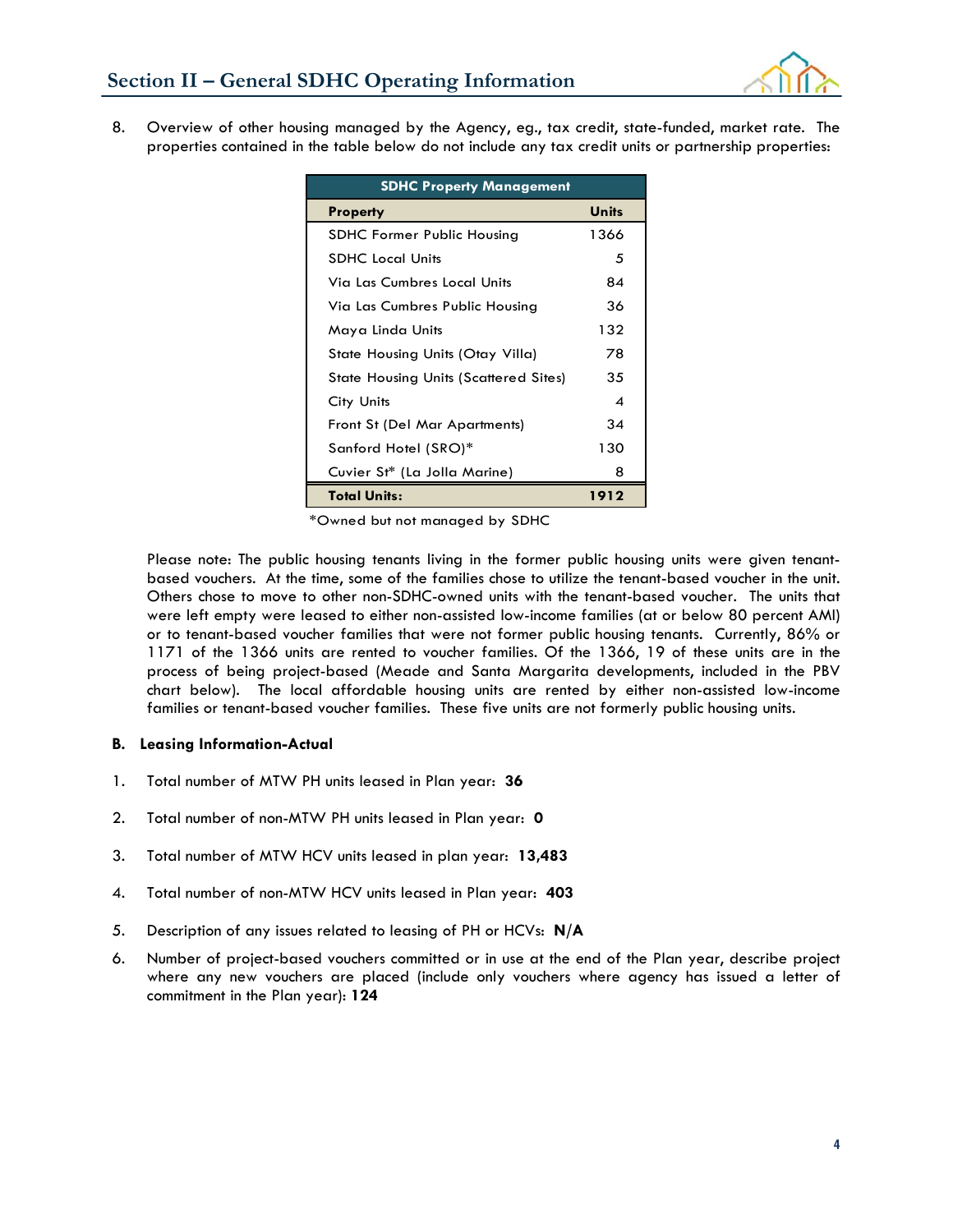

| <b>Development Name</b>      | <b>PBV Start</b><br><b>Date</b> | Total No. of<br>Units in<br><b>Development</b> | Total No.<br><b>Project Based</b><br><b>Units</b><br>Authorized in<br><b>Development</b> | Total No.<br><b>Project Based</b><br><b>Units Leased</b><br>Up in<br><b>Development</b> | Population      |
|------------------------------|---------------------------------|------------------------------------------------|------------------------------------------------------------------------------------------|-----------------------------------------------------------------------------------------|-----------------|
| Becky's House                | 2/1/2002                        | 9                                              | 2                                                                                        | 2                                                                                       | Homeless DV     |
| Take Wing                    | 7/1/2002                        | 33                                             | 8                                                                                        | 3                                                                                       | Homeless Youth  |
| <b>Hollywood Palms</b>       | 12/23/2002                      | 94                                             | 23                                                                                       | 22                                                                                      | Low-Income      |
| Leah Residence               | 7/1/2005                        | 24                                             | 6                                                                                        | 6                                                                                       | Homeless Women  |
| Townspeople                  | 9/1/2009                        | 24                                             | 9                                                                                        | 9                                                                                       | <b>Homeless</b> |
| <b>Stepping Stone</b>        | 1/1/2010                        | 8                                              | 6                                                                                        | 6                                                                                       | <b>Homeless</b> |
| Potiker                      | 2/1/2010                        | 200                                            | 36                                                                                       | 31                                                                                      | Low-Income      |
| Alabama Manor                | 4/28/2010                       | 67                                             | 15                                                                                       | 14                                                                                      | Low-Income      |
| Meade (SDHC-Owned)           | 4/28/2010                       | 29                                             | 9                                                                                        | 6                                                                                       | Low-Income      |
| Santa Margarita (SDHC-Owned) | 5/1/2010                        | 32                                             | 10                                                                                       | $\overline{7}$                                                                          | Low-Income      |
| Total                        |                                 | 520                                            | 124                                                                                      | 106                                                                                     |                 |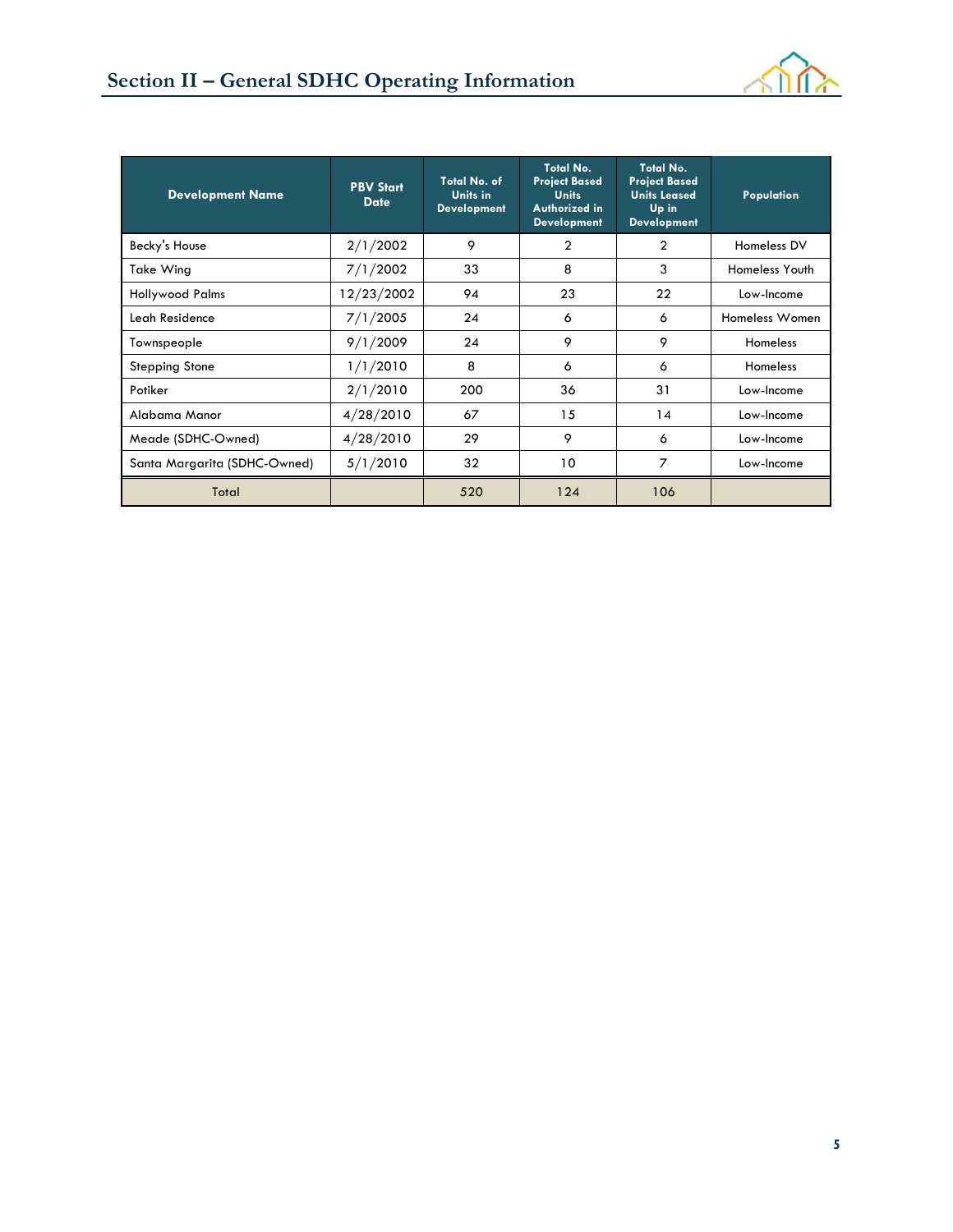

#### **C. Waiting List Information**

1. Number and characteristics of households on the waiting lists at the end of the plan year are as follows:

| <b>WAITING LIST INFORMATION*</b>       |               |                          |  |  |  |
|----------------------------------------|---------------|--------------------------|--|--|--|
| <b>Applicant</b><br><b>Information</b> | <b>HCV</b>    | Public<br><b>Housing</b> |  |  |  |
|                                        | FY 2010 Total | FY 2010 Total            |  |  |  |
| Composition                            |               |                          |  |  |  |
| Single                                 | 4541          | 1405                     |  |  |  |
| Family                                 | 24699         | 8076                     |  |  |  |
| <b>Disabled</b>                        | 14729         | 5063                     |  |  |  |
| Elderly                                | 4669          | 1434                     |  |  |  |
| <b>Total Households</b>                | 48638         | 15978                    |  |  |  |
| <b>Race</b>                            |               |                          |  |  |  |
| White                                  | 30430         | 9630                     |  |  |  |
| Native Hawaiian                        | 1109          | 402                      |  |  |  |
| American Indian                        | 775           | 241                      |  |  |  |
| Asian                                  | 4480          | 1324                     |  |  |  |
| <b>Black</b>                           | 11728         | 4379                     |  |  |  |
| Other                                  | 116           | 2                        |  |  |  |
| <b>Total Households</b>                | 48638         | 15978                    |  |  |  |
| <b>Ethnicity</b>                       |               |                          |  |  |  |
| Hispanic                               | 18678         | 6063                     |  |  |  |
| Non-Hispanic                           | 29844         | 9913                     |  |  |  |
| Other                                  | 116           | 2                        |  |  |  |
| <b>Total Households</b>                | 48638         | 15978                    |  |  |  |
| <b>Income</b>                          |               |                          |  |  |  |
| <30% AMI                               | 40225         | 13138                    |  |  |  |
| 30%-50% AMI                            | 6912          | 2334                     |  |  |  |
| 50%-80% AMI                            | 1306          | 448                      |  |  |  |
| >80% AMI                               | 195           | 58                       |  |  |  |
| <b>Total Households</b>                | 48638         | 15978                    |  |  |  |

\*As of 6/30/2010

2. Description of waiting lists (site based, community-wide, HCV, merged) and any changes that were made in the past fiscal year:

SDHC will continue to have community-wide wait lists for the HCV and public housing programs. Project based developments designated as supportive service providers will maintain their own individual wait lists to match their target population.

As anticipated, the HCV waiting list significantly grew this year from 39,795 in 2009 to a current total of 46,463. The public housing waiting list remained closed; the list was approximately 16,200 last year and has not significantly changed in the past 12 months.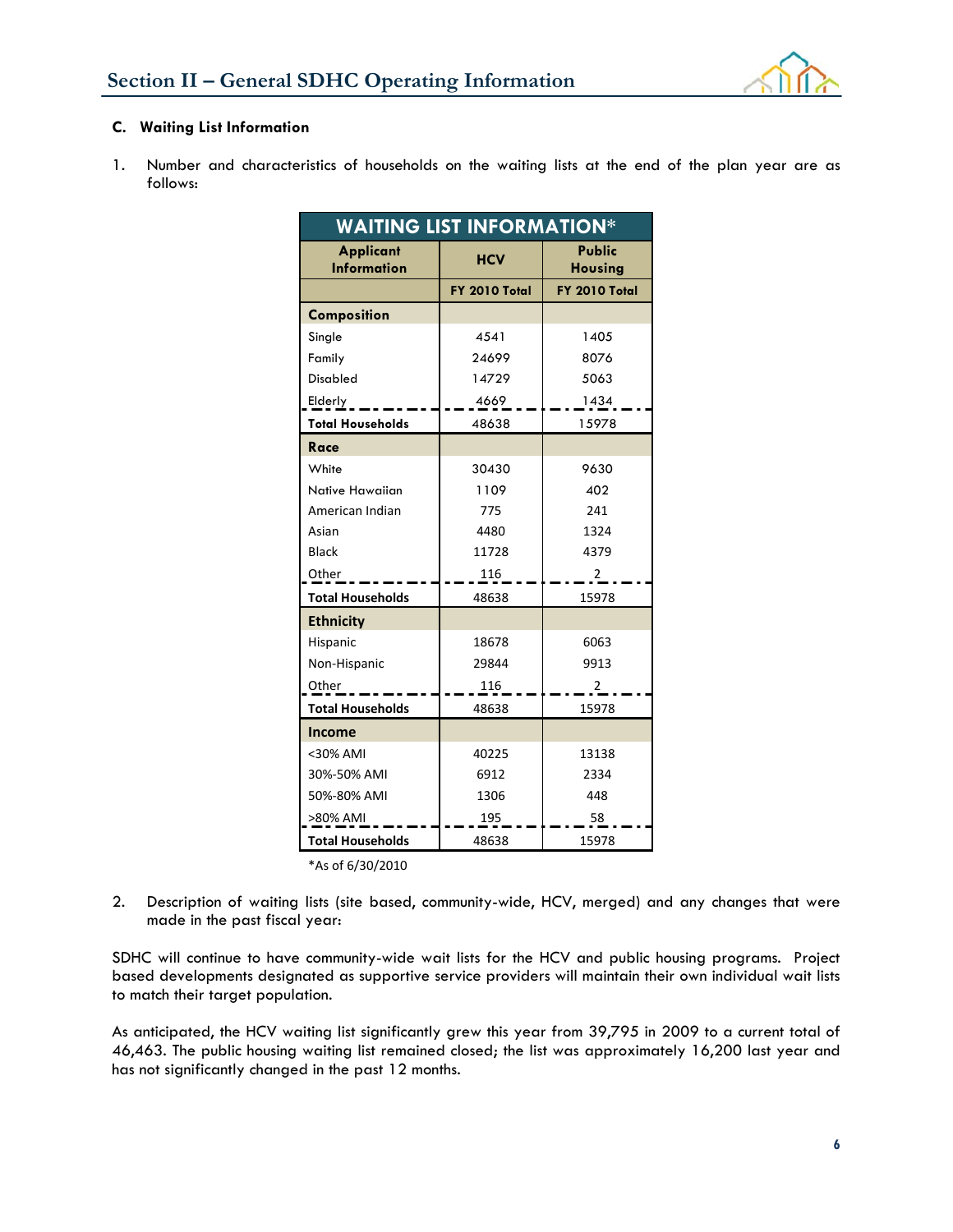

## **SECTION III - NON-MTW SDHC INFORMATION (OPTIONAL)**

- A. List planned vs. actual sources and used of other HUD or others Federal Funds (excluding HOPE VI): **N/A**
- B. Description of non-MTW activities implemented by the agency:

SDHC sent a request to the Housing Voucher Management and Operations Division of HUD on March 29, 2010 requesting regulatory and statutory waivers for the HUD-VASH Voucher Program in order to administer HUD-VASH Vouchers in congruence with MTW vouchers. This request was approved on May 27, 2010 with one minor stipulation. SDHC began transitioning current VASH Voucher Program participants July 1, 2010. All new program participants as of July 1, 2010 and forward will benefit from MTW flexibility.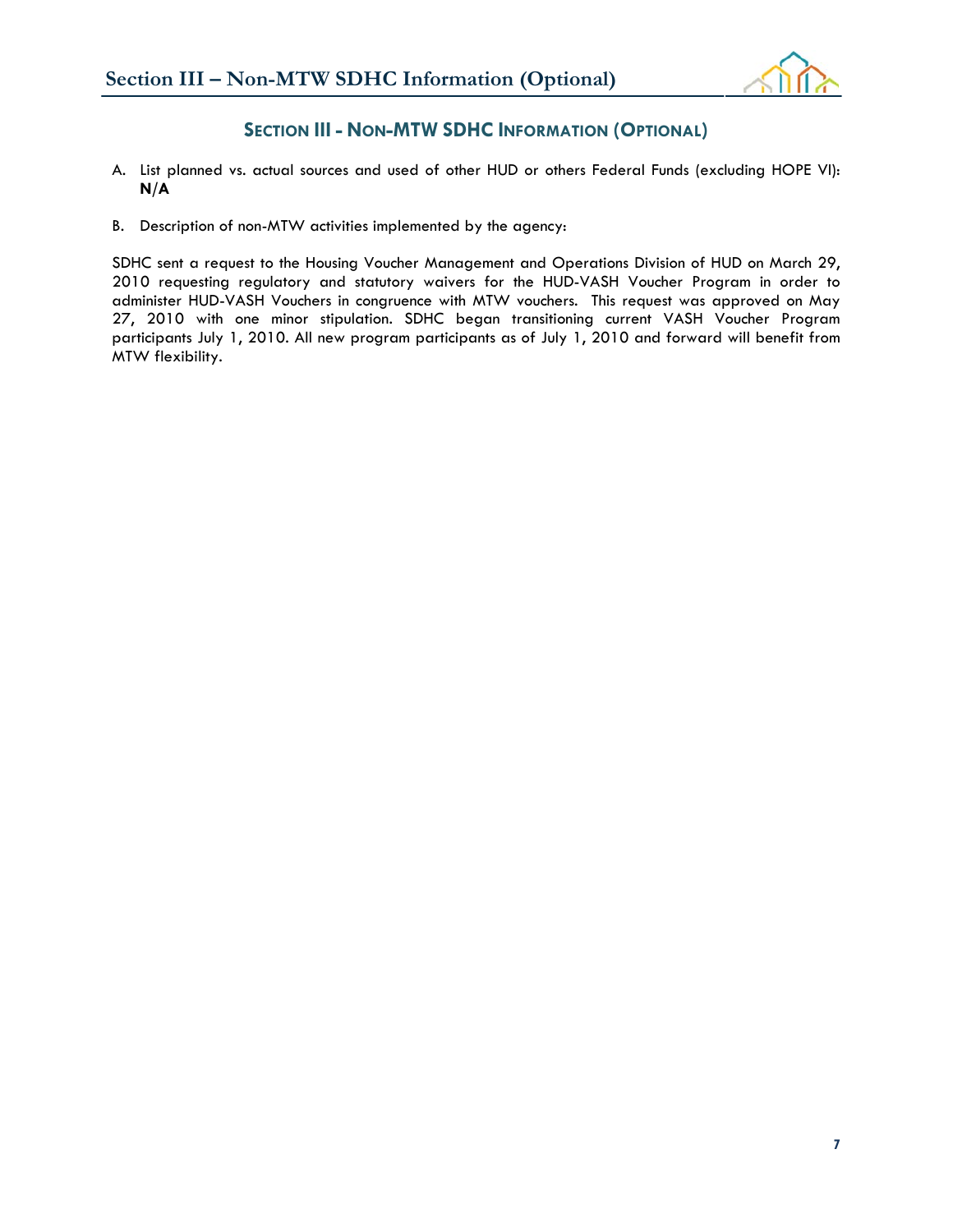

## **SECTION IV - LONG-TERM PLAN (OPTIONAL)**

In its Fiscal Year 2011 Annual Plan, SDHC outlined a long-term vision for MTW describing its planned focus on the following objectives:

- Attain new affordable units within the city;
- Enhance and further streamline the HCV and public housing programs; and
- Provide new housing solutions for the City's homeless population.

New initiatives created in support of these objectives were contained in that plan, and the detailed design and implementation of those activities has begun. These objectives will be carried through to future plans and initiatives as these issues are of the utmost importance to SDHC and to the city of San Diego. In this community, affordable housing units are in high demand but short supply, and SDHC intends to continue to add family units to its affordable housing portfolio over the next several years, drawing on MTW funds along with other funding sources to use the current market conditions to its advantage.

The City's homeless population needs attention, more housing solutions, and services to support the transition from homeless to "at home". The Sponsor Based Homeless Voucher initiative will, at the conclusion of its development and implementation, provide 100 homeless persons with a stable, safe living space, and access to many supportive services to facilitate successful outcomes. Utilizing MTW flexibility over the next several years SDHC will work in conjunction with organizations, government entities, and other service providers in the community to create comprehensive solutions for San Diego's homeless population.

Over the last two years, SDHC has begun to examine its rental assistance programs and generate changes to streamline processes and make better use of Federal funds. After extensive research, two Annual MTW Conferences, and listening to rental assistance participants and staff, SDHC has realized that in order to take full advantage of its flexibilities as an MTW Demonstration Agency and accomplish the three MTW objectives of reducing cost and achieving greater cost effectiveness in Federal expenditures, giving incentives to families with children where the head of household is working, seeking work, or is preparing for work by participating in job training, educational programs, or programs that assist people in obtaining employment and becoming economically self-sufficient, and increasing housing choices for low-income families, a major innovation is needed.

Therefore, over the next several years SDHC will embark on a journey of change. The rental assistance programs will undertake a major rent reform initiative designed to encourage families to attain the goals of increasing income, completing education, and becoming more economically self-sufficient. This program renovation will also streamline the rent calculation and program administration processes. The goal of this endeavor is to use Federal dollars more efficiently and sensibly while using the cost savings to provide assistance to additional low-income families, increase understanding of the rental assistance program among participants, enhance customer service, fund aspects of the program that will increase services to those families to put them on the track to self-sufficiency, and other activities related to MTW and SDHC's long-term objectives.

It is both with anticipation and an acknowledgement of the considerable efforts ahead that SDHC looks forward to the next eight years of its MTW Demonstration participation. The authority provided under MTW allows this agency to restructure and design programs specifically targeted toward our local community needs, and we move forward with the intent to use this authority to improve the lives of our low-income families.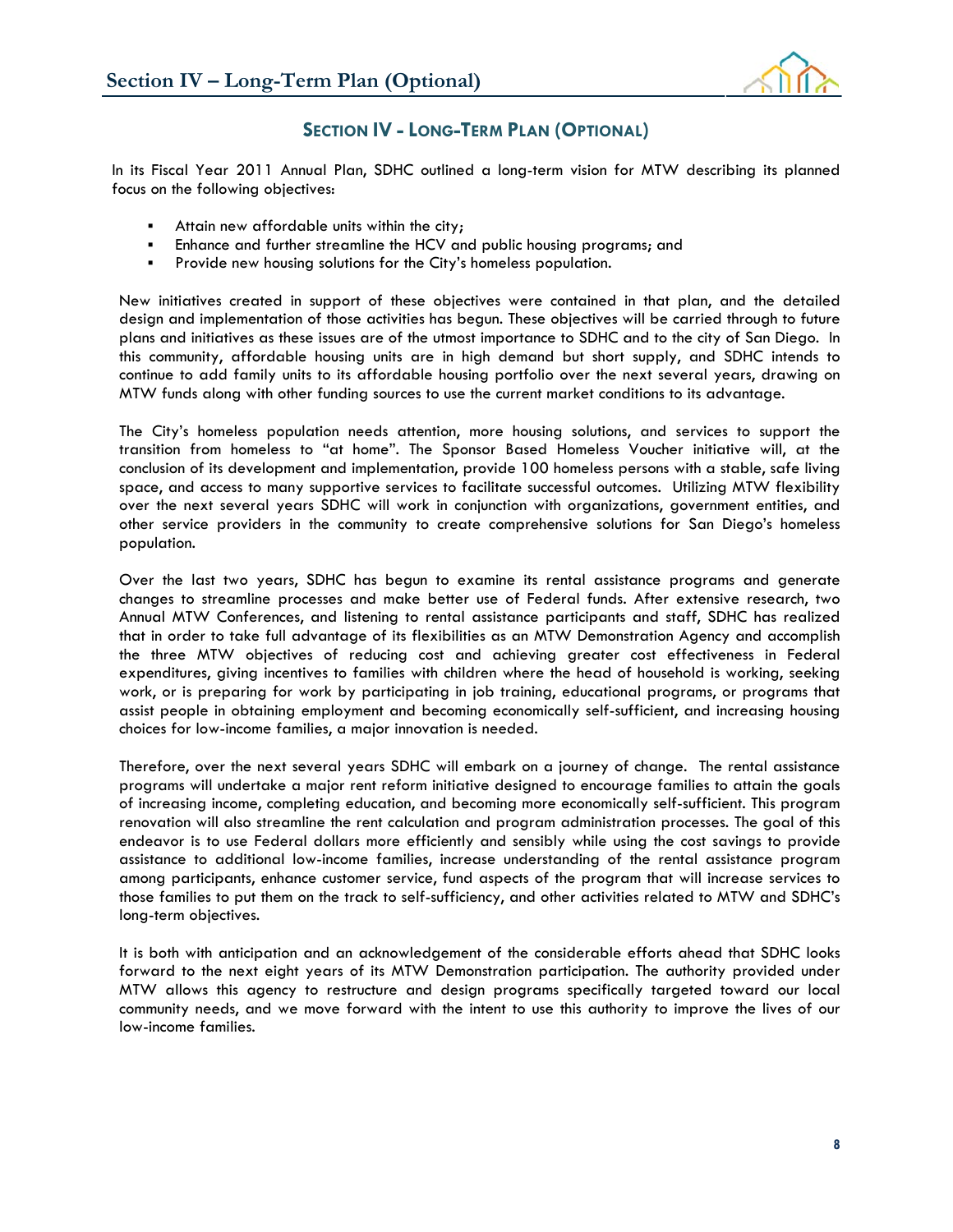

## **SECTION V - PROPOSED MTW ACTIVITIES: HUD APPROVAL REQUESTED**

Fiscal Year 2009 marked SDHC's first year of reinstatement as an MTW agency. In the corresponding MTW Annual Plan, SDHC proposed ten initiatives for implementation over the course of the fiscal year. All initiatives were successfully implemented with the exception of the "Local Interim Recertification Policy" and "Undertake Public Housing Development" initiatives.

Due to the many changes in procedures facilitated by the introduction of MTW initiatives, SDHC determined it was in the best interest of Rental Assistance Department personnel to postpone the implementation of the revised interim policy until all other streamlining initiatives were applied to HCV processes and staff successfully navigated through the adjustment period. The initiative is expected to be fully implemented during the winter of 2011.

A 39 unit development was identified for acquisition and conversion to public housing units during Fiscal Year 2010. Due to unanticipated delays, the escrow period did not close before the end the Fiscal Year, but shortly thereafter. Therefore, this activity will be considered as implemented in Fiscal Year 2011, and the information will be detailed in the Fiscal Year 2011 MTW Annual Report.

Detailed information concerning each initiative is fully discussed in Section VI of this report. Please note that due to restructuring, public housing tenants did not participate in MTW activities in Fiscal Year 2010. SDHC plans to introduce the applicable initiatives to public housing developments within the upcoming fiscal year.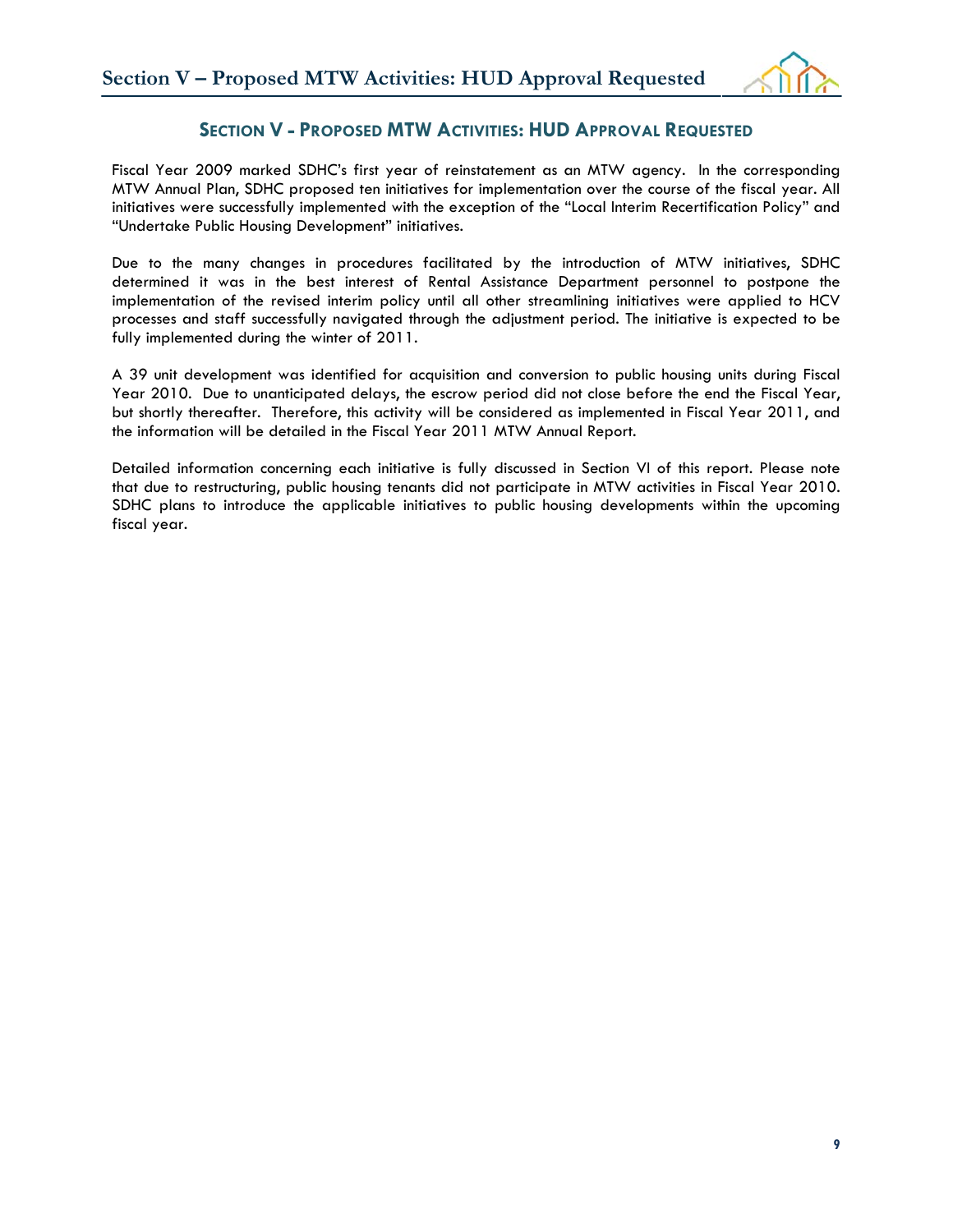

## **SECTION VI - ONGOING MTW ACTIVITIES: HUD APPROVAL PREVIOUSLY GRANTED**

| #           | <b>Initiative Description</b>                                                                                                                                                                                  | <b>Statutory Objective</b>                              | Plan<br>Year | <b>Implementation Date</b>                                                                                                                 |
|-------------|----------------------------------------------------------------------------------------------------------------------------------------------------------------------------------------------------------------|---------------------------------------------------------|--------------|--------------------------------------------------------------------------------------------------------------------------------------------|
| 1           | Implement a revised inspection protocol                                                                                                                                                                        | Reduce costs and achieve<br>greater cost effectiveness  | 2010         | Implemented October 1, 2009 and<br>June 1, 2010                                                                                            |
| $\mathbf 2$ | Authorize the SDHC to inspect and determine rent<br>reasonableness for SDHC owned properties                                                                                                                   | Reduce costs and achieve<br>greater cost effectiveness  | 2010         | Implemented July 13, 2009                                                                                                                  |
| 3           | Implement triennial income certifications for elderly<br>and disabled clients                                                                                                                                  | Reduce costs and achieve<br>greater cost effectiveness  | 2010         | Implemented October 1, 2009                                                                                                                |
| 4           | <b>Choice Communities Components</b><br>Eliminate 40% Affordability Cap<br>Moving for Opportunity Program<br>٠<br>Revolving Security Deposit Loan fund<br>Increase payment standards in low-poverty areas<br>п | Increase housing choices                                | 2010         | Implemented January 1, 2010<br>٠<br>н.<br>Implemented January 1, 2010<br>Implemented January 1, 2010<br>٠<br>Implemented June 1, 2010<br>٠ |
| 5           | Standardize utility allowances by unit size                                                                                                                                                                    | Reduce costs and achieve<br>greater cost effectiveness  | 2010         | Implemented April 1, 2010                                                                                                                  |
| 6           | Simplify income and asset verification systems to<br>reduce administrative costs                                                                                                                               | Reduce costs and achieve<br>greater cost effectiveness  | 2010         | Implemented October 1, 2009                                                                                                                |
| 7           | Adopt a local interim certification policy                                                                                                                                                                     | Increase housing choices;<br>encourage self-sufficiency | 2010         | Implementation postponed to Winter<br>2011                                                                                                 |
| 8           | Establish an HCV homeownership program                                                                                                                                                                         | Increase housing choices;<br>encourage self-sufficiency | 2010         | Implemented October 1, 2009                                                                                                                |
| 9           | Expand the PBV program                                                                                                                                                                                         | Increase housing choices                                | 2010         | Implemented September 1, 2009                                                                                                              |
| 10          | Undertake Public Housing development                                                                                                                                                                           | Increase housing choices                                | 2010         | Acquisition of 39 public housing units<br>escrow closed in Fiscal Year 2011                                                                |
| 11          | Economic Development Academy (Achievement<br>Academy)                                                                                                                                                          | Encourage self- sufficiency                             | 2009         | Opening October 1, 2010                                                                                                                    |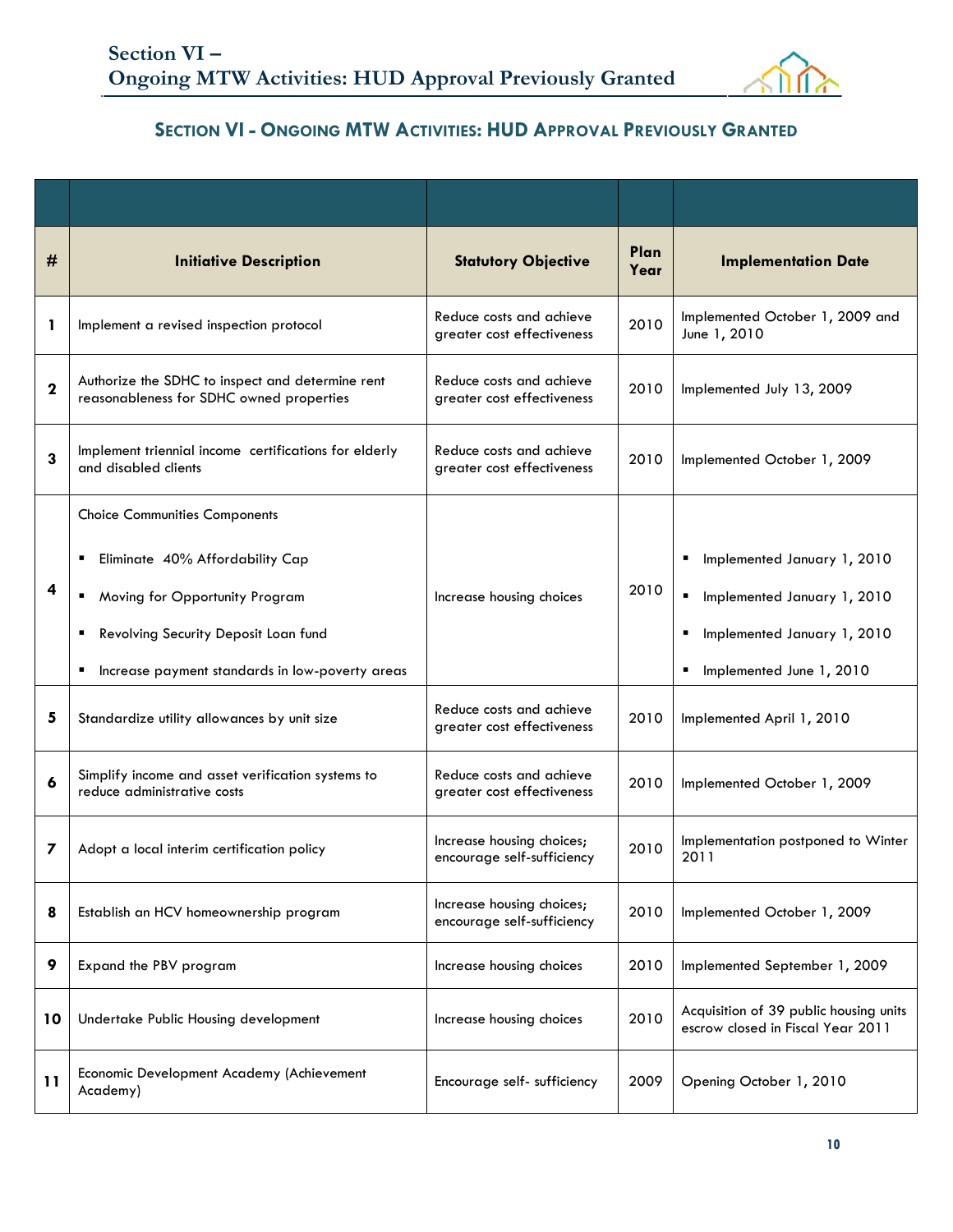

#### **1. IMPLEMENT A REVISED INSPECTION PROTOCOL**

**Impact of Activity:** The San Diego Housing Commission (SDHC) received authorization from HUD to revise inspection requirements by waiving mandatory annual inspections and allowing property owners and tenants to self-certify the repair of minor fail items identified during annual inspections.

Units passing two consecutive initial and/or annual inspections on the first attempt qualify for placement on the Biennial Inspection Cycle. The unit remains on the biennial cycle as long as the unit continues to pass inspection on the first attempt in subsequent years. Upon a failed inspection, the unit reverts back to the annual inspection cycle until meeting the eligibility requirements for placement back onto the Biennial Inspection Cycle. (In the event of a move-out, the unit will temporarily revert to the annual cycle. If a new MTW participant seeks to move into the unit and the initial inspection is conducted with a pass result on the first attempt, the unit will regain biennial status.)

In turn, inspectors conducting an annual inspection where only a minor fail item prohibits the unit from receiving a "Pass" result have the discretion to allow the tenant and owner the opportunity to complete a Self-Certification of Repair form in lieu of scheduling a second inspection. When the option is available, the tenant and property owner remedy the minor fail item and return the signed Self-Certification of Repair form to SDHC. The unit is issued a "Pass" status upon receipt of the form. However, the issuance of a Self-Certification of Repair form is considered a "Fail" result with regard to qualifying for placement on the biennial cycle.

Using a revised inspection protocol, SDHC predicted saving 1.5 FTE due to the overall reduction of mandatory Housing Quality Standards (HQS) inspections utilizing the capacity of the Self-Certification of Repair process and the Biennial Inspection Cycle system. The total number of inspections was also anticipated to reduce by approximately 18 percent due to the streamlined processes. Moreover, the number of failed inspections was expected to reduce while the number of inspections passing the first time would increase. These factors would also contribute to the reduction in staff time related to conducting inspections.

Since the approach to reducing mandatory inspections was completed in two phases, the full impact of the initiative was not realized during Fiscal Year 2010. The ability for tenants and property owners to selfcertify the repair of minor fail items and placement of units on the Biennial Inspection Cycle were both implemented effective October 1, 2009 and June 1, 2010 respectively.

With respect to the Fiscal Year 2010 Annual Plan: The baseline data was derived using a standard report integrated into the housing management software system. While generating data to track the monthly statistics, SDHC identified areas for improvement in the software reports. Thus, the report was modified to capture additional applicable information when generating data, therefore increasing accuracy and contributing to the overall integrity of the data. Due to the adjustments in the report, the baseline numbers were revised to the following:

| <b>Metric</b>                                           | <b>Original Baseline</b> | <b>Revised Baseline</b> |
|---------------------------------------------------------|--------------------------|-------------------------|
| Total number of inspections                             | 22,169                   | 20,177                  |
| Total number of annuals                                 | 18,532                   | 16,890                  |
| Total number of passing annual inspections              | 13,778                   | 12,630                  |
| Total number of units passing inspection the first time | N/A                      | 11,416                  |
| Total number of failed annual inspections               | 4,755                    | 4,260                   |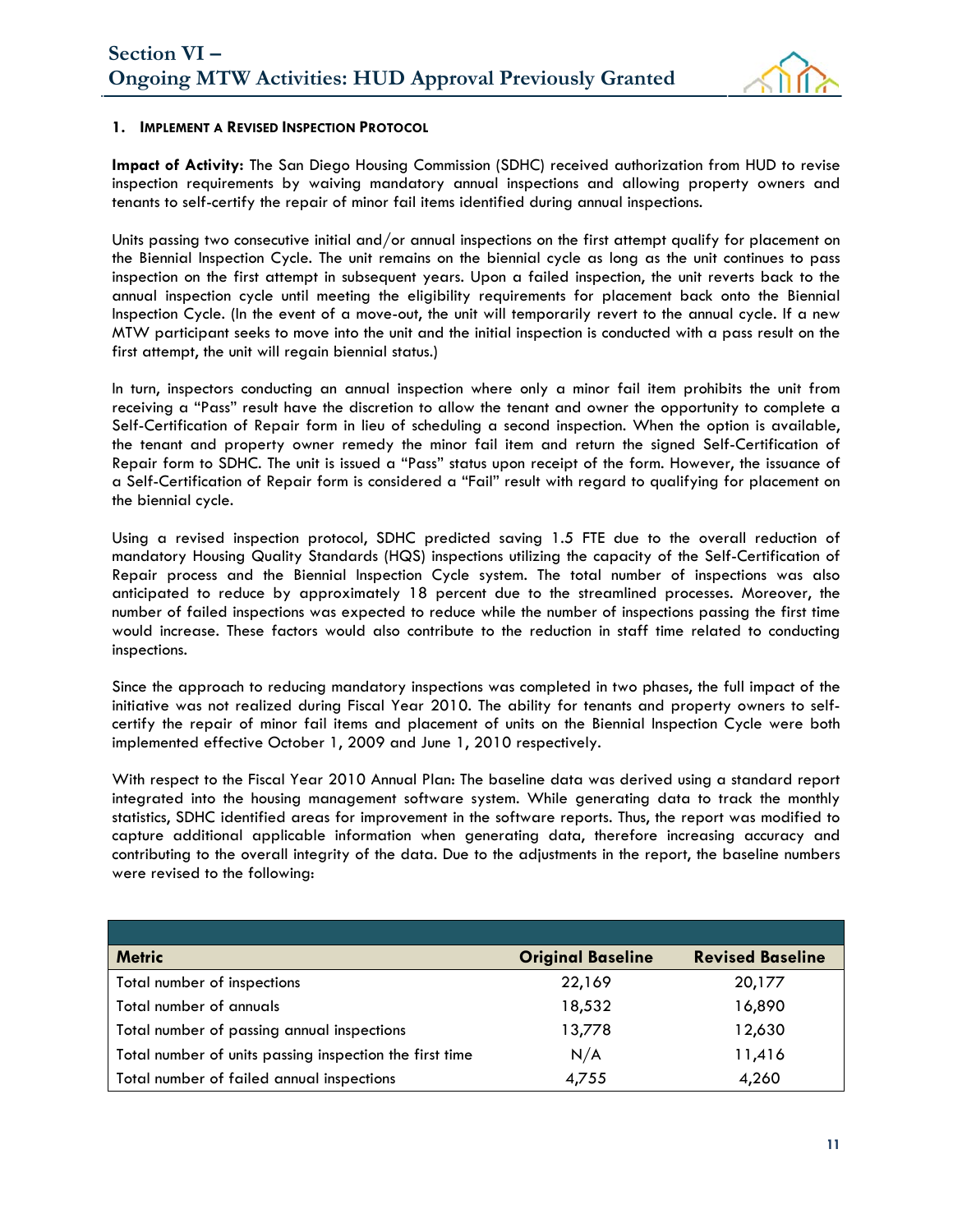

Although not a metric, the Fiscal Year 2010 Annual Plan identified 6,682 units as having at least two passed inspections and zero failed inspections, which is the criteria used for determining eligibility for the Biennial Inspection Cycle. Using the modified report, the number was revised to 6,028 units.

SDHC would also like to note a revision of a statistic contained within the Fiscal Year 2010 MTW Plan. The initiative description noted a 74 percent pass rate of first time initial and annual inspections conducted during calendar year 2008. Upon further review of the baselines, SDHC is revising the statistic to 68 percent.

Analysis of inspections data revealed a 10 percent decrease in the first time pass rate of first time initial and annual inspections; the statistic decreased to an overall first time pass rate of 58 percent for the months of October 2009 to June 2010. The reason for the decrease is unknown, but SDHC intends to examine the issue thoroughly.

#### Self-Certification of Repairs Update

The Fiscal Year 2010 MTW Plan stated 337 units failed inspection due to minor fail items. At the close of the fiscal year, 355 units submitted the Self-Certification of Repair form indicating the correction of minor fail items occurred rather than scheduling a secondary inspection. Since the issuance of the form is tied directly to the presence of minor fail items, the data does not indicate significant fluctuations with regard to an increase or decrease in minor fail items.



#### Biennial Inspection Cycle Update

At implementation, approximately 6,229 units were identified as eligible for the Biennial Inspection Cycle, an increase of 201 units since the approval of the Fiscal Year 2010 MTW Plan. The increase of eligible units indicates a reduction in both minor and major fail items since a unit does not qualify for the cycle unless the inspection receives a "Pass" result at the conclusion of the first inspection. Note: A unit receiving the Self-Certification of Repair form is still considered a "Fail" for the purposes of the initiative. Under regular HCV regulations, the minor fail item would have caused the inspection to fail, therefore, SDHC still considers this a failed inspection. In accordance with this rationale, a unit is not eligible for the Biennial Inspection Cycle if receiving the Self-Certification of Repair form at the close of the inspection.

#### Undesirable Outcomes Update

SDHC acknowledged the possibility of an increase in the number of fails with regard to the first annual or initial inspection conducted on a unit due to the less frequent inspections. The potential undesirable outcome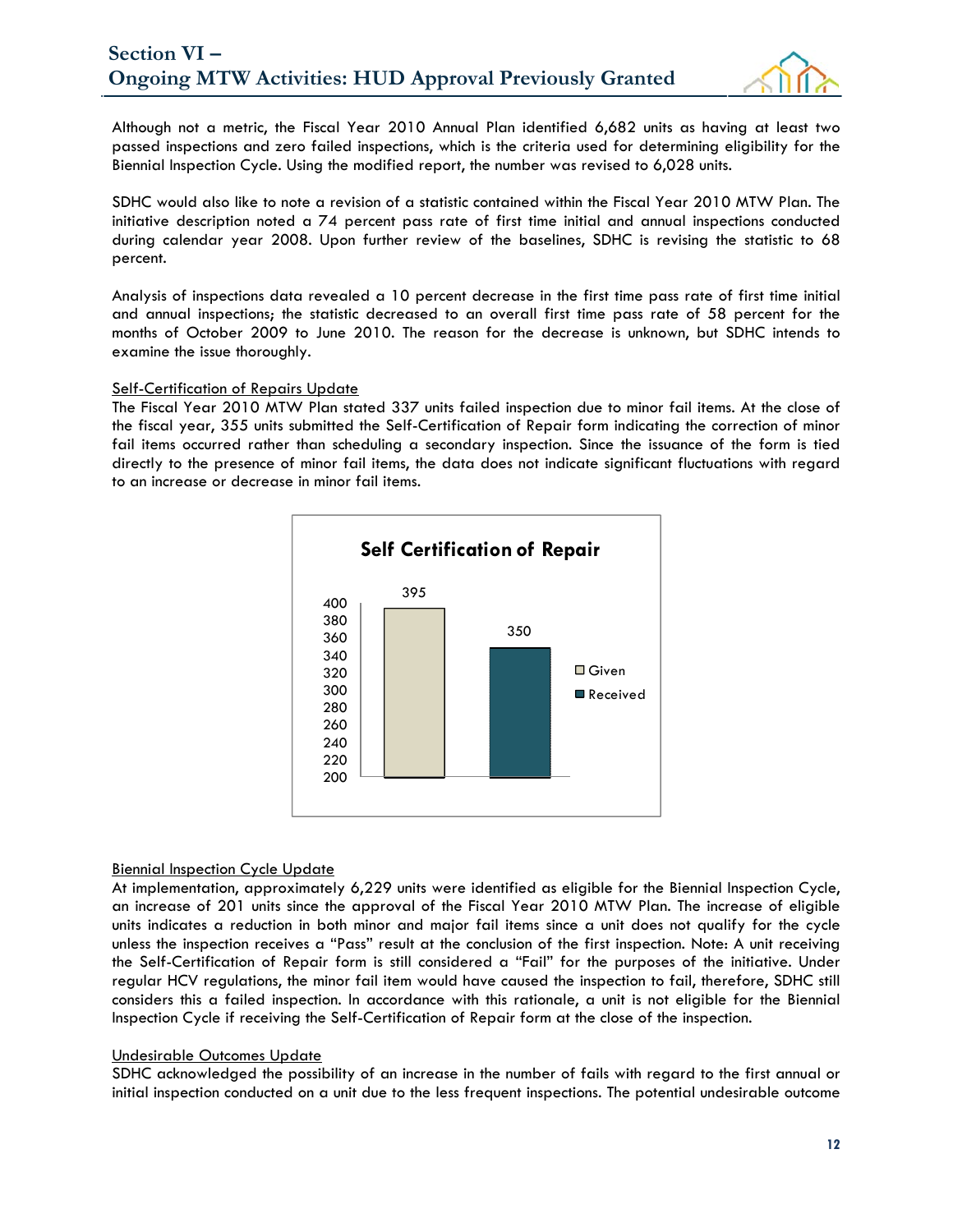

was measured by calculating the number of units passing the annual or initial inspection on the first time attempt in comparison to the total number of inspections conducted in a given month. As previously noted in the report, SDHC determined the comprehensive pass rate for all first time inspections conducted on a unit decreased from 68 percent to 58 percent during Fiscal Year 2010. SDHC believes the biennial inspection schedule will improve the first time pass rate percentage and anticipates the percentage will increase in Fiscal Year 2010.

**Discussion of Benchmarks:** Due to the implementation schedule of the initiative, a complete series of data could not be generated to definitively measure the initiative. A full analysis of the Revised Inspection Protocol initiative will be provided in the Fiscal Year 2011 MTW Report upon a full year of implementation.

| <b>Metric</b>                                            | <b>Baseline 2009</b> | <b>YTD</b> | <b>Benchmark</b>         |
|----------------------------------------------------------|----------------------|------------|--------------------------|
| Total No. of inspections                                 | 20,177               | 14,614     | <16,545                  |
| Total No. of annuals                                     | 16,890               | 12,232     |                          |
| Total No. of passing annual inspections                  | 12,630               | 9,273      |                          |
| Total No. of units passing inspection the first time     | 10,391               | 8,055      | 11,430                   |
| Total No. of failed annual inspections                   | 4,260                | 2,959      | $<$ 3,834                |
| Total number of self-certifications received             | O                    | 355        |                          |
| Full-time equivalent to complete all inspections         | 10                   | 9.65       | 8.5                      |
| Total No. of units on biennial cycle                     | 0                    | 6,028      |                          |
|                                                          |                      |            |                          |
| <b>Potential Undesirable Outcomes</b>                    |                      | <b>YTD</b> | <b>Acceptable Levels</b> |
| Pass rate for first time inspections conducted on a unit |                      | 58%        | 68%                      |

The scorecard below provides an update on the progress of the initiative.

**Revisions to Benchmarks or Metrics:** The metric measuring the annual number of new property owners entering the program was removed because SDHC determined the initiative was solely centered on reducing expenditures rather than encouraging new property owners to rent units to HCV tenants. Additionally, although SDHC has the ability to measure increases and decreases in the number of property owners on an annual basis, the reasons for the fluctuations in the number of property owners cannot be tied specifically to the initiative. Local economic conditions may impact the ability of potential and existing landlords to participate in the HCV program.

SDHC also made the decision to remove the subset of secondary metrics measuring the number of minor and major fail items when a unit fails an inspection. The metrics overall proved dynamic with the ability to relate the data directly to the primary metric and indirectly to the secondary metrics, thus serving as indicators of the presence of minor and major fail items. The issuance of the Self-Certification of Repairs form signifies the number of minor fail items while placement of units onto the Biennial Inspection Cycle indicates a reduction in both minor and major fail items. Since a comparable number of units were placed on the biennial cycle when correlated to the baseline, no major changes can be supposed in relation to the number of fail items. Since the numbers contained in the scorecard are consistent with the baselines, SDHC further determined the metrics obsolete and of no intrinsic value.

Furthermore, SDHC is measuring the number of units passing inspection on the first attempt which also serves as an indicator of the initiative's influence on tenants and property owners to qualify for the Biennial Inspection Cycle. The metric would further indicate a reduction in minor and major fail items.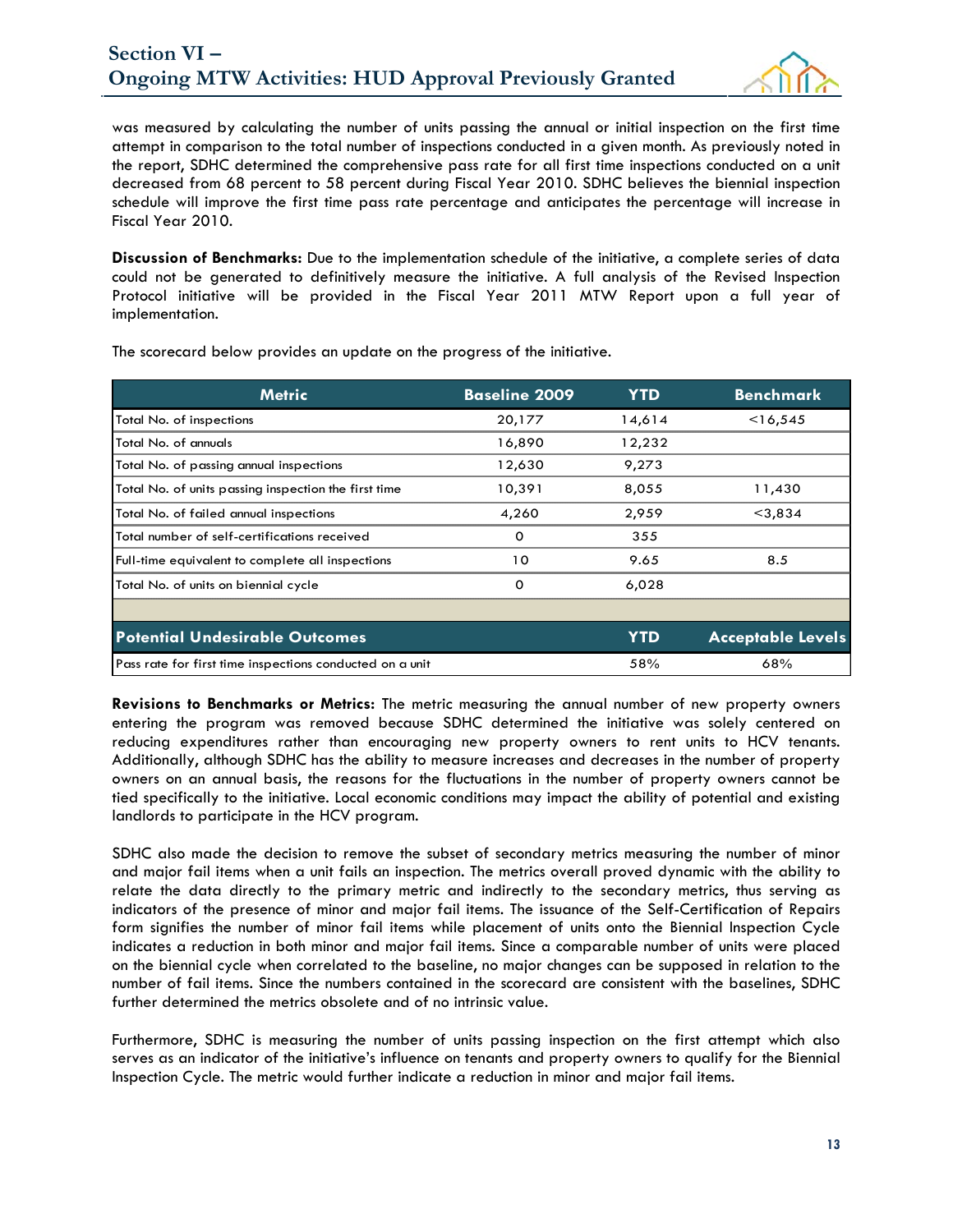

Original Benchmarks and Metrics included the following:

#### **Benchmarks**

- $\checkmark$  Reduce total number of inspections by 3,948 (18%) by June, 30, 2011
- $\checkmark$  Save 1.5 full-time equivalents to complete inspections June 30, 2011
- $\checkmark$  Increase the number of units passing the first inspection by 10% by June 30, 2011
- $\checkmark$  Reduce number of failed inspections by 10% by June 30, 2011

#### **Metrics**

- $\checkmark$  Annual number of inspections
- $\checkmark$  Annual number of annual inspections
- $\checkmark$  Annual number of passing annual inspections
- $\checkmark$  Annual number of failed annual inspections
- $\checkmark$  Annual number of minor fail items of failed annual inspections
- $\checkmark$  Annual number of major fail items of failed annual inspections
- $\checkmark$  Annual number of new property owners entering the program
- $\checkmark$  Annual number of self-certifications completed
- $\checkmark$  Full-time equivalent (FTE) savings to complete all inspections
- $\checkmark$  Total number of units on the Biennial Inspection Cycle

Revised Benchmarks and Metrics are as follows:

#### **Benchmarks**

- $\checkmark$  Reduce total number of inspections by 3,632 (18%) by June, 30, 2011
- $\checkmark$  Save 1.5 full-time equivalents to complete inspections June 30, 2011
- $\checkmark$  Increase the number of units passing the first inspection by 10% by June 30, 2011
- $\checkmark$  Reduce number of failed inspections by 10% by June 30, 2011

#### **Metrics**

- $\checkmark$  Total number of inspections
- $\checkmark$  Total number of annual inspections
- $\checkmark$  Total number of passing annual inspections
- $\checkmark$  Total number of units passing inspection the first time
- $\checkmark$  Total number of failed annual inspections
- $\checkmark$  Total number of self-certifications completed
- $\checkmark$  Full-time equivalents (FTE) savings to complete all inspections
- $\checkmark$  Total number of units on the Biennial Inspection Cycle

SDHC will continue to measure the initiative during Fiscal Year 2011 to ensure the overall success of the initiative.

**Changes to Data Collection Methodology:** No changes were made to the data collection methodology with the exception that data for the initiative will be measured on a quarterly basis rather than a monthly basis during Fiscal Year 2011.

**Changes to Authorization Used:** No changes were made to the authorizations used to implement the initiative.

**Description of Authorization or Regulation Waived:** MTW Agreement Attachment C, Section D(5) containing waivers of Section 8(o)(8) of the 1937 Act and 24 CFR 982 Subpart I. MTW Agreement Attachment D containing waivers of 24 CFR 941.202, 941.203, and 983.57.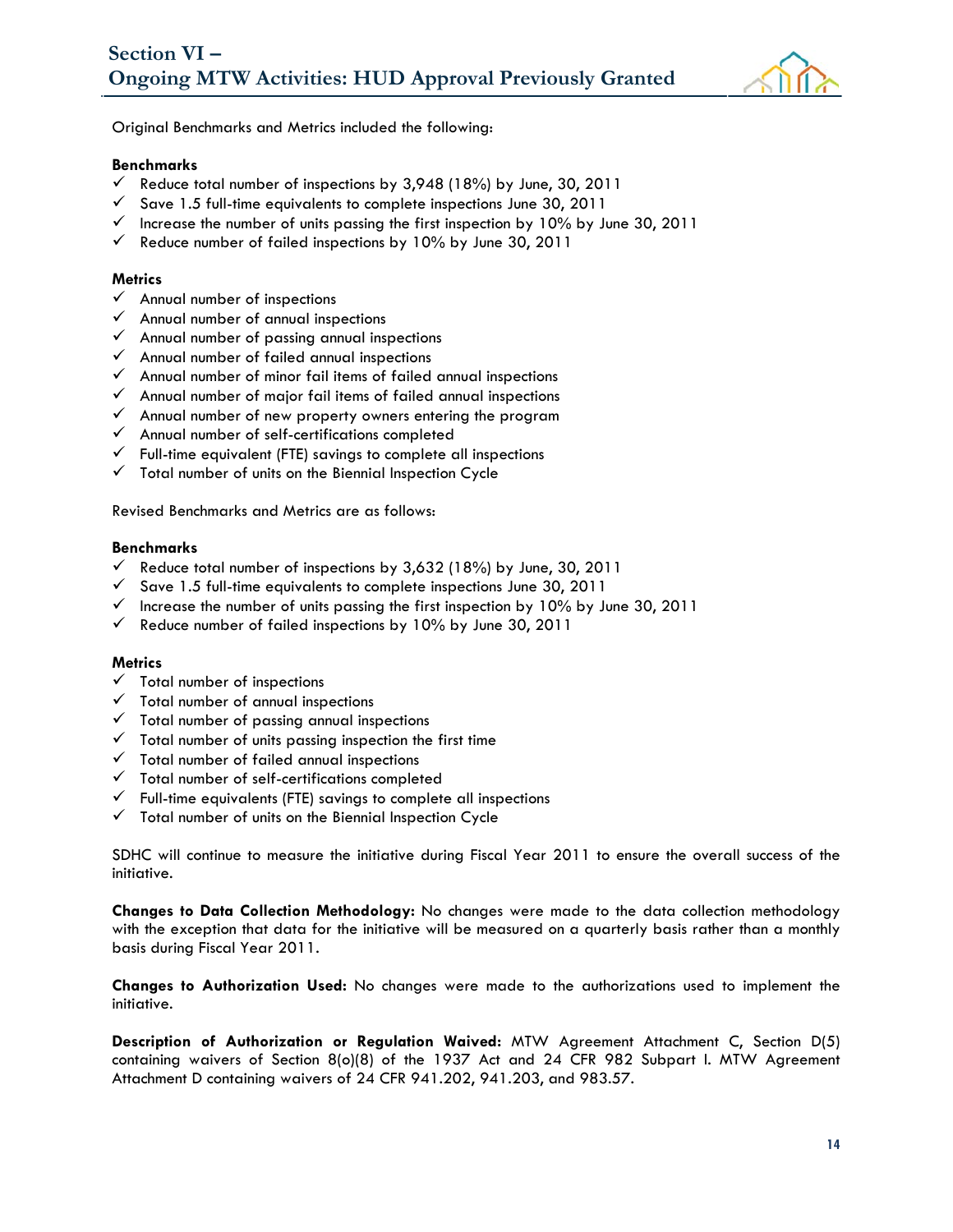

#### **2. AUTHORIZE SDHC TO INSPECT AND DETERMINE RENT REASONABLENESS FOR SDHC-OWNED PROPERTIES**

**Impact of Activity:** Federal regulations require an outside inspection contractor to perform HQS inspections and rent reasonableness determinations on Public Housing Authority-owned units receiving Federal subsidies for housing programs. SDHC owns 1,543 affordable housing units in which the regulations under standard HQS requirements apply. In order to reduce cost and achieve greater cost effectiveness in Federal expenditures, SDHC received permission from HUD to conduct inspections and determine rent reasonableness for SDHC-owned units using MTW waivers.

Since contracted inspections and rent reasonableness determinations cost more per unit, eliminating the requirement to contract with a third party inspection company reduces the overall cost of conducting annual, initial, and special inspections. At the end of calendar year 2008, a third party inspection service conducted 4,597 HQS inspections at an annual cost of \$128,000. An annual cost savings of approximately \$19,200 was anticipated as a result of the initiative. In Fiscal Year 2010, SDHC realized an annual cost savings of \$117,888 due to conducting in-house inspections on SDHC-owned units. Only 358 inspections were conducted by a third party inspection company on SDHC-owned units.

During the course of data analysis, SDHC identified the need for revisions to the benchmarks and metrics in order to capture the full impact of the initiative. The revisions and supporting rationale are discussed more thoroughly in the narrative. The scorecard below provides a detailed quantitative analysis of the initiative using the revised benchmarks and metrics.

| <b>Metric</b>                                                                                                                | <b>Baseline 2009</b> | <b>YTD</b> |     | <b>Benchmark</b>         |  |
|------------------------------------------------------------------------------------------------------------------------------|----------------------|------------|-----|--------------------------|--|
|                                                                                                                              | No.                  | No.        | %   |                          |  |
| Annual number and percentage of inspections conducted<br>in-house on SDHC-owned properties                                   | 0                    | 1,553      | 81% | >1,500                   |  |
| Annual cost and percentage of total cost for inspections<br>conducted in-house on SDHC-owned properties                      | \$0                  | \$35,719   | 78% | $>$ \$34,500             |  |
| Annual number and percentage of inspections conducted<br>by a 3rd party company on SDHC-owned properties                     | 4,597                | 358        | 19% | $<$ 500                  |  |
| Annual cost and percentage of total cost for inspections<br>conducted by a 3rd party company on SDHC-owned<br>properties     | \$128,000            | \$10,112   | 22% | $<$ \$19,200             |  |
|                                                                                                                              |                      |            |     |                          |  |
|                                                                                                                              |                      | <b>YTD</b> |     |                          |  |
| <b>Potential Undesirable Outcomes</b>                                                                                        |                      | No.        | %   | <b>Acceptable Levels</b> |  |
| Annual number and percentage of total in-house<br>inspections conducted on SDHC-owned units requiring<br>special inspections |                      | 57         | 3%  | 10%                      |  |
| Annual number and percentage of tenant complaints<br>related to in-house inspections on SDHC-owned units                     |                      | $\Omega$   | 0%  | $1\%$                    |  |

SDHC would like to recognize the success of the initiative to date; all benchmarks were realized in the first year of implementation. The continued utilization of this measure will ensure the statutory objective of reducing costs and achieving greater cost effectiveness in Federal expenditures is accomplished in the future.

**Discussion of Benchmarks:** In order to measure the success of the initiative, SDHC tracked both the annual number and percentage of inspections conducted in-house and by a third party contractor on SDHC-owned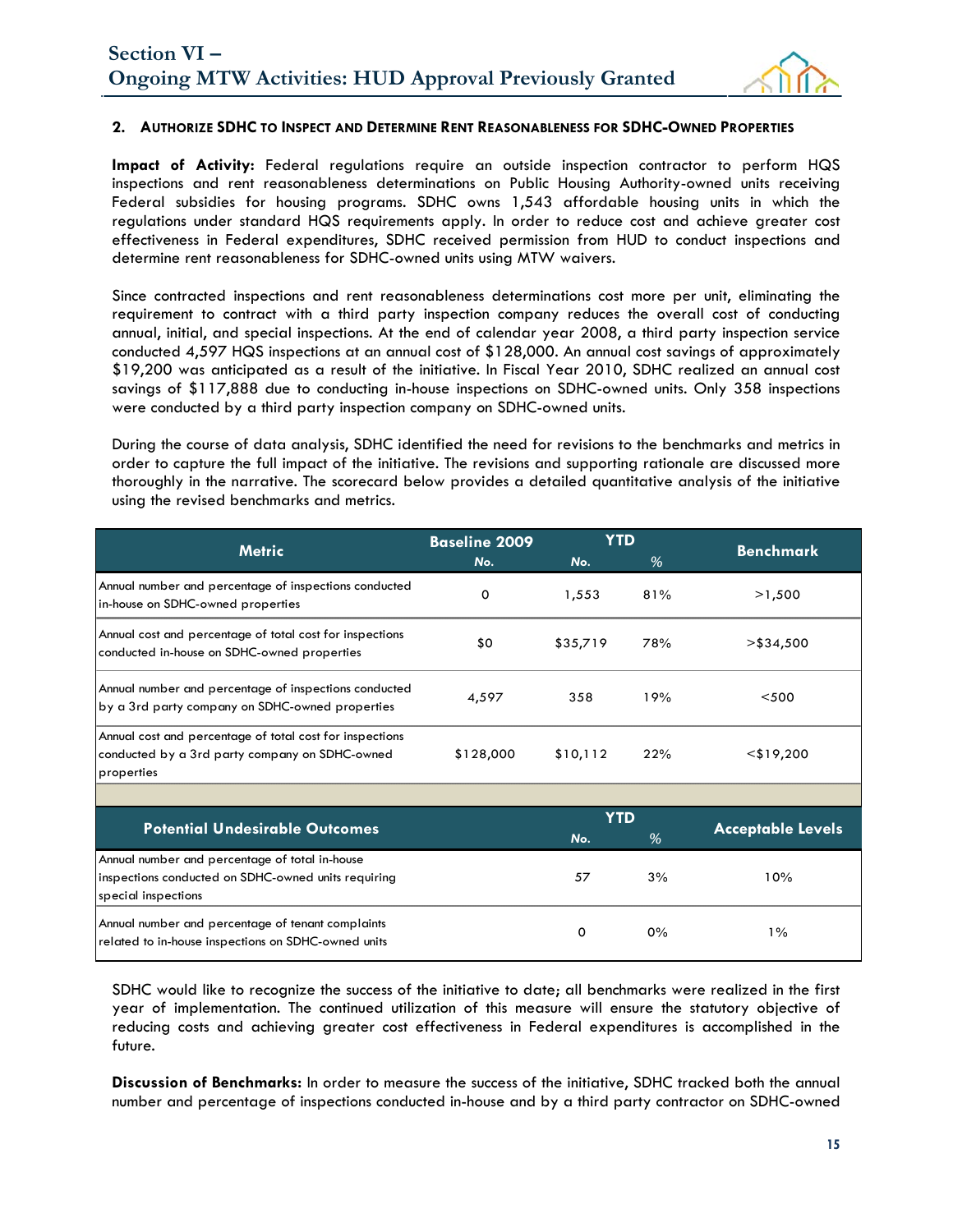

properties. The anticipated result was SDHC would conduct 4,597 inspections of SDHC-owned units, or 100% of all inspections on SDHC properties. Review of the baselines concerning the number of inspections conducted by a third party inspection service and the related costs indicated the baseline numbers were inflated due to the Public Housing Disposition occurring in December 2007. Former public housing units were inspected twice in one year: Once for an initial inspection before the new lease and HCV HAP contract were signed by the tenant/property owner and for a second inspection scheduled to coincide with the tenant's annual certification date. Therefore, the baseline included an elevated number of third party contract inspections due to the disposition.

Other factors affecting the progression towards attaining the benchmarks include the reduction of the overall number of inspections conducted as a direct result of the Revised Inspection Protocol initiative and that third party inspectors are still used when the number of scheduled inspections exceeded the capacity of available in-house staff. The benchmark as stated in the Fiscal Year 2010 MTW Plan cannot be reached for these reasons. Additionally, the benchmark may not be achievable as long as the services of a third party inspection company are utilized to inspect both SDHC-owned and non-SDHC-owned properties. Since a contract inspection company may be used for some inspections on SDHC-owned units due to the above named reason, the Revised Inspection Protocol initiative is reducing the overall number of required inspections, and the baseline number of third party inspections was inflated, the benchmark most likely will not be reached and required revision. Please note: Since SDHC is actively acquiring additional affordable housing units, some of which may be subject to HQS inspections using MTW flexibility, future cost savings and the number of inspections may increase.

SDHC also tracked the annual cost to inspect SDHC-owned units; costs were tracked related to in-house inspections and third party inspections. The anticipated benchmark is to save \$19,200 (15% of the \$128,000 baseline) by June 30, 2011. As aforementioned, since the number of inspections was reduced due to the Revised Inspection Protocol initiative and third party inspectors still conduct a limited number of inspections on SDHC-owned units, the total cost savings cannot be accurately measured using this metric.

Revisions to the benchmarks and metrics were necessary for the above reasons.

Potential Undesirable Outcomes included a potential increase in special inspections on SDHC-owned units and the possibility of tenant complaints related to inspections on SDHC-owned units. Baseline data does not exist concerning the number of special inspections and tenant complaints prior to implementation of the initiative when all inspections were conducted by a third party entity. However, SDHC designated Acceptable Levels of tenant complaints and special inspections related to in-house HQS inspections. At the close of Fiscal Year 2011, zero tenant complaints were received concerning SDHC staff conducting inspections on SDHC properties, and 4 percent (meeting the acceptable level of less than 10 percent) of the total inspections conducted on SDCH-owned units were special inspections. Please note: Special inspections are anticipated for all units as a matter of practice and is an inherent part of rental assistance programs. SDHC conducted a total of approximately 602 special inspections program wide, or 4% of all inspections program wide. The percent of special inspections relative to the number of inspections conducted on units are consistent regardless of whether or not the property is owned by SDHC or an independent entity.

**Revisions to Benchmarks or Metrics:** SDHC determined two additional metrics and benchmarks were required in order to measure the effectiveness of the initiative. The metrics measuring the annual number and percentage of inspections conducted in-house for SDHC-owned properties and the cost to conduct inhouse inspections were not sufficient to measure the total impact of the initiative. While the metrics did isolate information related directly to SDHC conducting inspections on SDHC-owned property, the metrics did not capture all relevant data. The two primary reasons for the discrepancy in data are as follows:

1. The baseline and the metric stated 100 percent of the 4,597 inspections completed by a third party inspection service for SDHC-owned properties would be completed in-house by SDHC. Since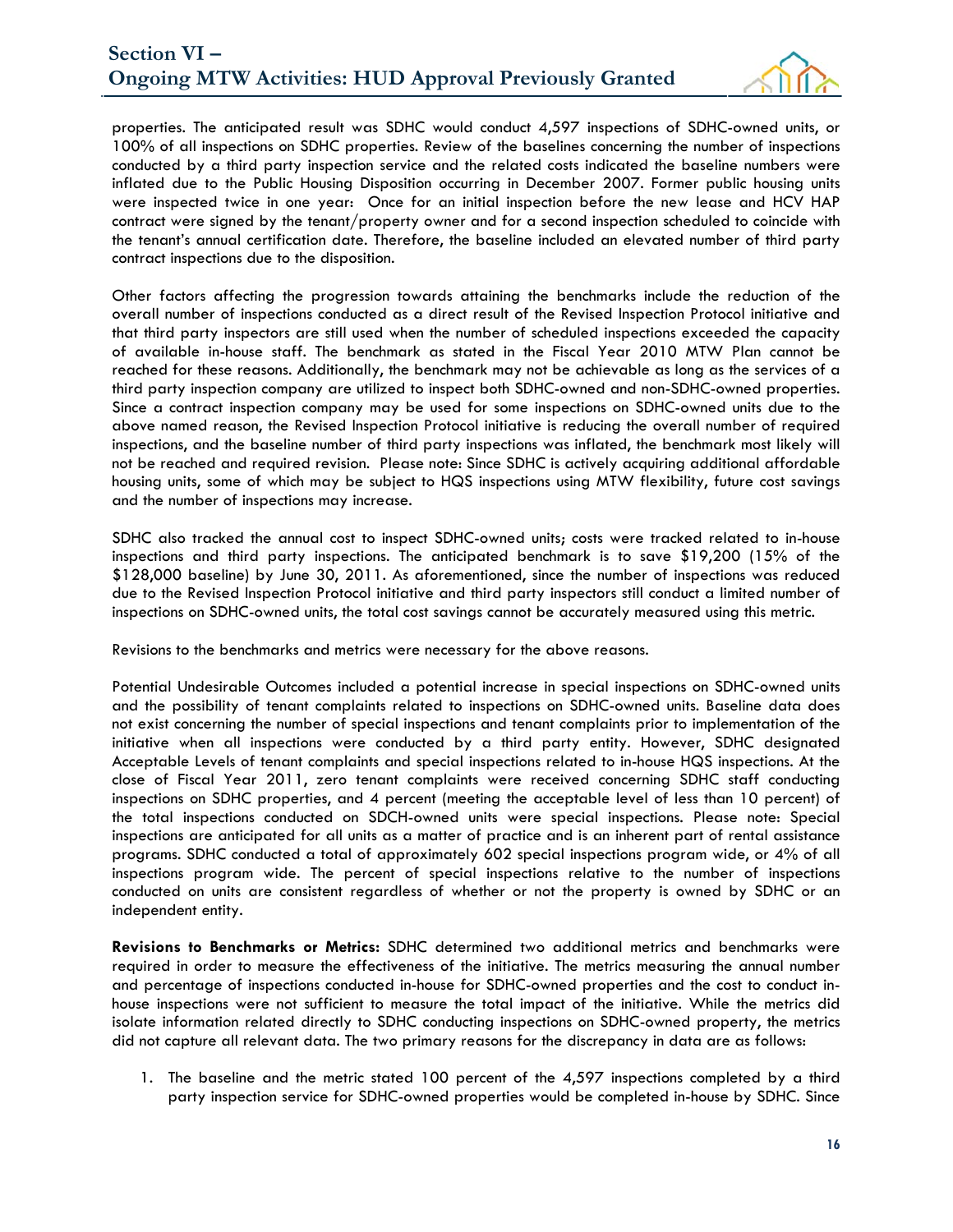

SDHC anticipated decreasing inspections overall through MTW initiatives (self-certifying minor fail items and using a biennial inspection cycle for qualifying units), the number of total inspections for SDHC-owned properties also decreased. The benchmark of conducting an additional 4,597 inspections in-house is not attainable.

2. The metric assumes SDHC will not be utilizing the services of a third party inspection service. SDHC has continued to contract with a third party inspections company as a mechanism to fill in when inhouse staff is on vacation, ill, or temporarily reassigned.

Two additional metrics and corresponding benchmarks were added to fully illustrate each facet of the inspections process and monitor the initiative's success accordingly. Metrics measuring (1) the annual number and percentage of inspections conducted by a third party company on SDHC-owned property and (2) the annual cost and percentage of total costs for inspections using a third party company to conduct inspections on SDHC-owned property were added to capture additional data. Benchmarks were applied in a format allowing SDHC to use a third party company to a minor degree, but not to exceed a designated amount which corresponds to the original benchmarks.

The revisions to the metrics and benchmarks enabled SDHC to calculate the total costs savings due to the initiative whereas the original benchmarks and metrics did not capture the full spectrum of information. By also measuring the number of inspections conducted on SDHC-owned units by the third party inspection company and applying the cost per unit charged for the inspections, SDHC calculated the total cost of conducting inspections on SDHC properties by tallying total expenditures for inspections completed by both SDHC and the third party inspection company. When the data was compared, SDHC determined a third party contractor conducts approximately 23 percent of inspections on agency owned units, or 358 inspections. The result was within the parameters set forth in the benchmarks. The cost of the inspections totaled \$10,112 annually, a significant reduction when compared to the original baseline of \$128,000.

Benchmark reach dates were modified to June 30, 2011 as SDHC will continue to measure the initiative throughout the course of Fiscal Year 2011.

Original Benchmarks and Metrics included the following:

#### **Benchmarks**

- $\checkmark$  Move 100% of inspections in-house for SDHC-owned properties by June 30, 2010
- $\checkmark$  Reduce annual inspection costs related to SDHC-owned units by 15% (approximately \$20,000) by June 30, 2010

#### **Metrics**

- $\checkmark$  Annual number and percentage of inspections being conducted in-house for SDHC-owned properties
- Annual cost to inspect SDHC-owned units

Revised Benchmarks and Metrics are as follows:

#### **Benchmarks**

- $\checkmark$  Annual number of inspections conducted in-house on SDHC-owned properties will be  $>1,500$  by June 30, 2011
- $\checkmark$  Annual cost for inspections conducted in-house on SDHC-owned properties will be  $\geq$  \$34,500 by June 30, 2011
- $\checkmark$  Annual number of inspections conducted by a 3<sup>rd</sup> party company on SDHC-owned properties will be <500 by June 30, 2011
- Annual cost for inspections conducted by a  $3<sup>rd</sup>$  party company on SDHC-owned properties will be <\$19,800 by June 30, 2011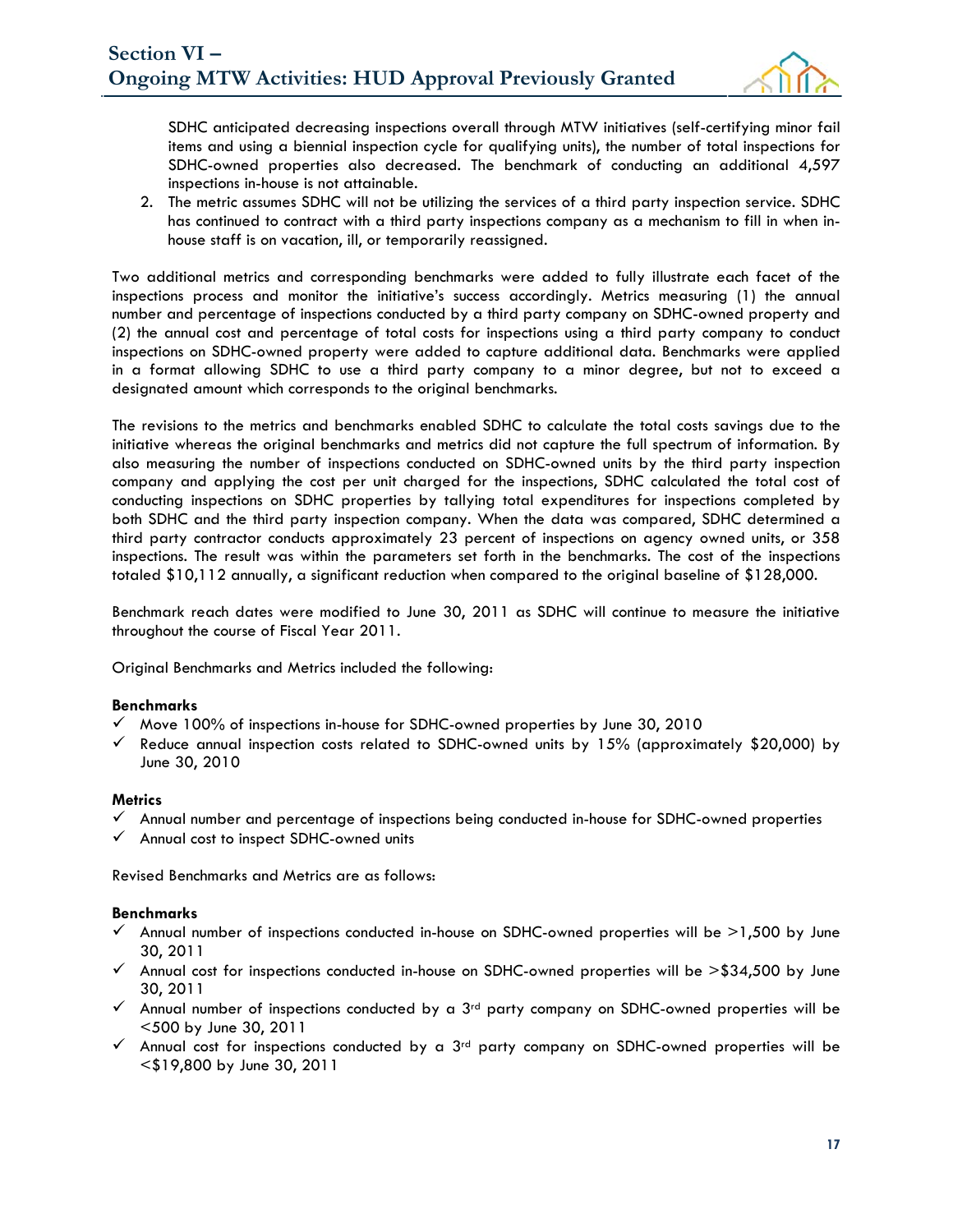

#### **Metrics**

- $\checkmark$  Annual number and percentage of inspections conducted in-house on SDHC-owned properties
- $\checkmark$  Annual cost and percentage of total cost for inspections conducted in-house on SDHC-owned properties
- $\checkmark$  Annual number and percentage of inspections conducted by a 3<sup>rd</sup> party company on SDHC-owned properties
- Annual cost and percentage of total cost for inspections conducted by a  $3<sup>rd</sup>$  party company on SDHCowned properties

SDHC will continue to measure the initiative during Fiscal Year 2011 to ensure the overall success of the initiative.

**Changes to Data Collection Methodology:** No changes were made to the data collection methodology.

**Changes to Authorization Used:** No changes were made to the authorizations used to implement the initiative.

**Description of Authorization or Regulation Waived:** MTW Agreement Attachment C, Section D(2)(c) containing waivers of Section 8(o)(10) of the 1937 Act and 24 CFR 982.507. MTW Agreement Attachment C, Section D(5) containing waivers of Section 8(o)(8) of the 1937 Act and 24 CFR 982 Subpart I. Attachment D containing waivers of Section 8(o)(11) of the 1937 Act and 24 CFR 941.202, 941.203, 982.352(b), 982 Subpart K, and 983.57.

#### **3. IMPLEMENT TRIENNIAL INCOME RECERTIFICATIONS FOR ELDERLY AND DISABLED CLIENTS**

**Impact of Activity:** The Triennial Recertification Cycle was implemented to reduce the number of annual certifications for elderly and/or disabled households with a fixed income. The initiative targeted reducing staff time and thereby achieving greater cost effectiveness in Federal expenditures by decreasing the number of annual certifications required for the Triennial households.

Upon implementation of the initiative, SDHC opted to place each Triennial household on a three year certification schedule to include one full annual certification and two cost of living adjustment annual certifications where the fixed income was updated to reflect an increase or decrease in the cost of living. Note: Triennial households are still able to request an interim certification for a decrease in income at anytime.

Approximately 4,607 households were placed on the Triennial Recertification Cycle during implementation. (The number of household on the Triennial cycle fluctuates as households become eligible/ineligible to participate on the cycle.) The Triennial caseloads were divided among four staff members thereby eliminating five caseloads. The five respective staff members were reassigned to existing positions in the department to assist in various capacities or due to staff turnover/promotions, including the creation of positions for an HCV Homeownership Assistant and Choice Communities Assistant.

In June 2010, a decision was made to add a fifth Triennial caseload. An unanticipated effect of consolidating the elderly and/or disabled households has been the large amount of additional customer service that is required for the Triennial population. In order to provide excellent customer service to these participants, it was determined a fifth caseload would be beneficial.

At the close of Fiscal Year 2010, 4,053 families were participating in the Triennial Recertification Cycle. We anticipate this number will expand with the eventual broadening of the allowable fixed income definition. SDHC anticipated cost savings related to copying, printing, and mailing documents corresponding to the annual recertification process. Since only one-third of monthly certifications require a full recertification, SDHC has expended approximately \$3,068 on the cost of paper, ink, and postage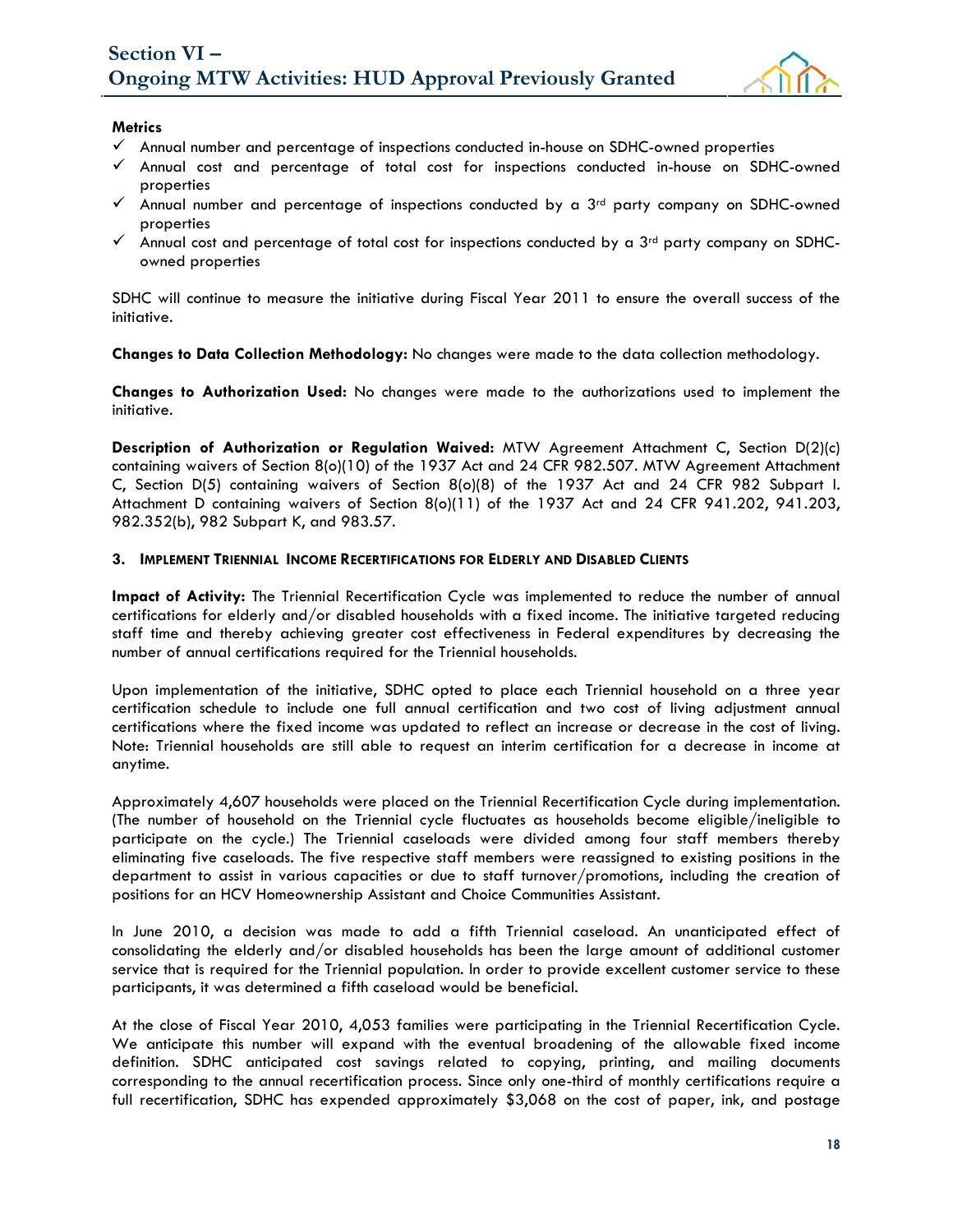

since implementation of the initiative on October 1, 2009. The total cost of copying, printing, and mailing documents would have been about \$4,536 if the participants underwent a full recertification instead of a COLA recertification.

| <b>Metric</b>                                                                                                                           | <b>Baseline 2009</b><br>No. | <b>YTD</b><br>No. | <b>Benchmark</b>         |
|-----------------------------------------------------------------------------------------------------------------------------------------|-----------------------------|-------------------|--------------------------|
| Annual staff time in hours required to process full<br>recertifications and off-year adjustments for Triennial<br>households            | 9,500                       | 2,559             | < 4,750                  |
| Occupancy/Leasing staffing requirements                                                                                                 | 30                          | 26                |                          |
| Annual costs for printing, copying, and mailing recertification<br>packets and off-year adjustment documents to Triennial<br>households | \$10,000                    | \$3,068           | $<$ \$5,000              |
|                                                                                                                                         |                             |                   |                          |
| <b>Potential Undesirable Outcomes</b>                                                                                                   |                             | <b>YTD</b><br>No. | <b>Acceptable Levels</b> |
| Annual number of interims being completed for Triennial<br>households                                                                   |                             | 206               | 2,800                    |

**Discussion of Benchmarks:** The initiative was implemented effective October 1, 2009 with the expectation all benchmarks will be achieved by June 30, 2011. Thus far, preliminary data indicates SDHC is on track to attain each benchmark. Although numerical figures from Quarter 1 do not reflect a full set of data since the transition into the Triennial Cycle only represented one full month of annual certifications processed, Quarters 2 and 3 demonstrate SDHC is making progress towards each objective.

**Revisions to Benchmarks or Metrics:** The benchmark reach dates were revised from December 31, 2010 to June 30, 2011. Since the initiative was implemented effective October 1, 2009 not enough time elapsed to accurately measure the success of the initiative by the close of Fiscal Year 2010. An additional twelve months to measure the initiative rather than six months allows SDHC to more thoroughly analyze the impact of the initiative and address any concerns which may arise over the course of the next year.

Benchmarks were also revised to provide the ability to attain and supersede a central goal. The original wording of the benchmarks limited success to the achievement of a minimum value: Reducing staff time and other related costs by 50 percent. Rephrasing the benchmark rendered the capacity to attain and surpass the minimum requirement: Reducing staff time and other related costs by 50 percent or more.

Original Benchmarks are as follows:

- Reduce annual staff time used to process elderly/disabled recertifications by 50 percent (4,750) by December 31, 2010
- $\checkmark$  Reduce annual printing, copying, and postage costs required to process elderly/disabled recertifications and off-year rent adjustments by 50 percent (\$5,000) by December 31, 2010

Revised Benchmarks are as follows:

- Annual staff time in hours required to process full recertifications and off-year adjustments for Triennial households will be less than 4,750 by June 30, 2011
- $\checkmark$  Annual costs for printing, copying, and mailing recertification packets and off-year adjustment documents to Triennial households will by less than \$5,000 by June 30, 2011

**Changes to Data Collection Methodology:** No changes were made to the data collection methodology.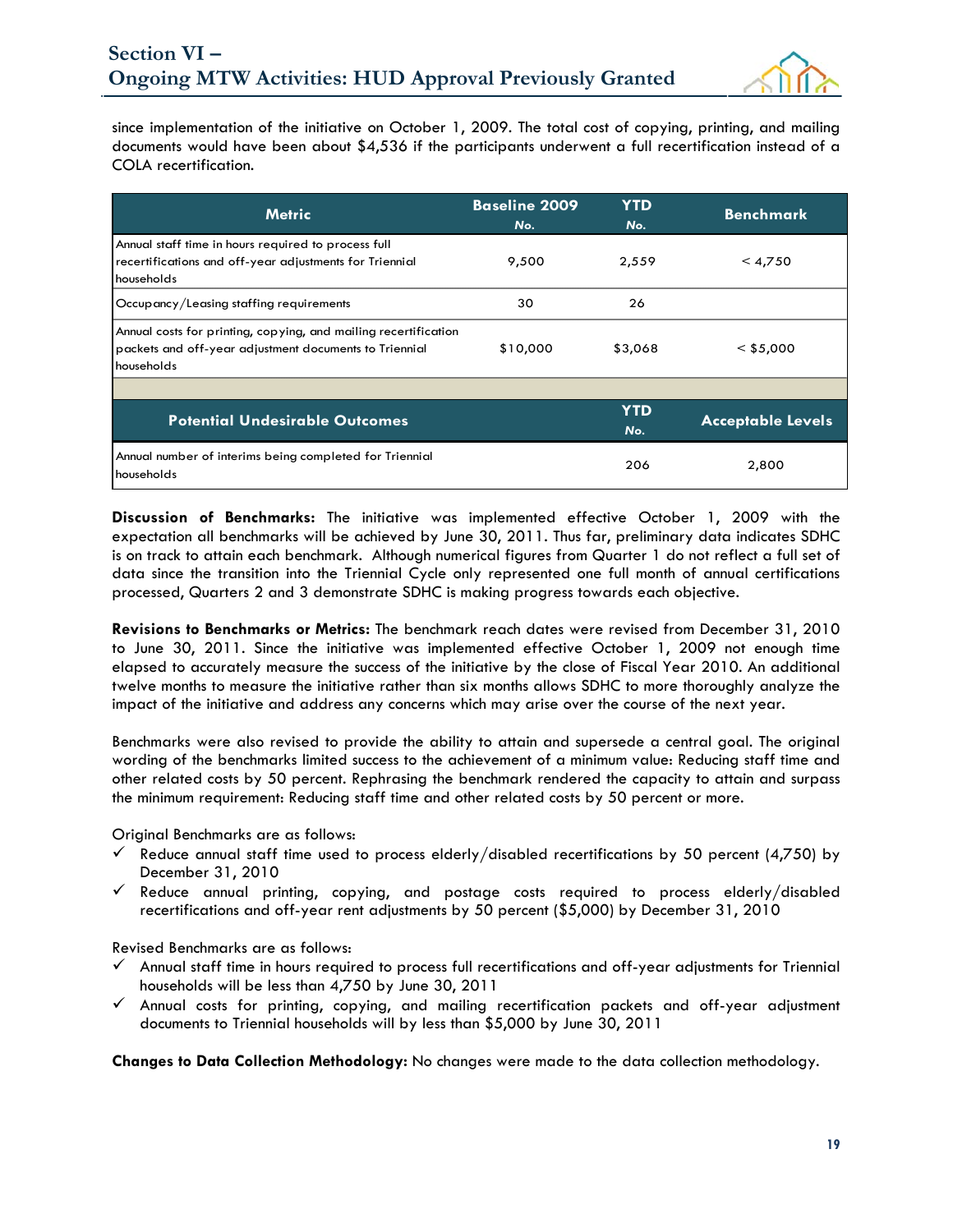

**Changes to Authorization Used:** No changes were made to the authorizations used to implement the initiative.

**Description of Authorization or Regulation Waived:** MTW Agreement Attachment C, Section C(4) containing waivers of Sections  $3(a)(1)$  and  $3(a)(2)$  of the 1937 Act and 24 CFR 966.4 and 960.257. MTW Agreement Attachment C, Section D(1)(c) containing waivers of Section 8(o)(5) of the 1937 Act and 24 CFR 982.516.

#### **4. CHOICE COMMUNITIES**

**Impact of Activity:** The Choice Communities initiative focused on providing incentives and assistance to MTW program participants aspiring to move out of high poverty areas into low poverty areas. SDHC used a four-pronged approach containing the following elements:

- 1. Eliminating the 40% affordability cap on family share at the time of initial lease up in low-poverty neighborhoods.
- 2. Creating a security deposit loan program for families moving from high-poverty areas to low-poverty areas.
- 3. Providing resources, information, and guidance to families expressing interest in moving to low-poverty neighborhoods.
- 4. Increasing the payment standards in low-poverty areas.

Nine low-poverty zip codes were identified as target areas for participants seeking to relocate to an area of low-poverty. Informational flyers concerning the Choice Communities program was disseminated via move packets with instructions to contact the assigned Choice Communities Housing Assistant (CCHA) for further details. Occupancy staff members also educated clients about the opportunities under the Choice Communities initiative when receiving telephone calls and made referrals to the CCHA.

Three elements of the initiative were implemented in January 2010, with the higher payment standards taking effect June 2010. Client interest in the opportunities afforded by the Choice Communities initiative was almost immediate as telephone calls concerning the program began in January 2010. Clients continue to apply for the Security Deposit Loan Program and the ability to exceed the 40% affordability cap. Packets containing information about Choice Communities areas are distributed, per the request of interested clients, on a weekly basis. Additionally, SDHC is currently considering different methods of marketing the initiative with the objective of increasing interest in the program over the next fiscal year. Benchmarks are not expected to be achieved until June 30, 2011 but SDHC is optimistic the targets are achievable since client interest continues to grow over the course of time.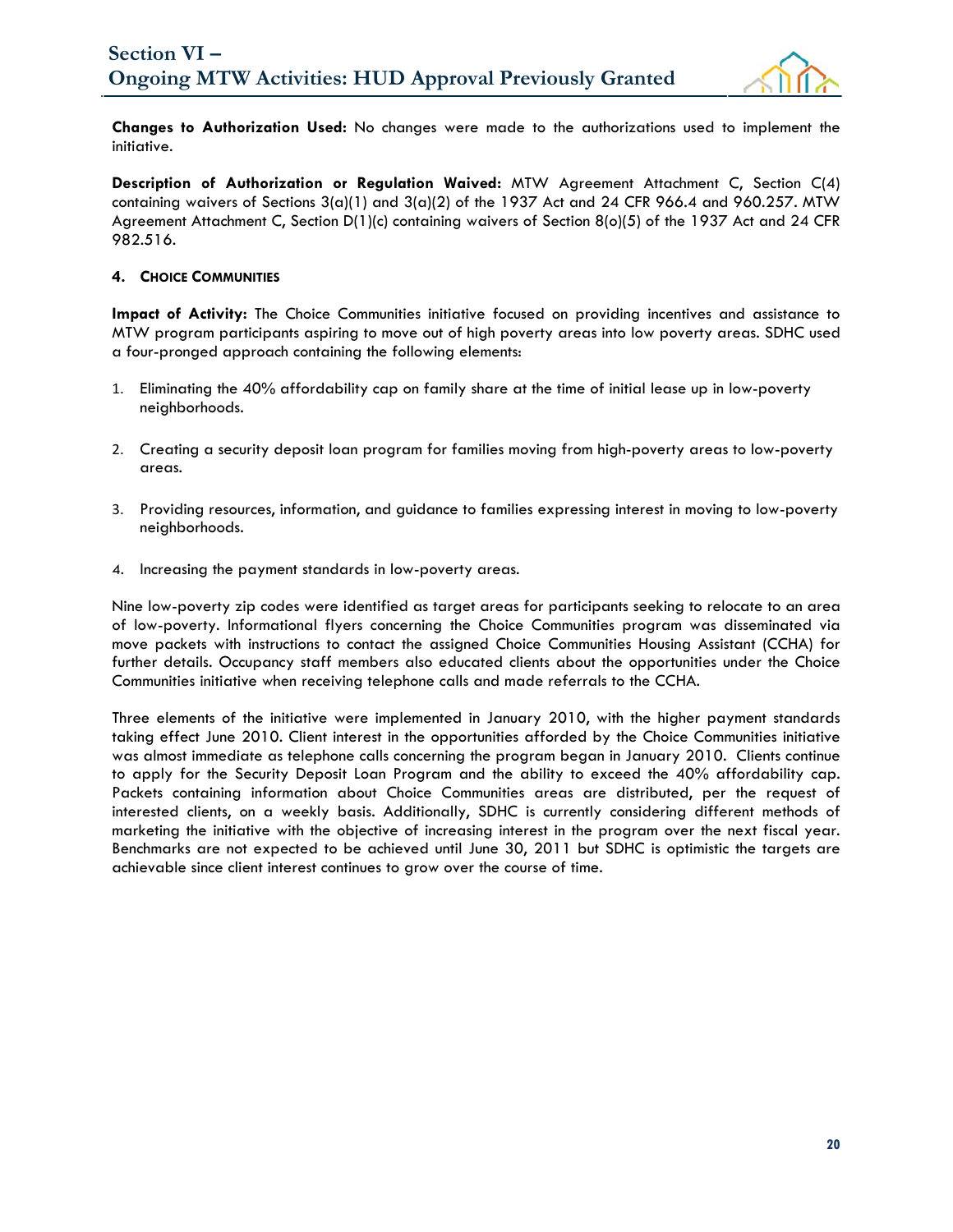



**Discussion of Benchmarks:** The initiative was implemented in two phases effective January 1, 2010 and June 1, 2010 with the intent to fully measure and quantify all benchmarks by June 30, 2011. A complete analysis of the initiative will be contained in the Fiscal Year 2011 Annual Report. The scorecard below summarizes the progress of the initiative since implementation and the benchmarks and metrics currently measured:

|                                                                                                              |          | <b>Baseline 2009</b> |         | <b>YTD</b> |                  |
|--------------------------------------------------------------------------------------------------------------|----------|----------------------|---------|------------|------------------|
| <b>Metric</b>                                                                                                | No.      | %                    | No.     | %          | <b>Benchmark</b> |
| Total No. and percentage of participants moving from<br>high/medium to low areas of poverty                  | 33       | 3%                   | 43      | 4%         | 10%              |
| Total No. and percentage of participants moving from high<br>to medium areas of poverty                      | 96       | 7%                   | 14      | 8%         | 20%              |
| No. and percentage of participants moving to Choice<br>Communities participating in Security Deposit program | 0        | 0                    | 6       | 14%        |                  |
| No. and percentage of participants moving to Choice<br>Communities receiving increased payment standards     | 0        | 0                    |         | 2%         |                  |
| No. and percentage of participants moving to a new unit<br>received Moving for Opportunities counseling      | $\Omega$ | 0                    | 71      | 7%         |                  |
| No. and percentage of Choice Communities tenants<br>exceeding the 40% affordability cap at move-in           | 0        | 0%                   | 3       | 7%         |                  |
|                                                                                                              |          |                      |         |            |                  |
| No. of loans                                                                                                 |          |                      | 6       |            |                  |
| <b>Dollars loaned</b>                                                                                        |          |                      | \$6,450 |            |                  |
| Average dollars loaned                                                                                       |          |                      | \$1,075 |            | At least \$700   |
| Average HAP cost per unit in low poverty areas                                                               | \$854    |                      | \$864   |            |                  |
| Average HAP cost per unit in high poverty areas                                                              | \$824    |                      | \$829   |            |                  |
| Percent of participants moving into Choice Communities<br>who remain in unit at least 1 year by $6/30/2011$  |          |                      |         | 0%         | 80%              |

**Revisions to Benchmarks or Metrics:** The metric measuring the total number and percentage of participants moving from high to low-poverty areas participating in the security deposit loan program, receiving an increased payment standard, and/or participating in the Moving for Opportunity program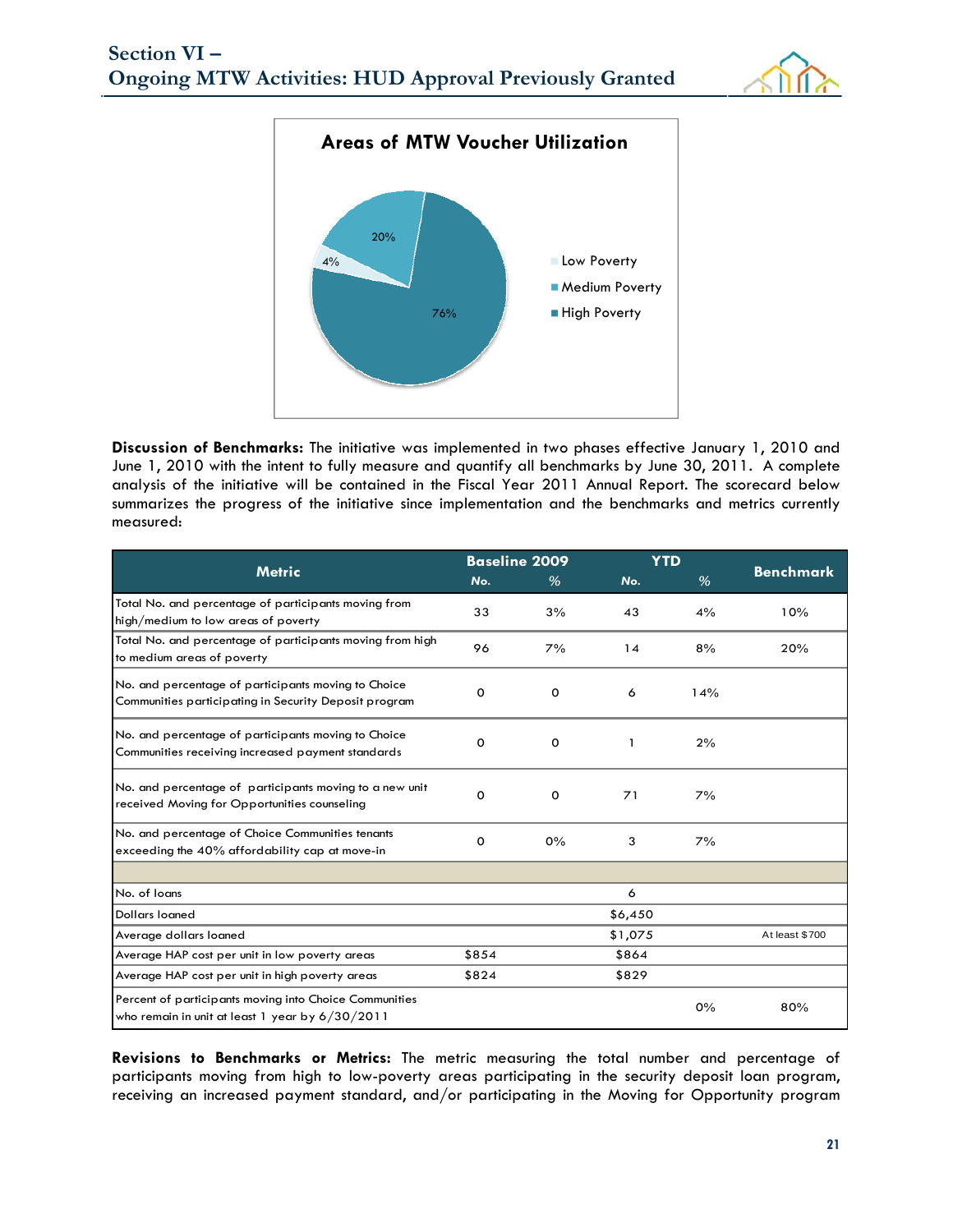

has been revised to include participants moving from medium to low-poverty areas as well. The intent of the initiative is to encourage participants to move into low-poverty areas from higher poverty areas. The metrics as stated in the Fiscal Year 2010 plan limit participation to only residents originating from highpoverty areas with no consideration for residents originating from medium-poverty areas. The metrics were changed to reflect the intent as stated in the narrative and maintain consistency between the narrative and the metrics. The metric was further separated into four individual metrics in order to easily identify the concepts being measured. Any other changes made to the metrics were to further clarify the metrics, not to change the content requiring measurement.

For the reasons stated above, the metric measuring the total number and percentage of participants moving from high to medium areas of poverty was removed. The initiative concentrates on moves into lowpoverty areas only. While SDHC also supports moves out of high poverty areas into medium poverty areas, the Choice Communities suite of incentives focus on moving participants into low-poverty areas. The initiative does not specifically encourage moves into medium-poverty areas, therefore, a metric measuring these moves is neither necessary or applicable to the initiative.

The benchmark measuring the average dollars loaned for the Security Deposit Loan program has been revised to better reflect the requirements and substance of the initiative. The original benchmark stated the average dollars loaned to tenants requiring assistance with the security deposit would not exceed \$1,450. Stated as such, the benchmark does not provide a standard in which to aspire. Thus, even an average number of dollars loaned through the program could hypothetically be \$0 and the benchmark would be satisfied. The revision to the benchmark provides a minimum threshold in which to measure success by stating the average dollars loaned will be at least \$700, therefore, providing an achievable target. Since the maximum loan is \$1,450 as outlined in the administrative plan and procedures, an average loan amount above \$1,450 will never be realized and is therefore unnecessary to measure.

Original Benchmarks and Metrics included the following:

#### **Benchmarks**

- $\checkmark$  10% of moving participants will move from a high-poverty area to a low-poverty area by June 30, 2011
- $\checkmark$  Average dollars loaned is not to exceed \$1,450 per participant by June 30, 2011 which is the average security deposit in low-poverty areas
- $\checkmark$  80% of moving participants will stay in the new unit at least one year by June 30, 2011

#### **Metrics**

- $\checkmark$  Total number and percentage of participants who move from a high-poverty area to a low-poverty area and participate in the security deposit loan program, receive an increase in payment standards, or participate in the Moving for Opportunity program
- $\checkmark$  Total number and percentage of participants who move from high-poverty areas and low-poverty areas
- $\checkmark$  Total dollars security deposits loaned and average dollars loaned
- $\checkmark$  Total number and percentage of participants who move from high-poverty areas to low-poverty areas and whose rent as a percentage of adjusted income exceeds 40% (up to a new cap of 50%)
- $\checkmark$  Total number and percentage of participants who move from high-poverty areas to low-poverty areas, whose rent at move-in exceeds 40% of adjusted income (up to a new cap of 50%) and who stay in the unit one year
- $\checkmark$  Track the number of moves from high-poverty areas to medium-poverty areas
- $\checkmark$  Average HAP cost per unit for both designated high and low-poverty areas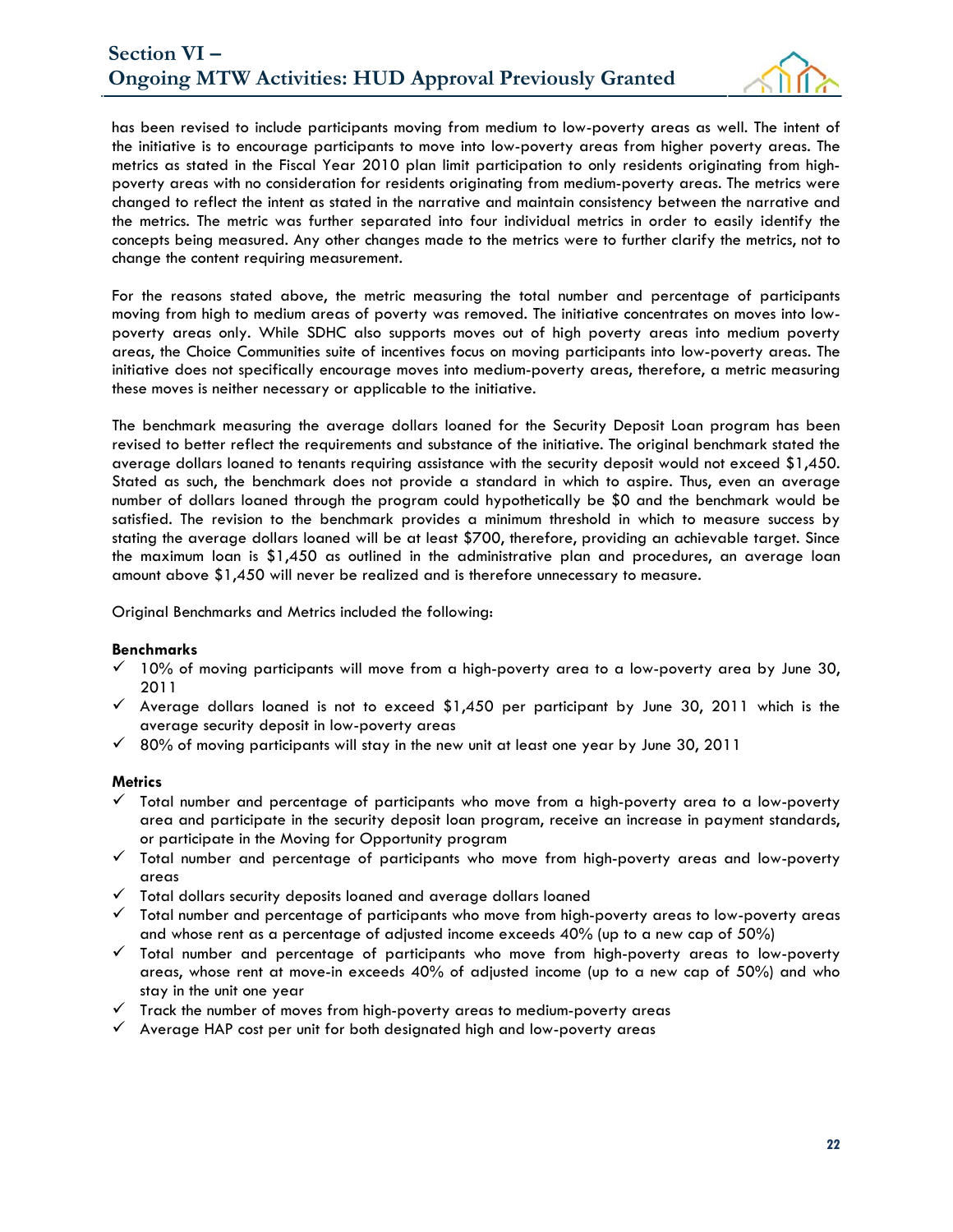

Revised Benchmarks and Metrics are as follows:

#### **Benchmarks**

- $\checkmark$  10% of moving participants will move from a high-poverty area to a low-poverty area by June 30, 2011
- $\checkmark$  Average dollars loaned will be at least \$700 per participant by June 30, 2011
- $\checkmark$  80% of moving participants will stay in the new unit at least on year by June 30, 2011

#### **Metrics**

- $\checkmark$  Total number and percentage of participants moving from high/medium to low areas of poverty
- $\checkmark$  Number and percentage of participants moving to Choice Communities participating in Security Deposit program
- $\checkmark$  Number and percentage of participants moving to Choice Communities receiving increased payment standards
- $\checkmark$  Number and percentage of participants moving to a new unit received Moving for Opportunities counseling
- $\checkmark$  Number and percentage of Choice Communities tenants exceeding the 40% affordability cap at move-in
- $\checkmark$  Total number of security deposit loans, total dollars loaned, and average dollars loaned
- $\checkmark$  Average HAP cost per unit in low-poverty areas
- $\checkmark$  Average HAP cost per unit in high-poverty areas
- $\checkmark$  Percent of participants moving into Choice Communities who remain in unit at least 1 year by 6/30/2011

**Changes to Data Collection Methodology:** Data containing the average HAP cost per unit in low-poverty areas and high-poverty areas will be collected on an annual basis rather than a monthly basis. All other data will be collected on a quarterly basis rather than a monthly basis.

**Changes to Authorization Used:** No changes were made to the authorizations used to implement the initiative.

**Description of Authorization or Regulation Waived:** MTW Agreement Attachment C, Section D(2)(a) containing waivers of Sections  $8(0)(1)$ ,  $8(0)(2)$ ,  $8(0)(3)$ ,  $8(0)(10)$  and  $8(0)(13)(H)$ -(I) of the 1937 Act and 24 CFR 982.508, 982.503 and 982.518.

#### **5. STANDARDIZE UTILITY ALLOWANCE BY UNIT SIZE**

**Impact of Activity:** The Utility Allowance calculation was simplified in order to streamline certification and leasing processes as well as reduce the complexity of the Utility Allowance for ease of administration, especially as related to landlords and tenants. The streamlined Utility Allowance is only offered to tenants currently responsible for utilities as prescribed in the lease and HAP contract.

The Utility Allowance initiative was implemented effective April 1, 2010 using the utility allowance chart as presented in the Fiscal Year 2010 MTW Plan. The original chart was generated using current utility allowance data by bedroom size at the time the Plan was in the draft process. To produce the numbers, the utility allowances were categorized depending upon whether or not the household was responsible for sewer/water and then averaged according to the number of bedrooms in the assisted unit. The utility allowances used for the purposes of averaging were the amounts effective July 1, 2008. An initial impact analysis conducted by SDHC identified approximately 25 families anticipated to experience an increase of \$50 or more per month in their family share due to the revised utility allowance structure.

The utility allowances used for the HCV program subsequently decreased effective July 1, 2009 in accordance with Federal regulations. Preceding the implementation of the initiative on April 1, 2010,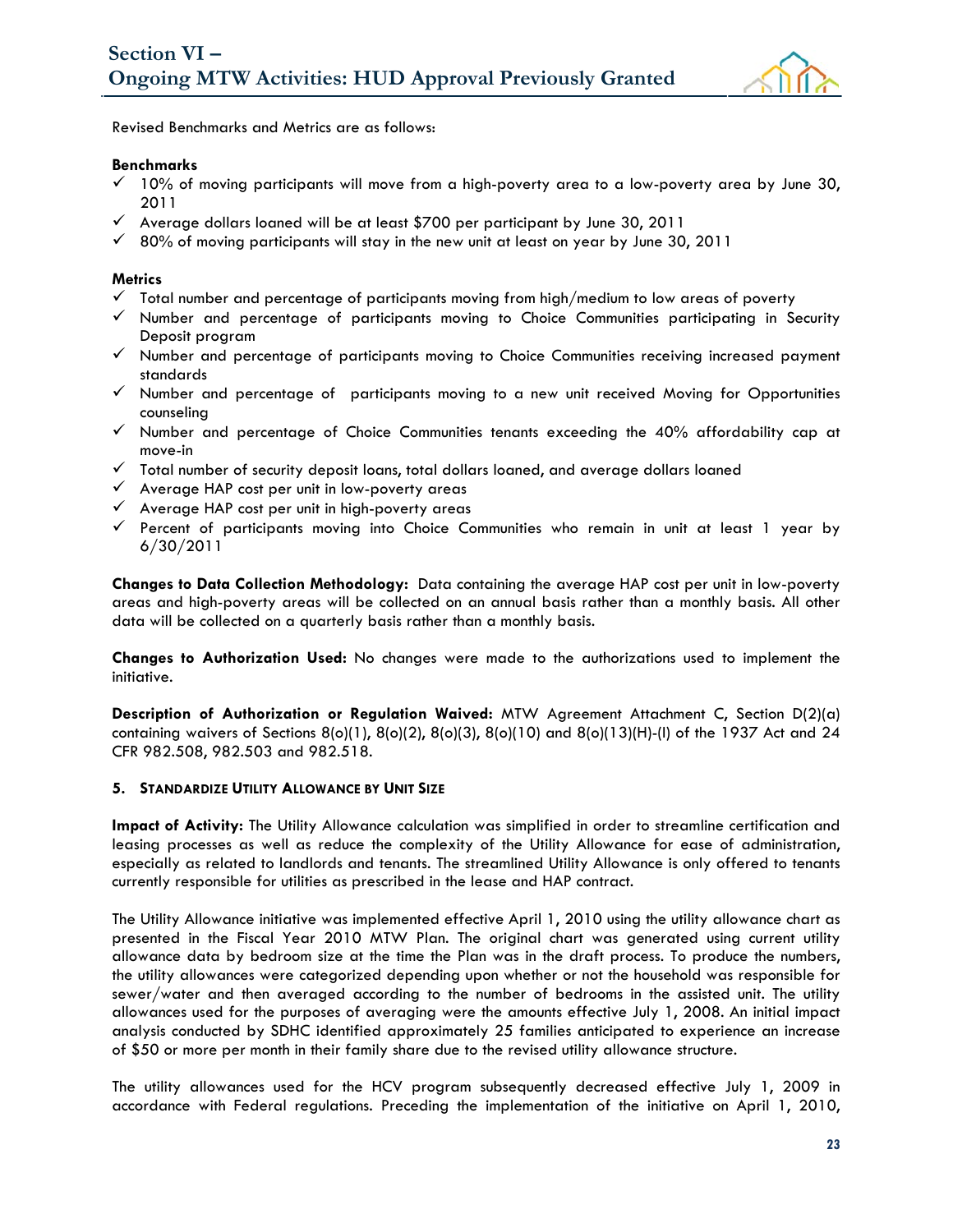

SDHC conducted a second impact analysis to determine whether or not the utility allowance chart as proposed in the Fiscal Year 2010 Annual Plan should be used in lieu of the current utility allowance schedule. SDHC discovered using the current decreased utility allowance schedule would impact participants to a greater degree in terms of family share increasing \$50 or more per month. Therefore, a benefit of using the utility allowances as published in the MTW Plan was that the number of participants negatively impacted by the initiative would not increase. In fact, since a portion of participants had already experienced an increase in rent when the decreased utility allowance schedule was applied to annual certifications prior to MTW participation, there were even fewer families experiencing increases in family share of \$50 or more per month when compared with the numbers reported in the initial impact analysis. According to the secondary impact analysis, four families instead of 25 are expected to realize increases in family share greater than \$50 per month.

See the charts below for a review of the utility allowance amounts used for the purposes of the initiative and a summary of the secondary impact analysis:

| <b>Bedrooms</b> | <b>MTW Standard Utility Allowance -</b><br>Sewer/Water Included | <b>MTW Standard Utility Allowance -</b><br><b>Sewer/Water Not Included</b> |
|-----------------|-----------------------------------------------------------------|----------------------------------------------------------------------------|
| $\mathbf 0$     | \$49                                                            | \$18                                                                       |
|                 | \$49                                                            | \$25                                                                       |
| $\overline{2}$  | \$83                                                            | \$36                                                                       |
| 3               | \$113                                                           | \$49                                                                       |
| $\overline{4}$  | \$154                                                           | \$68                                                                       |
| 5               | \$176                                                           | \$72                                                                       |
| 6               | \$192                                                           | \$94                                                                       |

\*Excluding \$0 Utility Allowance Households

| <b>Impact Analysis</b>                           |           |
|--------------------------------------------------|-----------|
| # of households with a UA decrease $>$ \$50      |           |
| # of households with a rent increase of $>$ \$50 | 4         |
| Year 1 HAP impact (no hardship)                  | \$554,160 |
| Year 1 hardship cost                             | \$1,332   |
| Total year 1 HAP change                          | \$555,492 |

**\***Rent increases capped at \$50 in year 1 for approved hardship requests

The secondary impact analysis conducted upon implementation of the initiative revealed an increase in annual HAP when compared to the model used for the Fiscal Year 2010 MTW Plan. The overall increase is due to the current circumstances of households as contained in the point-in-time data generated in early 2010, which was used to perform the analysis. Since the initial impact analysis was modeled using Fiscal Year 2009 data, and given the existing economic conditions present in Fiscal Year 2010, the increase in HAP was anticipated by SDHC. As stated in the Plan, the hardship policy will be available to all households requesting a hardship and experiencing an increase in rent greater than \$50 due to the new schedule.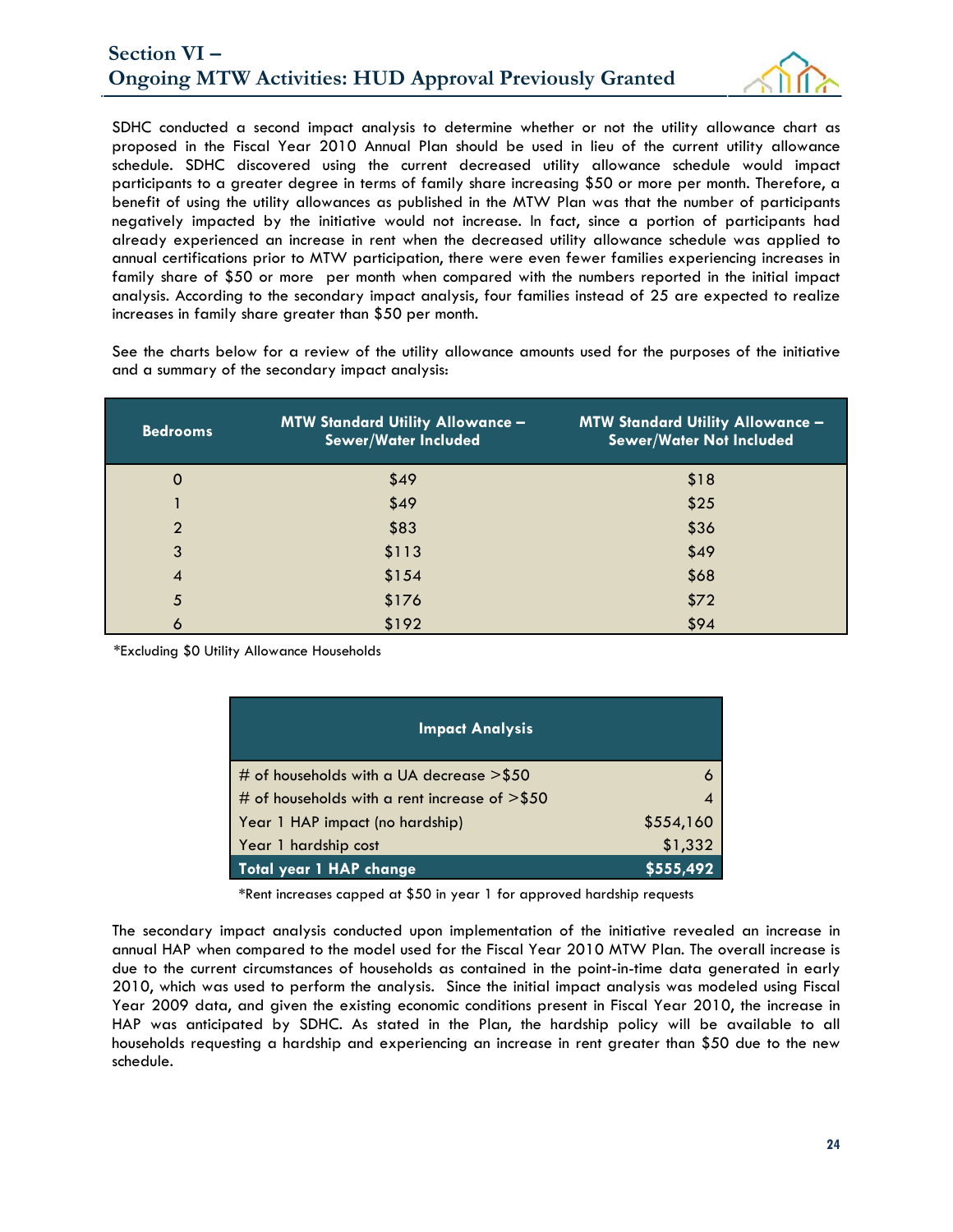

The scorecard below provides a summary of the progress of the Utility Allowance initiative since implementation:

| <b>Metric</b>                                                                                                                                    | <b>Baseline 2009</b> | YTD. | <b>Benchmark</b>         |
|--------------------------------------------------------------------------------------------------------------------------------------------------|----------------------|------|--------------------------|
| Annual staff time in hours to determine utility allowances<br>In recertifications                                                                | 1,057                | 41   | < 211                    |
| Utility allowance calculation error rate                                                                                                         | 11%                  | N/A  | 5.5%                     |
|                                                                                                                                                  |                      |      |                          |
| <b>Potential Undesirable Outcomes</b>                                                                                                            |                      | YTD  | <b>Acceptable Levels</b> |
| Annual number of households approved for hardship<br>exemption for monthly rent increases >\$50 due to<br>changes in utility allowance structure |                      | ο    | 25                       |

**Discussion of Benchmarks:** Since the initiative was implemented during the final two months of Fiscal Year 2010, SDHC is unable to provide a thorough analysis of the progress of the initiative. A complete analysis will be contained in the Fiscal Year 2011 MTW Report.

Preliminary data indicates the initiative is on track to meet benchmarks relating to the reduction in annual staff time. One of the goals of the initiative is to reduce annual staff time in hours by 80% when determining utility allowances in recertifications, or from five minutes per file to one minute per file. Interviews conducted with a sample of affected staff members revealed the average minutes per file to determine utility allowances reduced to 1.15 minutes, or 0.019 hours. The benchmark of one minute per file was not reached due to the late implementation of the initiative which also delayed the transition of participant records to the new method of calculating the utility allowance. Staff indicated the one time transition initially added extra time onto the verification process. Based on staff feedback, SDHC expects a further decrease in the amount of time when determining utility allowances once all files have been converted to the standardized utility allowance calculation.

Additionally, file audit data was not available to track the utility allowance calculation error rate due to administrative changes occurring at the time of implementation. File audit data will be collected for the duration of Fiscal Year 2011 to comprehensively assess the success of the initiative.

**Revisions to Benchmarks or Metrics:** No revisions were made to benchmarks or metrics.

**Changes to Data Collection Methodology:** No changes were made to the data collection methodology.

**Changes to Authorization Used:** No changes were made to the authorizations used to implement the initiative.

**Description of Authorization or Regulation Waived:** MTW Agreement Attachment C, Section C(11) containing waivers of Sections  $3(a)(2)$ ,  $3(a)(3)(A)$ , and Section 6(I) of the 1937 Act and 24 CFR 5.603, 5.611, 5.628, 5.630, 5.632, 5.634, 960.255, and 966 Subpart A. MTW Agreement Attachment C, Section D(2)(a) containing waivers of Sections  $8(0)(1)$ ,  $8(0)(2)$ ,  $8(0)(3)$ ,  $8(0)(10)$  and  $8(0)(13)(H)$ -(I) of the 1937 Act and 24 CFR 982.508, 982.503, and 982.518.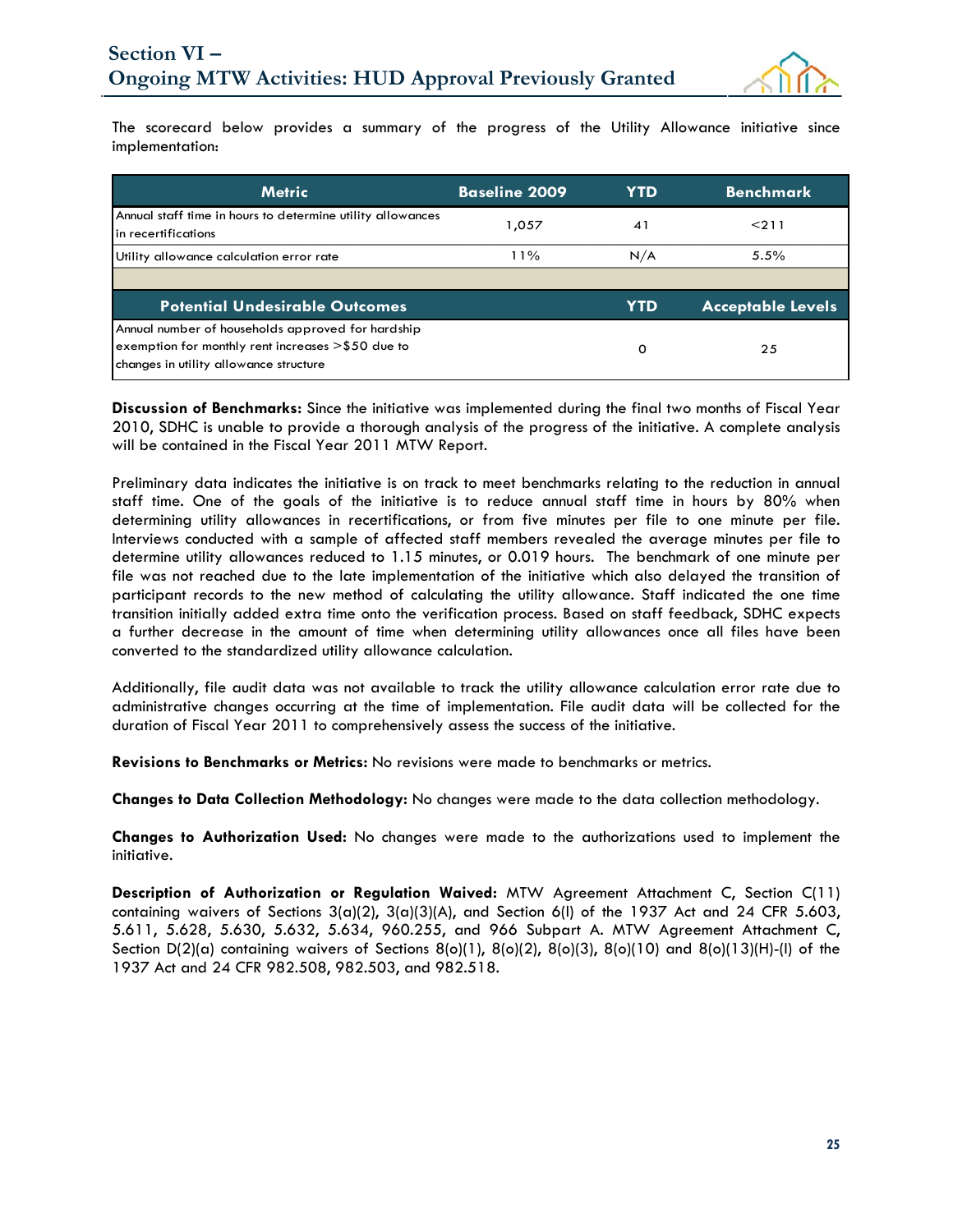

#### **6. SIMPLIFY INCOME AND ASSET VERIFICATION SYSTEMS TO REDUCE ADMINISTRATIVE COSTS**

**Impact of Activity:** The income and asset verification policy was simplified in order to streamline verification processes related to conducting annual and interim certifications. The revised verification policy contained two main components: Allowing program participants to self-certify the total cash surrender value of all assets when less than \$10,000 and restructuring the order of the verification hierarchy. Using the new verification system, staff was not required to issue third party verifications to verify income and assets and was able to rely on review of documents and UIV as the preferred method of verification. The effect of the initiative was a significant reduction in the number of third party verifications sent on behalf of the participant. Also, since staff no longer was required to verify assets totaling less than \$10,000 (97% of all MTW households have assets with a cash surrender value less than \$10,000), significant staff savings resulted from the initiative.

Thus far, this initiative is one of the most successful initiatives implemented under MTW authority. Responses from staff utilizing the simplified income and asset verification systems indicate the resulting time savings has contributed to higher productivity levels while streamlining processes. SDHC intends to continue this activity for the duration of MTW participation.

|                                                                                                             |       | <b>Baseline 2009</b> |       | <b>YTD</b> |                          |  |
|-------------------------------------------------------------------------------------------------------------|-------|----------------------|-------|------------|--------------------------|--|
| <b>Metric</b>                                                                                               | No.   | %                    | No.   | %          | <b>Benchmark</b>         |  |
| Annual number of income-related third party verifications<br>conducted during recertification               | 5,993 |                      | 318   |            | $<$ 500                  |  |
| Annual staff time in hours required to conduct third party<br>verification of income during recertification | 481   |                      | 25    |            | < 105                    |  |
| Annual number and percentage of third party verification of<br>assets conducted during recertification      | 695   |                      | 28    | 17%        | $50$                     |  |
| Annual staff time in hours required to conduct third party<br>verification of assets during recertification | 87    |                      | 4     |            | $<$ 7                    |  |
| Asset income calculation error rate                                                                         |       | 13%<br>10%<br>7%     |       |            |                          |  |
|                                                                                                             |       |                      |       |            |                          |  |
| <b>Potential Undesirable Outcomes</b>                                                                       |       |                      | No.   | <b>YTD</b> | <b>Acceptable Levels</b> |  |
| Annual staff time in hours required to conduct income review of<br>documents in recertifications            |       |                      | 2,196 |            | 3,061                    |  |

**Discussion of Benchmarks:** The initiative was implemented effective October 1, 2010 with the expectation all benchmarks will be achieved by June 30, 2011. Thus far, preliminary data indicates SDHC is on track to attain each benchmark. A full analysis of the Simplified Income and Asset Verification System initiative will be provided in the Fiscal Year 2011 MTW Annual Report upon an entire year of implementation.

**Revisions to Benchmarks or Metrics:** During data collection processes, SDHC noted staff was still issuing third party verifications for income and assets at a low level. Two focus groups with staff were conducted to ascertain the reasons for continued issuance of third party verifications. Staff stated sometimes documents are difficult to obtain from clients if the paperwork is not easily available from providers of the income or asset source. In the event the client is unable to obtain review of documents and UIV is unavailable, third party verifications are issued to the appropriate source. Based on this information, SDHC realized the acquisition of third party verifications is still relevant under certain circumstances. Due to the necessity of obtaining third party verifications in particular instances, changes were made to the benchmarks for the following metrics: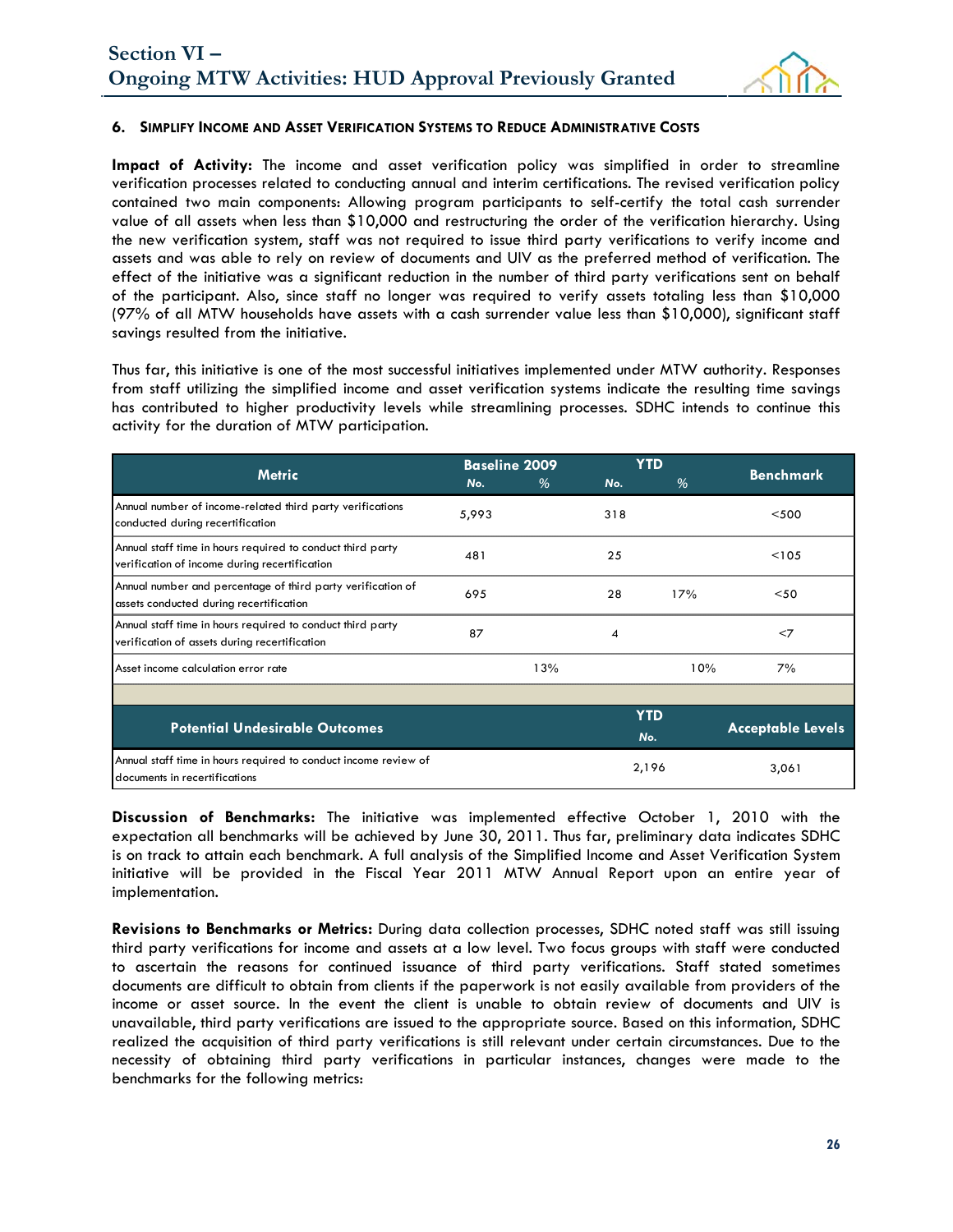

Original Benchmarks and Metrics included the following:

#### **Benchmarks:**

- $\checkmark$  Reduce number of annual income-related (excluding assets) third party verifications by 100% by June 30, 2011
- $\checkmark$  Reduce annual staff time required to conduct third party income (excluding assets) verifications by 100% (481 hours, equating to approximately .25 FTE) by June 30, 2011

#### **Metrics:**

- $\checkmark$  Annual number of income related (non-assets) third party verifications conducted during recertifications
- $\checkmark$  Annual staff time required to conduct income (non-asset) third party verifications in recertifications
- $\checkmark$  Annual number of recertifications requiring asset review of documents
- $\checkmark$  Annual number of recertifications requiring third party verification of assets
- $\checkmark$  Annual staff time required to conduct asset review of documents in recertifications
- $\checkmark$  Annual asset income calculation error rate

Revised Benchmarks and Metrics are as follows:

#### **Benchmarks**

- $\checkmark$  Annual number of income-related (non-asset) third party verifications conducted during recertification will not exceed 500 verifications by June 30, 2011
- $\checkmark$  Annual staff time in hours required to conduct third party verification of income during recertification will not exceed 105 hours by June 30, 2011
- $\checkmark$  Annual staff time in hours required to conduct third party verification of assets during recertification will not exceed 7 hours by June 30, 2011

Note: This benchmark was originally categorized as an undesirable outcome, but has been reclassified as a metric since SDHC determined a certain level of verification of assets is allowable under the initiative.

#### **Metrics**

- $\checkmark$  Annual number of income related (non-assets) third party verifications conducted during recertifications
- $\checkmark$  Annual staff time in hours to conduct income (non-asset) third party verifications during recertifications
- $\checkmark$  Annual number and percent of third party verification of assets conducted during recertifications
- $\checkmark$  Annual staff time in hours to conduct asset third party verification of assets during recertifications
- $\checkmark$  Annual asset income calculation error rate

The benchmark and metric measuring the number of recertifications requiring asset review of documents was removed since the true focus of the initiative is to encourage the use of review of documents rather than requiring third party verifications. It makes more sense to measure the instances where review of documents is not used since it is assumed review of documents will be the method of verification used unless a staff member determines the third party verification is necessary to secure the asset information. Therefore, measuring only the instances wherein the third party verification is utilized is a more effective measurement. The metric will also be reported as the percentage of total assets valued at \$10,000 or greater requiring a third party verification to ascertain the ratio of the use of third party verifications versus review of documents. Additionally, since the value of assets and the number of households with assets totaling \$10,000 or more is not a fixed number and varies from year to year, measuring the number of recertifications requiring review of documents for assets and the related staff time is not meaningful to the overall intent of the initiative. The number of families reporting assets of \$10,000 or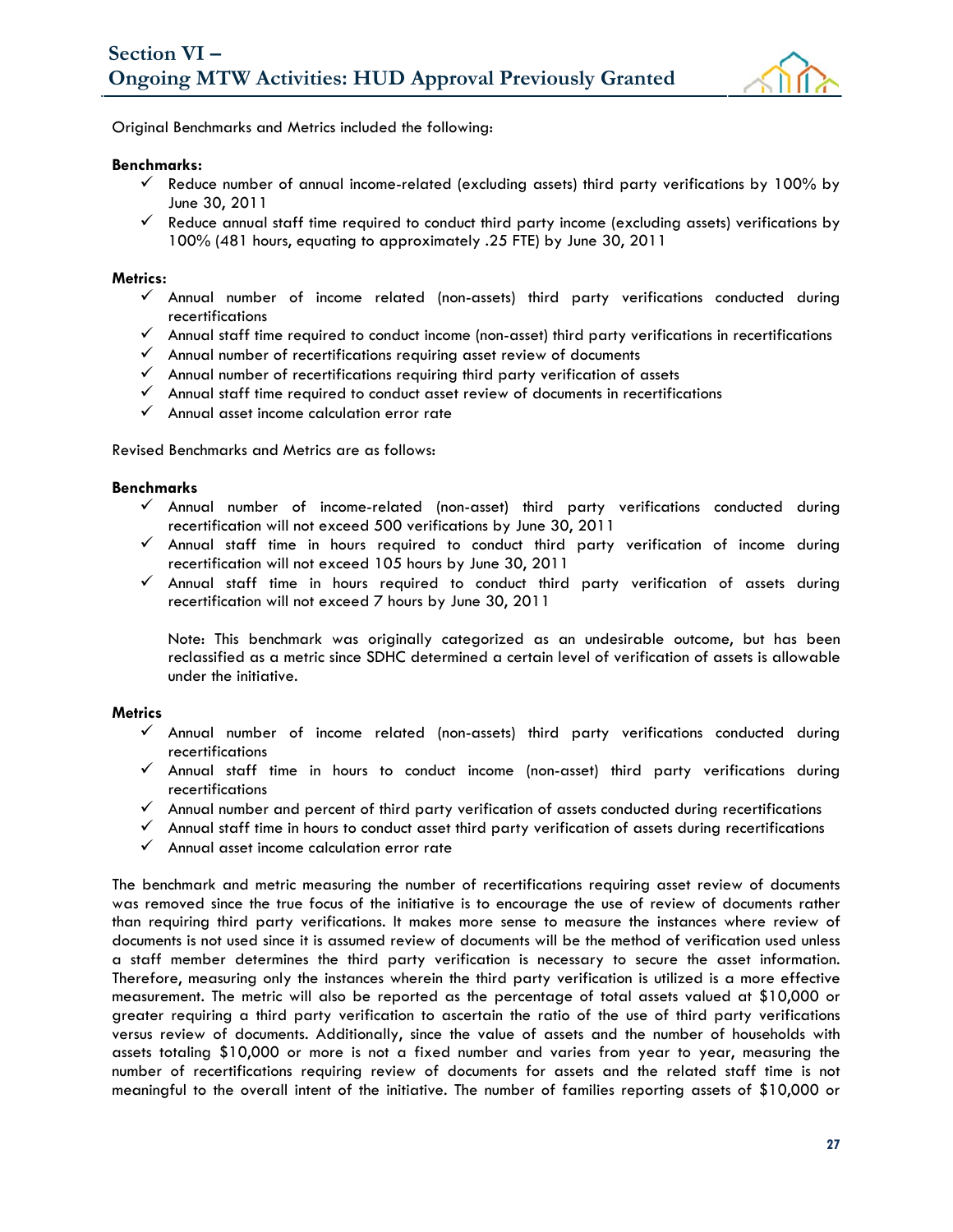

more where the third party verification of assets is used as the primary verification is a better indicator of whether or not the initiative is successful.

#### Concerning undesirable outcomes:

SDHC did note one typo upon a post-approval review of the Plan. The undesirable outcome measuring the annual staff time required to conduct third party verification of income (non-assets) in recertifications should state: Annual staff time required to conduct review of documents of income (non-assets) in recertifications. The report reflects the correction.

SDHC stated certain income sources may require additional review of documents when third party verifications were eliminated, hence the inclusion of the potential undesirable outcome measuring the annual staff time required to conduct income (non-assets) review of documents in recertifications. A full analysis of the potential undesirable outcome did not reflect any significant additional expenditures of staff time using review of documents as the primary verification level. Therefore, this undesirable outcome will be removed and will not be measured in future years since no negative impact was encountered.

**Changes to Data Collection Methodology:** Data will be collected on a quarterly basis rather than a monthly basis.

**Changes to Authorization Used:** No changes were made to the authorizations used to implement the initiative.

**Description of Authorization or Regulation Waived:** MTW Agreement Attachment C, Section C(4) containing waivers of Sections  $3(a)(1)$  and  $3(a)(2)$  of the 1937 Act and 24 CFR 966.4 and 960.257. MTW Agreement Attachment C, Section D(3)(b) containing waivers of 24 CFR 982.516 and 982 Subpart E.

#### **7. ADOPT A LOCAL INTERIM RECERTIFICATION POLICY**

**Impact of Activity:** SDHC staff implemented a series of other initiatives and changes during Fiscal Year 2010, including the HUD-mandated EIV process revisions. Due to the complexity of the Revised Interim Recertification activity, the decision was made to postpone implementation. It is anticipated it will be implemented toward the end of Fiscal Year 2011. A full analysis of the initiative will be conducted throughout the remainder of Fiscal Year 2011 and Fiscal Year 2012 and will be included in the subsequent MTW Annual Reports.

**Discussion of Benchmarks:** Per the Fiscal Year 2010 MTW Plan, benchmarks are expected to be achieved by June 30, 2011.

**Revisions to Benchmarks or Metrics:** No revisions were made to benchmarks or metrics.

**Changes to Data Collection Methodology:** No changes were made to the data collection methodology.

**Changes to Authorization Used:** No changes were made to the authorizations used to implement the initiative.

**Description of Authorization or Regulation Waived:** MTW Agreement Attachment C, Section C(4) containing waivers of Sections  $3(a)(1)$  and  $3(a)(2)$  of the 1937 Act and 24 CFR 966.4 and 960.257. MTW Agreement Attachment C, Section D(1)(c) containing waivers of Sections 8(o)(5) of the 1937 Act and 24 CFR 982.516.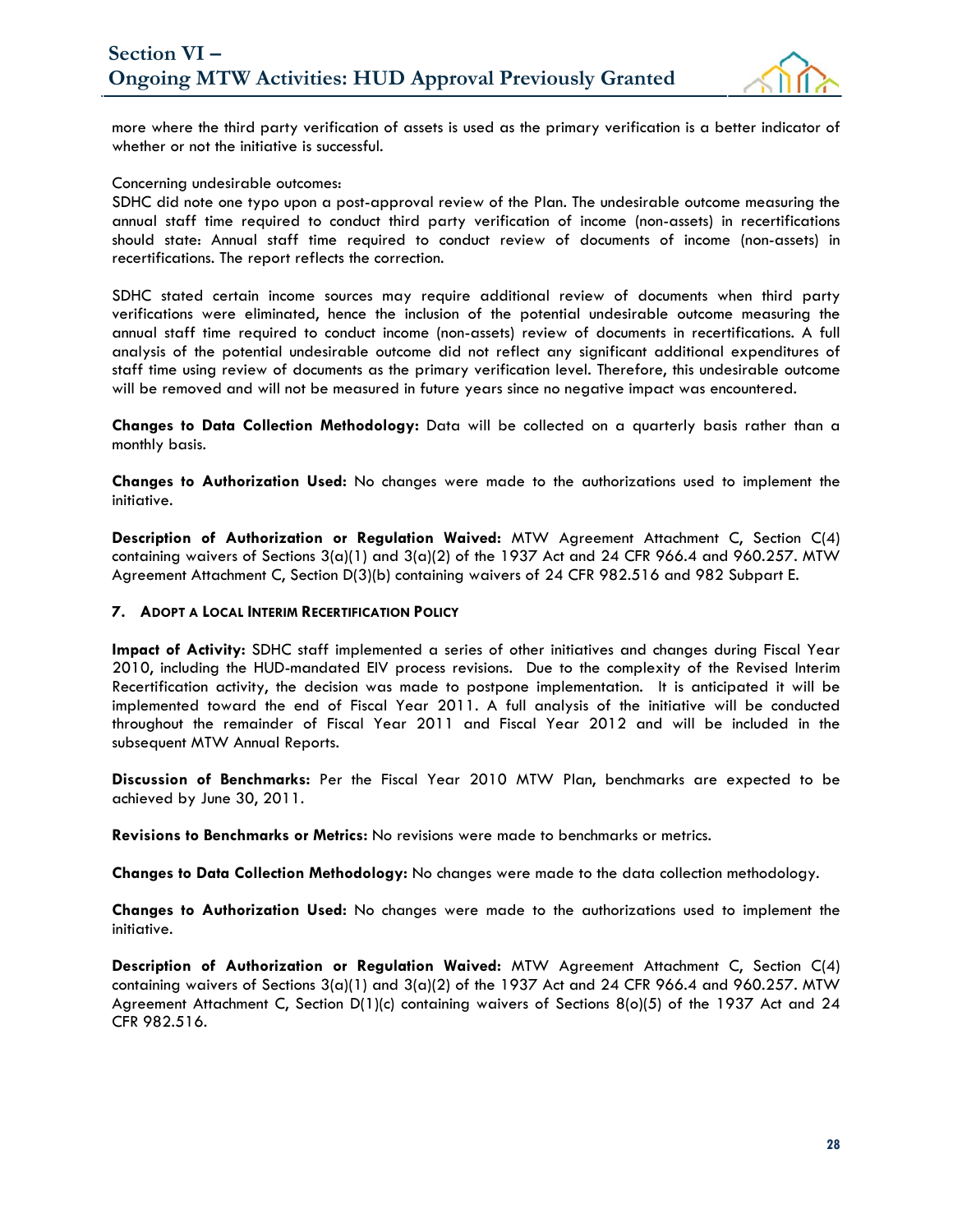

#### **8. ESTABLISH HOUSING CHOICE VOUCHER (HCV) HOMEOWNERSHIP PROGRAM AND USE BLOCK GRANT FUNDS TO ASSIST HCV HOMEOWNERSHIP PARTICIPANTS**

**Impact of Activity:** The HCV Homeownership Program, known locally as Home of Your Own, was constructed to promote the utilization of a two-mortgage model to assist qualifying HCV participants with purchasing a home using a voucher. This model is most advantageous to non-elderly/non-disabled participants as their assistance contains a 15-year time limit per Federal Regulations. Elderly/disabled households have a lower income requirement than non-elderly/non-disabled households in order to increase program accessibility. Participants purchasing a home under the HCV Homeownership Program continue to receive Housing Assistance Payments to assist with a portion of the mortgage payment. SDHC also provided for a down payment assistance grant of an amount equal to 24 months of Housing Assistance Payments if the non-elderly/non-disabled participant purchases a foreclosed unit, as an incentive to purchase such units. Other programs offered by SDHC may be used in conjunction with the HCV Homeownership Program for qualifying households, such as another down payment assistance grant and soft-second mortgages.

Home of Your Own was implemented effective October 1, 2009. SDHC divided MTW clients into three income tiers and mailed letters to the first and second tiers in October 2009 and January 2010 respectively. Although several clients responded to the opportunity to purchase a home, SDHC was unable to approve numerous applications for a variety of reasons. The most common reasons for a denial of the application were due to bad credit and/or lack of a minimum balance of \$3,000 in combined household bank accounts. These applicants are given referrals to SDHC's FSS program as well as various partner organizations to assist the families in correcting any identified barriers to homeownership. At the end of Fiscal Year 2010, one family was proceeding through the program with the expectation of a home purchase in early Fiscal Year 2011.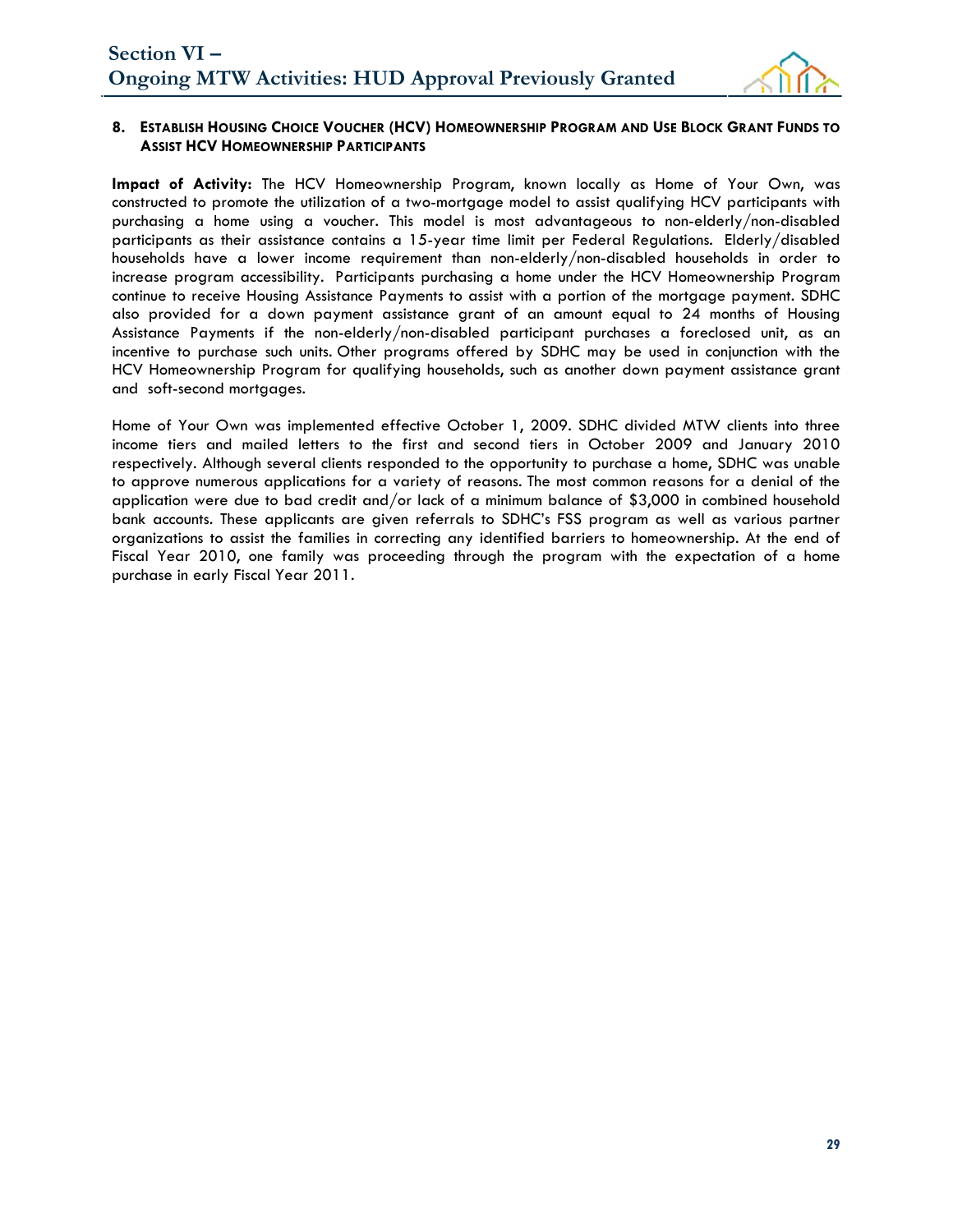## **Ongoing MTW Activities: HUD Approval Previously Granted Section VI –**



|                                                                        | <b>Baseline</b> |             | <b>YTD</b>      |                           |  |
|------------------------------------------------------------------------|-----------------|-------------|-----------------|---------------------------|--|
| <b>Metric</b>                                                          | 2009            | No.         | %               | <b>Benchmark</b>          |  |
| Annual No. purchased foreclosed homes                                  | 0               | $\Omega$    | 0%              | $\overline{z}$            |  |
| Annual No. purchased regular market homes                              | 0               | 0           |                 | 3                         |  |
| <b>Total purchased homes</b>                                           |                 | 0           |                 | 10                        |  |
| Current HAP expenditures for Homeownership Program<br>participants     | \$0             | \$0         |                 |                           |  |
| HAP expenditures before participation in Homeownership<br>Program      | \$0             | \$0         |                 |                           |  |
| % Difference in HAP expenditures                                       | 0%              |             | 0%              |                           |  |
| Annual No. ineligible due to becoming economically self-<br>sufficient | O               | $\Omega$    |                 | No benchmark for 1st year |  |
| Annual No. deferred second loan                                        | 0               | 0           |                 | 5                         |  |
| Annual No. down payment assistance grant                               | 0               | 0           |                 | 5                         |  |
| Annual total (some participate in both programs)                       | 0               | $\mathbf 0$ |                 | 10                        |  |
| Annual dollars deferred second loan                                    | \$0             | \$0         |                 |                           |  |
| Annual Avg. deferred second loan in dollars                            | \$0             | \$0         |                 |                           |  |
| Dollars down payment assistance grant                                  | \$0             | \$0         |                 |                           |  |
| Annual Avg. down payment assistance grant in dollars                   | \$0             | \$0         |                 |                           |  |
| <b>Potential Undesirable Outcomes</b>                                  |                 | No.         | <b>YTD</b><br>% | <b>Acceptable Levels</b>  |  |
| Annual No. participants unable to maintain mortgage<br>payments        |                 | 0           |                 |                           |  |

**Discussion of Benchmarks:** Benchmarks were initially scheduled for achievement on June 30, 2010. Since there were not any homes purchased under the MTW initiative, SDHC is extending the benchmarks until June 30, 2011. The initiative will be reviewed at the close of Fiscal Year 2011for a determination on the viability and effectiveness of the initiative.

**Revisions to Benchmarks or Metrics:** No revisions were made to benchmarks or metrics.

**Changes to Data Collection Methodology:** Data will be collected on a quarterly basis rather than a monthly basis.

**Changes to Authorization Used:** No changes were made to the authorizations used to implement the initiative.

**Description of Authorization or Regulation Waived:** MTW Agreement Attachment C, Section D(8)(a) containing waivers of Sections  $8(0)(15)$  and  $8(y)$  of the 1937 Act and 24 CFR 982.625 through 982.643 inclusive as necessary.

#### **9. EXPAND THE PROJECT-BASED VOUCHER PROGRAM**

**Impact of Activity:** Expanding the Project-Based Voucher Program allowed SDHC to allocate an additional 400 vouchers to provide housing to homeless and low-income families. The vouchers would supplement the existing 39 project-based vouchers of which 33 served low-income families and 6 served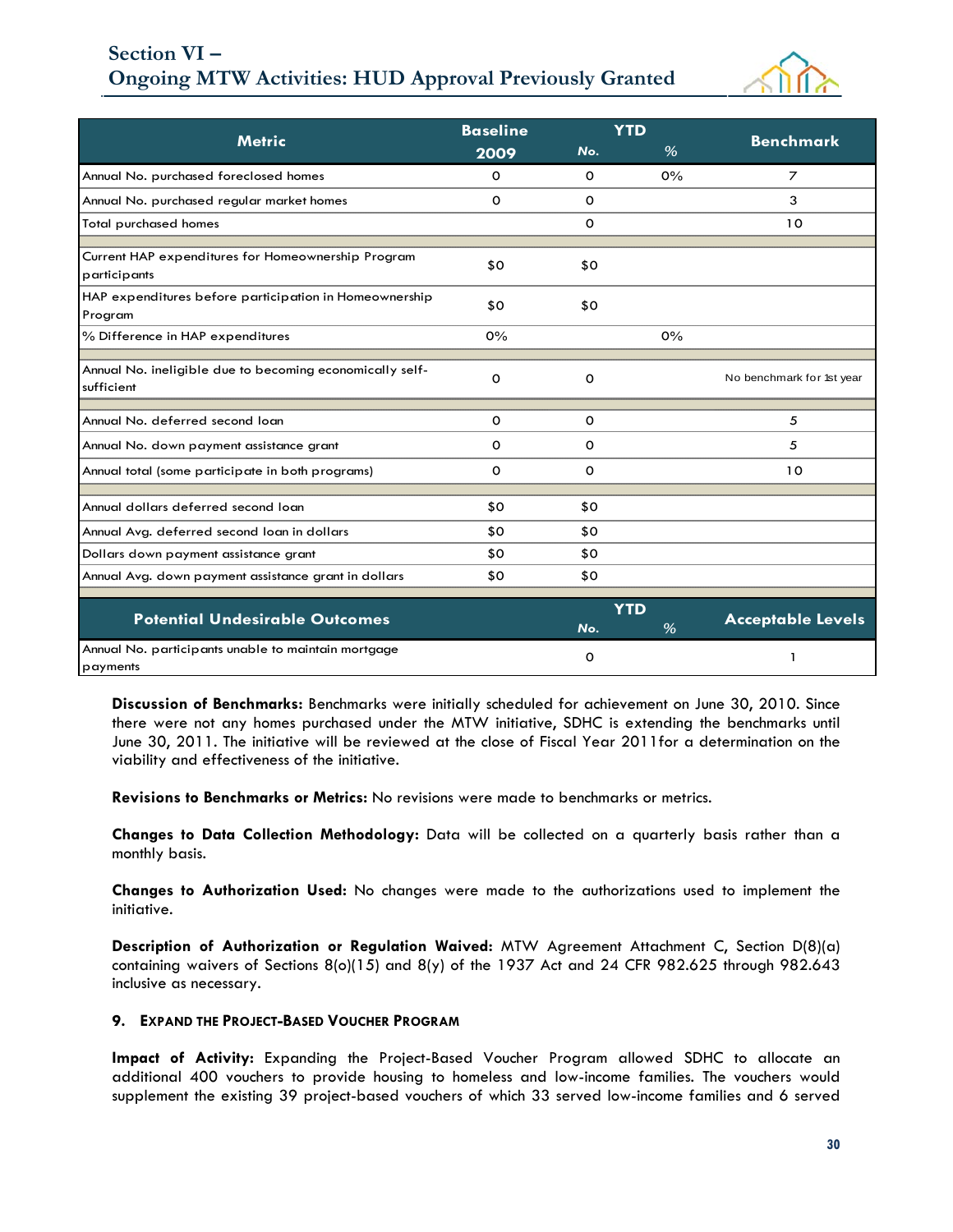

the homeless. Of the PBV vouchers dedicated to the initiative, an additional 200 vouchers would serve each population respectively, or a total of 233 dedicated to low-income families and 206 dedicated to the homeless. Designating additional vouchers increased the range of housing options and housing opportunities to underserved families in San Diego.

Additionally, the Fiscal Year 2010 MTW Plan outlined seven objectives of the PBV initiative. Each objective is included below with a description of the result:

- 1. Collaborate with local developers and non-profit housing providers by creating long-term subsidies by means of project-based vouchers, in exchange for the creation of affordable housing for low-income families/individuals and transitional housing for homeless families/individuals.
	- SDHC was not yet able to achieve this objective, but looks forward to creating affordable housing in future years through collaborative efforts with local developers and non-profit housing providers.
- 2. Increase the range of options available to low-income households living in high-poverty areas.
	- Two of the developments (Alabama Manor and Potiker) in which project-based vouchers were dedicated serve only low-income families. A total of 51 families were served through this initiative: 36 and 15 vouchers utilized respectively by low-income families.
- 3. Designate up to 3% of vouchers to project-based developments.
	- Since SDHC did not attain the benchmarks specified in the Fiscal Year 2010 Annual Plan, the 3% designation threshold was not yet realized. It is expected to be reached over the next few years.
- 4. Expand the use of project-based vouchers by increasing the permissible percentage of subsidized units in a single development.
	- SDHC allowed more than 25% of the units in a single development to be project-based. Developments in which this objective was achieved include Townspeople, Stepping Stone, Meade, and Santa Margarita: 38 percent, 75 percent, 31 percent, and 31 percent respectively.
- 5. Utilize project-based vouchers within SDHC-owned properties.
	- Project-based vouchers were used within SDHC-owned properties beginning September 2009. At the close of Fiscal Year 2010, seven vouchers were used within Santa Margarita and six vouchers were used within Meade.
- 6. In conjunction with HUD's Neighborhood Stabilization Program, SDHC may apply creative measures utilizing project-based vouchers to increase housing opportunities in vacant and foreclosed properties in impacted areas of the community.
	- SDHC is researching the feasibility of purchasing vacant and foreclosed properties for the purposes of creating low-income housing where project-based vouchers comprise a significant percentage of the units comprising the development.
- 7. Allow for project-specific waiting lists maintained by the owners or non-profit providers in compliance with agency standards.
	- **The developments of Townspeople and Stepping Stone maintain project-specific waiting lists which** SDHC monitors for compliance with current standards.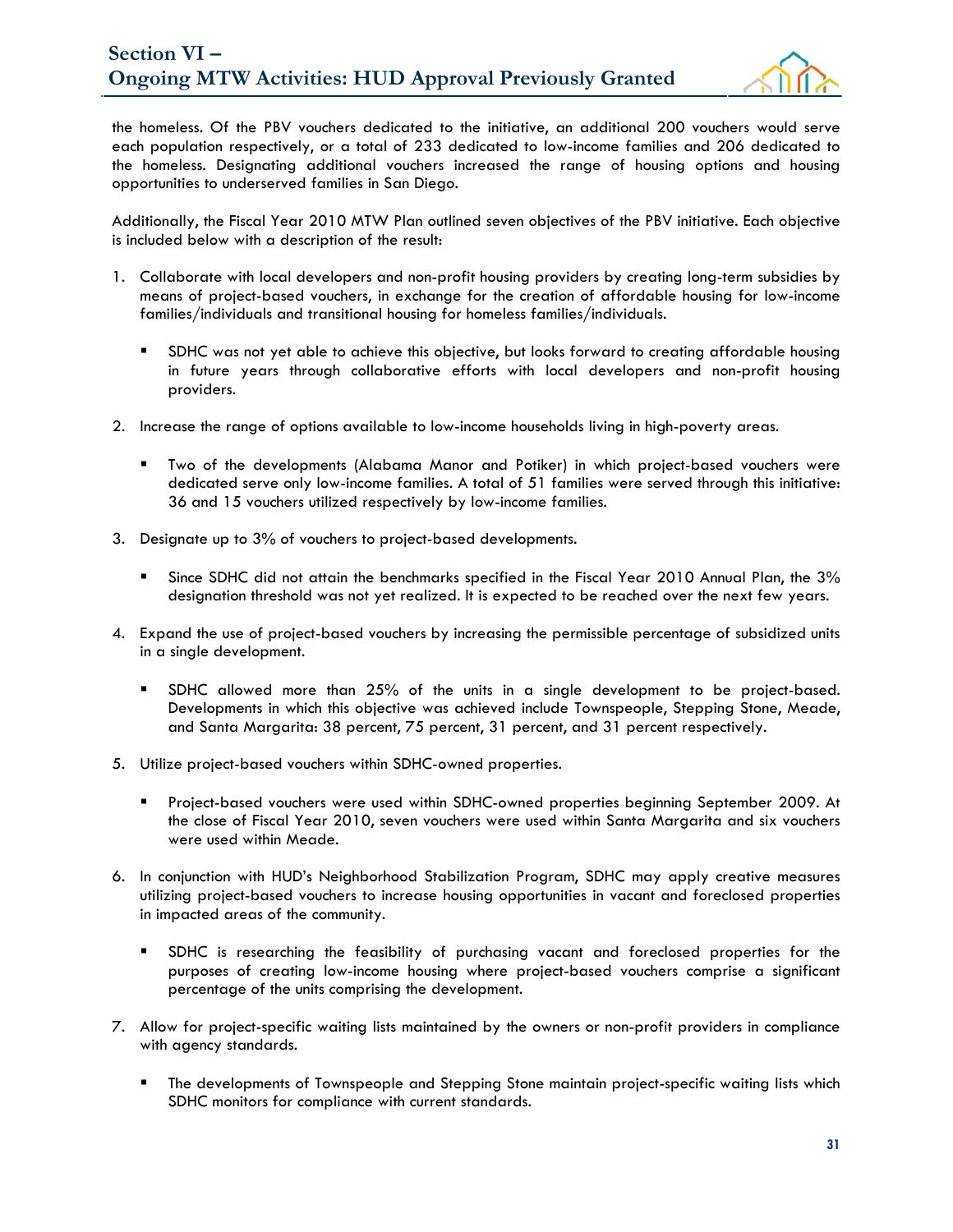

The scorecard below provides a summary of benchmarks achieved under the Expanded PBV Program initiative.

|                                                                                                                    | <b>Baseline 2009</b> | <b>YTD</b> |      | <b>Benchmark</b> |       |  |
|--------------------------------------------------------------------------------------------------------------------|----------------------|------------|------|------------------|-------|--|
| <b>Metric</b>                                                                                                      | No.                  | No.        | %    |                  | %     |  |
| No. of project based units authorized in developments serving<br>the chronically homeless and percent of benchmark | 16                   | 31         | 14%  | 216              | 100%  |  |
| No. of project based units authorized in developments serving<br>low-income families and percent of benchmark      | 23                   | 93         | 42%  | 223              | 100%  |  |
| Total No. of authorized project based units and percent of<br>benchmark                                            | 39                   | 124        | 218% | 439              | 1026% |  |
| Administration time required to administer project based<br>vouchers                                               | $.3$ FTE             | 1 FTE      |      |                  | 2 FTE |  |
|                                                                                                                    |                      |            |      |                  |       |  |
| No. and percent of project based vouchers used in former<br>vacant/foreclosed properties                           | 0                    | 0          | 0%   |                  |       |  |
| No. and percent of project based vouchers used in regular<br>market properties                                     | 39                   | 105        | 85%  |                  |       |  |
| No. and percent of project based vouchers used within SDHC-<br>owned properties                                    | 0                    | 19         | 15%  |                  |       |  |

In order to demonstrate SDHC is effectively utilizing the project-based vouchers authorized by MTW authority, the lease up rate for all PBV units was calculated at the conclusion of Fiscal Year 2010. The chart provides an overview of all developments with PBV units, including both baseline units and units acquired as MTW PBV units. Relevant statistics and demographics are depicted in the chart as well.

| <b>Effective Date</b> | Development Name             | Total No. of<br>Units in<br><b>Development</b> | Total No.<br><b>Project Based</b><br><b>Units</b><br>Authorized in<br><b>Development</b> | Total No.<br><b>Project Based</b><br><b>Units Leased</b><br>Up in<br><b>Development</b> | % of Project<br><b>Based Units</b><br>Authorized in<br><b>Development</b> | % of Project<br><b>Based Units</b><br><b>Leased Up in</b><br><b>Development</b> | <b>Population</b> |
|-----------------------|------------------------------|------------------------------------------------|------------------------------------------------------------------------------------------|-----------------------------------------------------------------------------------------|---------------------------------------------------------------------------|---------------------------------------------------------------------------------|-------------------|
| 2/1/2002              | Becky's House*               | 9                                              | 2                                                                                        | $\overline{2}$                                                                          | 22%                                                                       | 100%                                                                            | Homeless DV       |
| 7/1/2002              | Take Wing*                   | 33                                             | 8                                                                                        | 3                                                                                       | 24%                                                                       | 38%                                                                             | Homeless Youth    |
| 12/23/2002            | Hollywood Palms*             | 94                                             | 23                                                                                       | 22                                                                                      | 24%                                                                       | 96%                                                                             | Low-Income        |
| 7/1/2005              | Leah Residence               | 24                                             | 6                                                                                        | 6                                                                                       | 25%                                                                       | 100%                                                                            | <b>Homeless</b>   |
| 9/1/2009              | Townspeople                  | 24                                             | 9                                                                                        | 9                                                                                       | 38%                                                                       | 100%                                                                            | <b>Homeless</b>   |
| 1/1/2010              | <b>Stepping Stone</b>        | 8                                              | 6                                                                                        | 6                                                                                       | 75%                                                                       | 100%                                                                            | <b>Homeless</b>   |
| 2/1/2010              | Potiker                      | 200                                            | 36                                                                                       | 31                                                                                      | 18%                                                                       | 86%                                                                             | Low-Income        |
| 4/28/2010             | Alabama Manor                | 67                                             | 15                                                                                       | 14                                                                                      | 22%                                                                       | 93%                                                                             | Low-Income        |
| 4/28/2010             | Meade (SDHC-Owned)           | 29                                             | 9                                                                                        | 6                                                                                       | 31%                                                                       | 67%                                                                             | Low-Income        |
| 5/1/2010              | Santa Margarita (SDHC-Owned) | 32                                             | 10                                                                                       | 7                                                                                       | 31%                                                                       | 70%                                                                             | Low-Income        |
|                       | Total                        | 520                                            | 124                                                                                      | 106                                                                                     | 24%                                                                       | 85%                                                                             |                   |

\*Baseline PBV units

**Discussion of Benchmarks:** Due to the unavailability of additional vouchers and decreased funding levels, SDHC was unable to achieve the benchmarks as prescribed in the Fiscal Year 2010 MTW Plan. The initiative will continue into Fiscal Year 2011 as an ongoing activity in order to continue progressing toward obtaining the benchmark.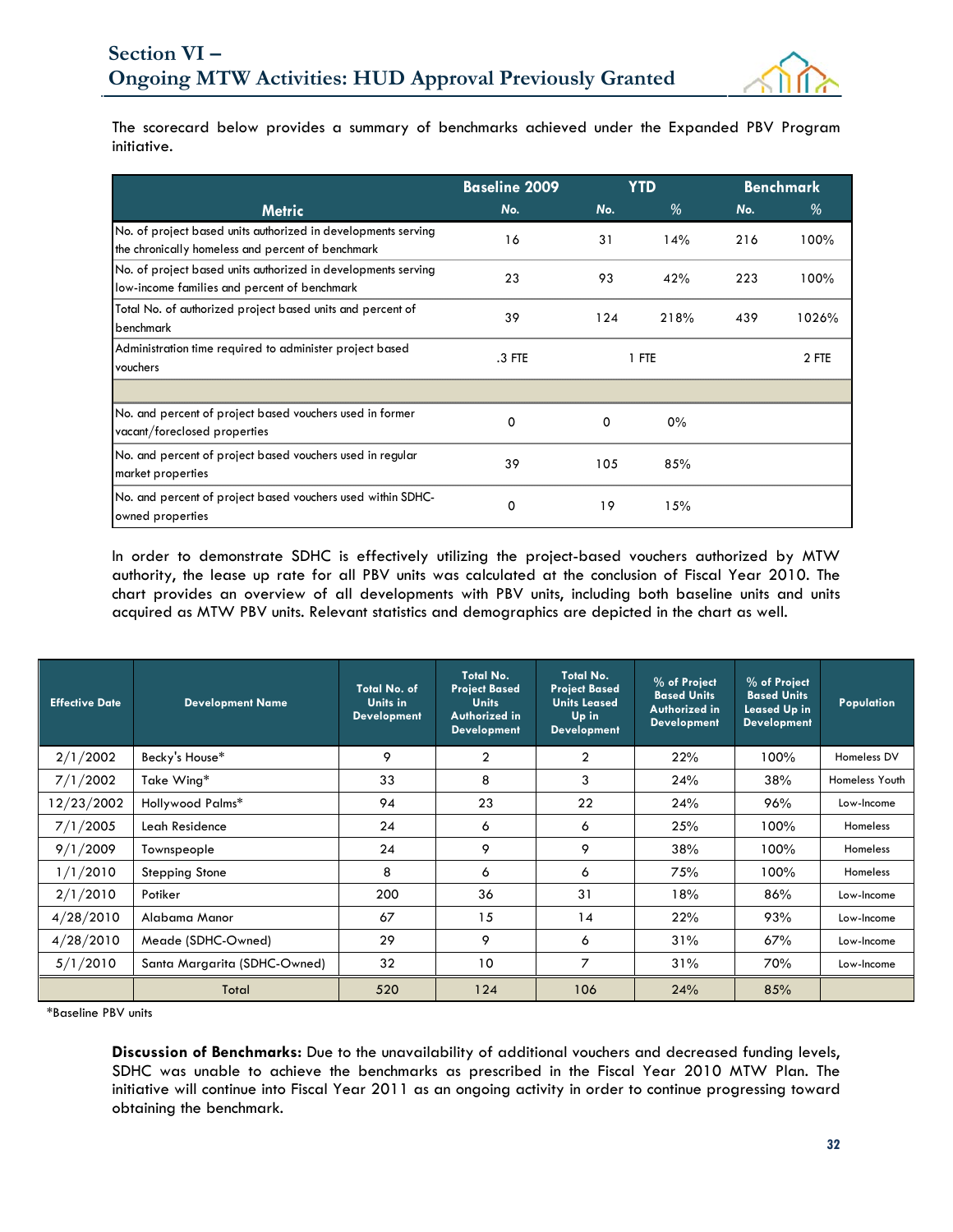

**Revisions to Benchmarks or Metrics:** Minor revisions were made to both the benchmarks and the metrics of the initiative. Benchmarks have been applied to the number of units authorized as PBV in order to measure the progress towards achieving the objective of administering 439 project-based vouchers. The metrics measuring the lease up rate of the chronically homeless and low-income families are now included in the chart detailing the list of developments containing pertinent statistics and characteristics. The chart was also expanded to include a larger array of information pertaining to the PBV developments. A metric was created to measure the number and percent of project-based vouchers used in regular market properties since SDHC also intended to measure the number and percent of project-based vouchers used in vacant/foreclosed properties and SDHC-owned properties; adding this metric provides all subsets of information necessary to measure the percentages of the entire property portfolio and completes the overall picture concerning properties in which PBV is concentrated. Reformatting and revising the benchmarks and metrics clarifies the intent of the initiative and captures more meaningful data, therefore reporting on the success of the initiative more accurately. Further, the benchmark reach dates were revised from June 30, 2010 to June 30, 2011 as 400 additional vouchers were not immediately available for use.

SDHC also discovered the percentage for the benchmark measuring the increase of project-based vouchers was incorrectly calculated. The percent states the targeted increase as 926 percent (from 39 to 439). Rather, the correct calculation is 1026 percent. The benchmark has been revised to reflect the correction.

Original benchmarks and metrics included the following:

#### **Benchmarks**

- $\checkmark$  Increase project-based vouchers by 926 percent (from 39 to 439) by June 30, 2010
- $\checkmark$  Administer 200 additional vouchers to chronically homeless by June 30, 2010
- $\checkmark$  Administer 200 additional vouchers low-income families by June 30, 2010
- $\checkmark$  Increase FTE to administer 439 project-based vouchers to 2 FTE by June 30, 2010

#### **Metrics**

- $\checkmark$  Number and percentage of the 200 vouchers designated for low-income PBV units allocated to formerly vacant/foreclosed properties
- $\checkmark$  Number and percentage of the 200 vouchers designated for low-income PBV units allocated to SDHC-owned properties
- $\checkmark$  Number of chronically homeless leased up
- $\checkmark$  Number of low-income families leased up
- $\checkmark$  FTE to administer 439 project-based vouchers
- $\checkmark$  List of developments detailing the total number of units, total number of project-based units, and percentage of project-based units

Revised benchmarks and metrics are as follows:

#### **Benchmarks**

- $\checkmark$  Increase project-based vouchers by 1026 percent (from 39 to 439) by June 30, 2011
- $\checkmark$  Number of project-based units authorized in developments serving the chronically homeless will be 216 (includes baseline of 16) by June 30, 2011
- $\checkmark$  Number of project-based units authorized in developments serving low-income families will be 223 (includes baseline of 23) by June 30, 2011
- $\checkmark$  Total number of authorized project-based units will be 439 by June 30, 2011
- $\checkmark$  FTE to administer 439 project-based vouchers will be increased to 2 FTE by June 30, 2011

#### **Metrics**

- $\checkmark$  Number and percent of project-based vouchers used in former vacant/foreclosed properties
- $\checkmark$  Number and percent of project-based vouchers used in regular market properties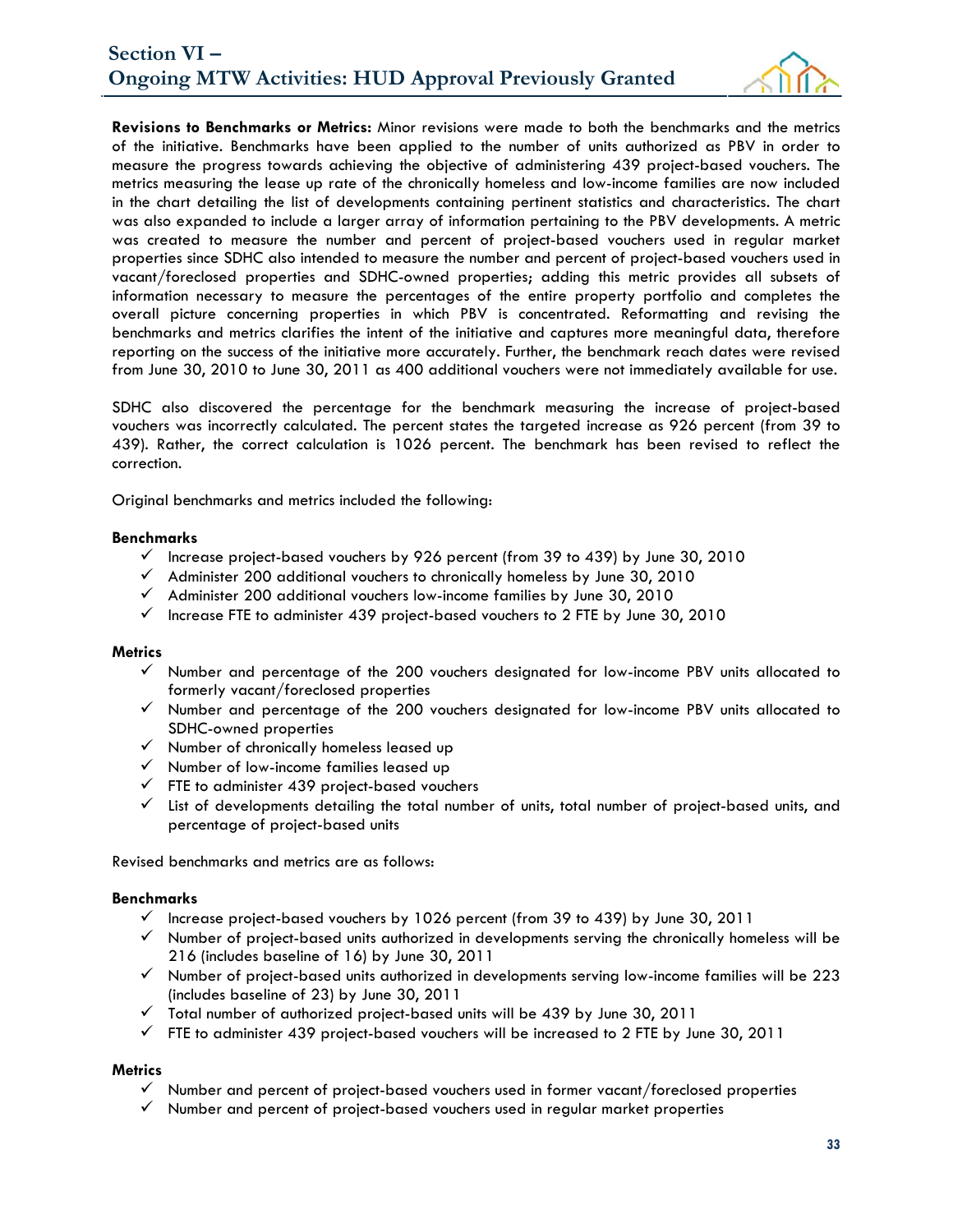

- $\checkmark$  Number and percent of project-based vouchers used in SDHC-owned properties
- $\checkmark$  Number of project-based units authorized in developments serving the chronically homeless and the percent of benchmark (216)
- $\checkmark$  Number of project-based units authorized in developments serving low-income families and the percent of benchmark (223)
- $\checkmark$  Total number of authorized project-based units and percent of benchmark (439)
- $\checkmark$  FTE to administer 439 project-based vouchers
- $\checkmark$  List of developments detailing the PBV contract effective date, total number of units, total number of project-based units, total number of project-based units leased up, percent of project-based units authorized, percent of project-based units leased up, and the population served

**Changes to Data Collection Methodology:** The initiative will be measured on a quarterly basis rather than a monthly basis.

**Changes to Authorization Used:** No changes were made to the authorizations used to implement the initiative.

**Description of Authorization or Regulation Waived:** MTW Agreement Attachment C, Section B(1)(b)(vi) containing waivers of certain provisions of Sections 8 and 9 of the 1937 Act and 24 CFR 982 and 990. MTW Agreement Attachment C, Section D(2)(d) containing waivers of Sections 8(o)(7) and 8(o)(13)(F)-(G) of the 1937 Act and 24 CFR 982 Subpart L and 983 Subpart E. MTW Agreement Attachment C, Section D(7) containing waivers of Section 8 of the 1937 Act and 24 CFR 982 and 983.

#### **10. UNDERTAKE PUBLIC HOUSING DEVELOPMENT WITH PUBLIC HOUSING OR VOUCHER FUNDS**

**Impact of Activity:** In the Fiscal Year 2010 MTW Plan, SDHC proposed the acquisition and rehabilitation of 33 public housing units using MTW flexibility. A development containing 39 units was identified, and the funds were committed in Fiscal year 2010 to purchase the property. However, as of June 30, 2010 escrow had not yet closed, and thus the acquisition will officially take place in Fiscal Year 2011. The table below contains a summary of the status of the initiative:

|                                 | ne | <b>Benchmark</b> |
|---------------------------------|----|------------------|
| No. of new public housing units |    |                  |
|                                 |    |                  |

**Discussion of Benchmarks:** SDHC anticipated exceeding the benchmark by acquiring 39 additional public housing units by the close of Fiscal Year 2010. Due to unforeseen delays, the Vista Verde development containing the new public housing units was still in the process of escrow on June 30, 2010. A full explanation detailing the impact of the initiative will be discussed in the Fiscal Year 2011 MTW Annual Report.

**Revisions to Benchmarks or Metrics:** The projected benchmark reach date was changed from June 30, 2010 to June 30, 2011.

**Changes to Data Collection Methodology:** Data will be collected on an annual basis rather than a monthly basis.

**Changes to Authorization Used:** No changes were made to the authorizations used to implement the initiative.

**Description of Authorization or Regulation Waived:** MTW Agreement Attachment C, Section B(1)(b)(ii) containing waivers of Sections 8 and 9 of the 1937 Act and 24 CFR 982 and 990. MTW Agreement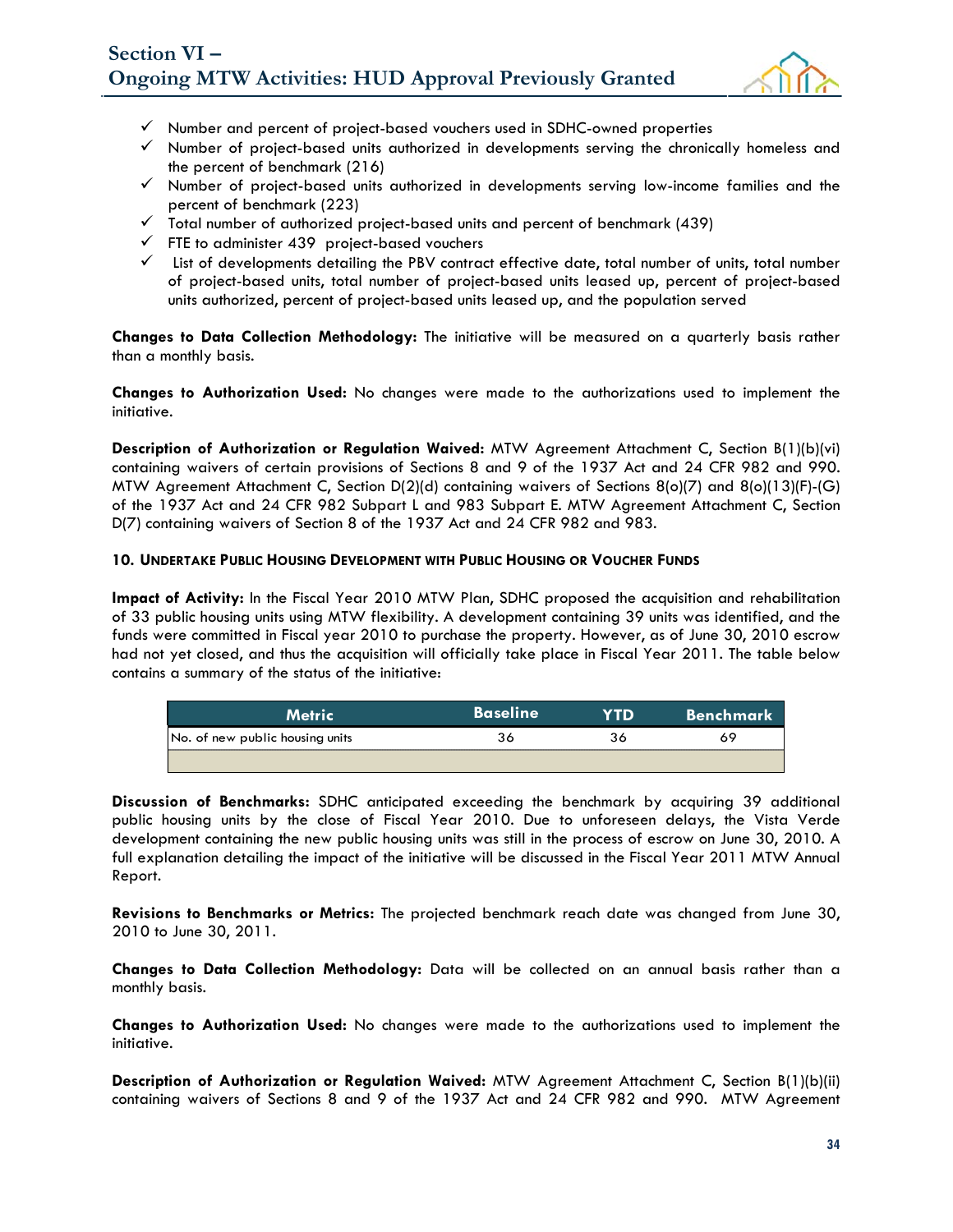

Attachment C, Section B(1)(b)(vii) containing waivers of Sections 8 and 9 of the 1937 Act and 24 CFR 982 and 990. MTW Agreement Attachment C, Section B(1)(b)(viii) containing waivers of Sections 8 and 9 of the 1937 Act and 24 CFR 982 and 990. MTW Agreement Attachment C, Section C(13) containing waivers of 24 CFR 941.401.

#### **11. UPDATE ON THE ACHIEVEMENT ACADEMY, FORMERLY KNOWN AS THE ECONOMIC DEVELOPMENT ACADEMY (EDA)**

SDHC has finalized the design and pre-construction phase of the Achievement Academy, formerly known as the Economic Development Academy. The Achievement Academy is expected to open October 1, 2010. As a means to provide services to participants while construction takes place, SDHC has been sponsoring limited Achievement Academy activities in its central office as well as utilizing two off-site facilities for workshops on workforce preparation, computer skills, and financial skills education.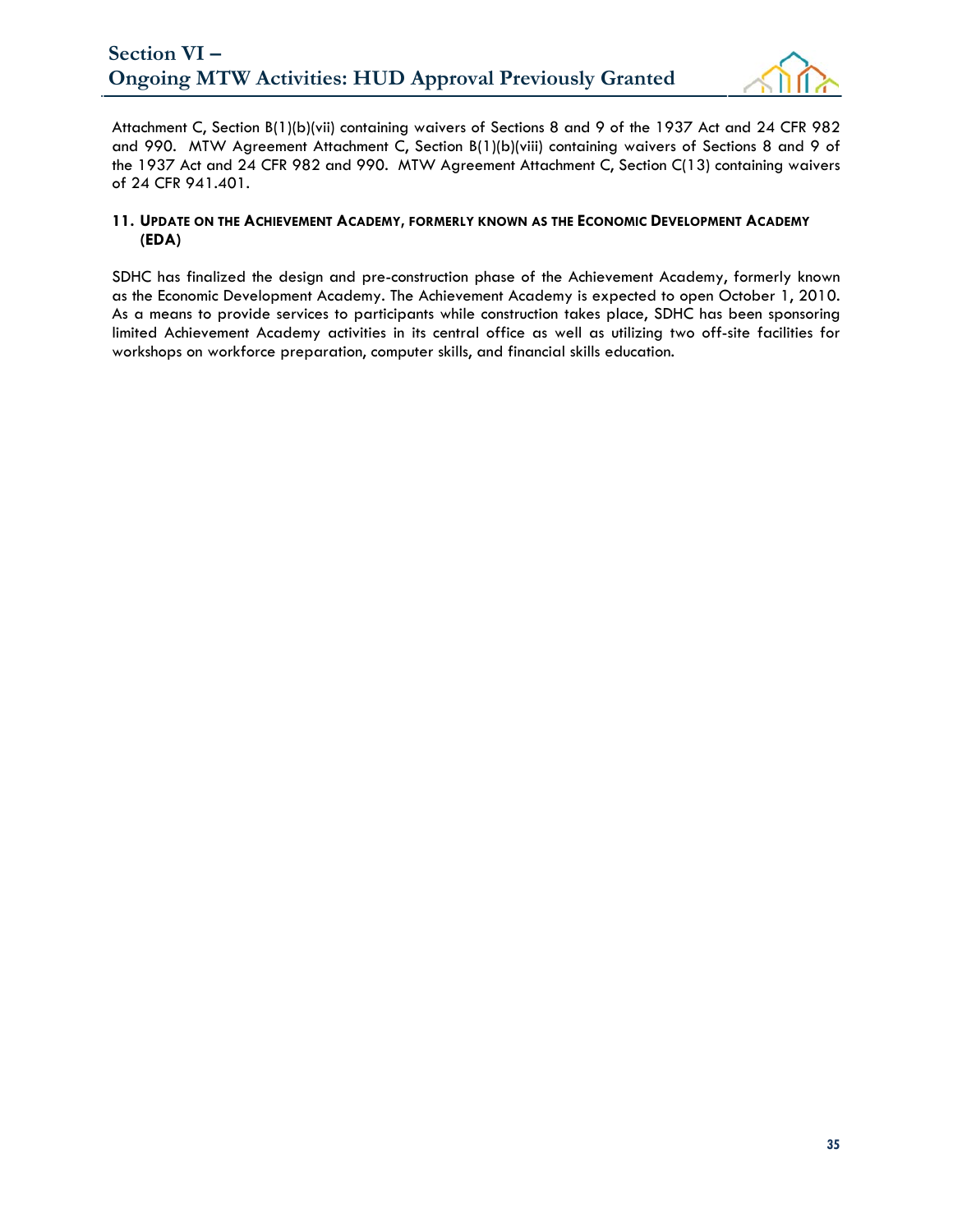

## **SECTION VII - SOURCES AND USES OF FUNDING**

## A. Below is a table detailing the planned versus actual sources and uses MTW funds:

|                         |                                                                                  |                     | <b>MTW Estimated Revenues &amp; Expenditures</b>                    |                                      |                      |                                                                                  |             |
|-------------------------|----------------------------------------------------------------------------------|---------------------|---------------------------------------------------------------------|--------------------------------------|----------------------|----------------------------------------------------------------------------------|-------------|
|                         |                                                                                  |                     | MTW FY10 Plan                                                       |                                      |                      | MTW FY10 Actual Sources & Uses                                                   |             |
| Comment                 | <b>Planned Sources</b>                                                           | Section 8           | <b>Public Housing</b>                                               | Total                                | Section 8            | Public Housing                                                                   | Total       |
| $\mathbf{1}$            | <b>HUD Grants</b>                                                                |                     | 613,333                                                             | 613,333                              |                      | 873,999                                                                          | 873,999     |
| $\overline{\mathbf{c}}$ | Other Revenue                                                                    |                     | 443,207                                                             | 443,207                              |                      | 452,492                                                                          | 452,492     |
| 3                       | <b>Rental Revenue</b>                                                            |                     | 139,738                                                             | 139,738                              |                      | 168,171                                                                          | 168,171     |
| 4                       | Non-Dwelling Income                                                              |                     | 158,938                                                             | 158,938                              |                      | 132,749                                                                          | 132,749     |
| 5                       | <b>Operating Subsidy</b>                                                         |                     | 28,256                                                              | 28,256                               |                      | 14,851                                                                           | 14,851      |
| 6                       | Other Revenue - PH Reserves                                                      |                     | 7,601,103                                                           | 7,601,103                            |                      | 6,615,213                                                                        | 6,615,213   |
| $\overline{z}$          | <b>Operating Subsidy - Repositioning Fees</b>                                    |                     | 4,305,966                                                           | 4,305,966                            |                      | 6,603,625                                                                        | 6,603,625   |
| 8                       | Section 8 Subsidy                                                                | 170,587,391         |                                                                     | 170,587,391                          | 175,788,815          |                                                                                  | 175,788,815 |
|                         |                                                                                  | 170,587,391         | 13,290,541                                                          | 183,877,932                          | 175,788,815          | 14,861,100                                                                       | 190,649,915 |
|                         | <b>Planned Uses</b>                                                              | Section 8           | <b>Public Housing</b>                                               | Total                                | Section 8            | Public Housing                                                                   | Total       |
| 9                       | <b>Administration &amp; Operations</b>                                           | 11,388,941          | 115,091                                                             | 11,504,032                           | 11,799,562           | 74,682                                                                           | 11,874,244  |
| 10                      | <b>Housing Assistance Payments</b>                                               | 153,822,931         |                                                                     | 153,822,931                          | 141,317,881          |                                                                                  | 141,317,881 |
| 11                      |                                                                                  |                     | 10,040,506                                                          | 10,040,506                           |                      | 1,013,524                                                                        | 1,013,524   |
| 12                      | Housing Dev/Site Acquisition                                                     |                     |                                                                     |                                      |                      |                                                                                  |             |
| 13                      | <b>MTW Choice Communities</b>                                                    | 50,000<br>2,614,255 |                                                                     | 50,000                               | 2,535                |                                                                                  | 2,535       |
|                         | MTW Economic Development Academy (Operations & Admin)                            |                     |                                                                     | 2,614,255                            | 1,572,069            |                                                                                  | 1,572,069   |
| 14                      | MTW Economic Development Academy (Tenant Improvements)                           | 1,322,500           |                                                                     | 1,322,500                            | 1,336,500<br>$\circ$ |                                                                                  | 1,336,500   |
| 15                      | MTW Foreclosure Initiatives (Homeownership Program)                              | 250,000             |                                                                     | 250,000                              |                      |                                                                                  |             |
| 16                      | MTW Security Deposit Assistance Program                                          | 50,000              |                                                                     | 50,000                               | 7,900                |                                                                                  | 7,900       |
| 17                      | Property Mgmt & Routine Maintenance Expenses                                     |                     | 78,884                                                              | 78,884                               | $\mathsf{o}\xspace$  | 89,578                                                                           | 89,578      |
| 18                      | Relocation                                                                       | 18,000              | 275,000                                                             | 293,000                              | $\mathsf{o}\xspace$  | 0                                                                                | $\mathbf 0$ |
| 19                      | Site Improvement                                                                 |                     | 39,950                                                              | 39,950                               | 0                    | 0                                                                                |             |
| 20                      | Reserves                                                                         | 1,070,764           | 2,741,110                                                           | 3,811,874                            | 19,752,368           | 13,683,316                                                                       | 33,435,684  |
|                         |                                                                                  | 170,587,391         | 13,290,541                                                          | 183,877,932                          | 175,788,815          | 14,861,100                                                                       | 190,649,915 |
|                         |                                                                                  |                     |                                                                     |                                      |                      |                                                                                  |             |
|                         |                                                                                  |                     | MTW FY10 Plan                                                       |                                      |                      | MTW FY10 Actual Sources & Uses                                                   |             |
|                         |                                                                                  | Section 8           | Public Housing                                                      | Total                                | Section 8            | Public Housing                                                                   | Total       |
| 21                      | Capital Fund FY10 501-09 ARRA (280) (Non-MTW)                                    |                     | 2,173,051                                                           | 2,173,051                            |                      | 2,173,051                                                                        | 2,173,051   |
|                         |                                                                                  |                     |                                                                     |                                      |                      |                                                                                  |             |
|                         |                                                                                  | <b>Comments</b>     |                                                                     |                                      |                      |                                                                                  |             |
|                         | 1. Additional interest income and Captial Funds received; one award not received |                     | 12. Program start-up costs were less than expected                  |                                      |                      |                                                                                  |             |
|                         | 2. Additional interest income, not in original plan                              |                     | 13. Expenses less than expectated as staff prepares for EDA opening |                                      |                      |                                                                                  |             |
|                         | 3. Higher rents received than anticipated in original plan                       |                     |                                                                     |                                      |                      | 14. Tenants improvements ongoing, anticipated completion in October 2010         |             |
|                         | 4. Less interest income than anticipated in original plan                        |                     |                                                                     |                                      |                      | 15. No foreclosed homes were purchased in Homeownership program in FY10          |             |
|                         | 5. Actual subsidy approved less than anticipated in original plan                |                     | 16. Program began mid-year, expect to reach full capacity in FY11   |                                      |                      |                                                                                  |             |
|                         | 6. Less than anticipated due to prior year adjustments                           |                     | 17. Program expenses higher than anticipated                        |                                      |                      |                                                                                  |             |
|                         | 7. Higher repositioning fees received than anticipated                           |                     | 18. PH relocation set aside for deposition units ,if needed         |                                      |                      |                                                                                  |             |
|                         | 8. Received more HAP and admin fees than anticipated in the original plan        |                     | 19. Contracts will be let in FY11 on multi-year program             |                                      |                      |                                                                                  |             |
|                         | 9. Expenses higher than anticipated in original plan                             |                     | 20. Reserves will be used to fund FY11 MTW plan                     |                                      |                      |                                                                                  |             |
|                         | 10. Carryover of prior years hap in original plan                                |                     |                                                                     |                                      |                      | 21. Funds were committed, escrow did not close in FY10. These funds are non-MTW, |             |
|                         | 11. Purchase & rehabilitation of public housing site will be completed in FY11   |                     |                                                                     | not included in the MTW Block Grant. |                      |                                                                                  |             |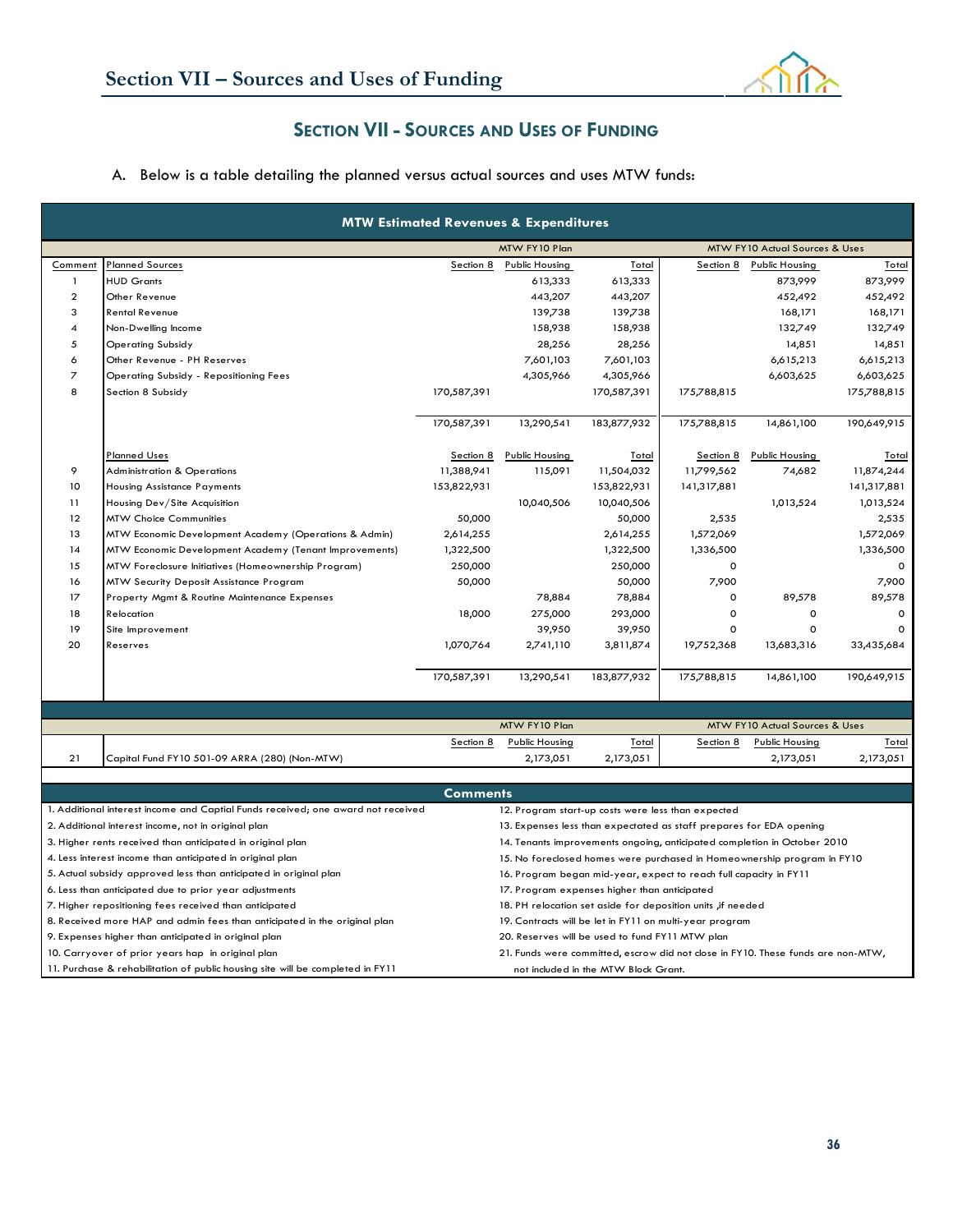

- B. SDHC did not use any State or local funds for the MTW program.
- C. If applicable, list planned vs actual sources and uses of the COCC. **N/A**
- D. SDHC is using a cost allocation approach that meets HUD's requirements.
- E. SDHC will use single-fund flexibility in support of MTW activities rather than creating numerous budgets. SDHC combines funds from public housing operating and capital fund assistance (authorized by section 9 of the United States Housing Act of 1937 (the Act) and voucher funds (authorized by section 8 (o) of the Act) to implement a block grant/single fund budget approach to budgeting and accounting. SDHC has consolidated public housing and housing choice voucher program funds to implement the approved Moving to Work initiatives described in the Fiscal Year 2010 MTW Plan and will continue to do so in future Plans.
- F. Optional List planned versus actual reserve balances at the end of the plan year. **N/A**
- G. Optional In plan appendix, provide planned versus actual sources and use by AMP. **N/A**

#### **UPDATE ON RHF AND ARRA FUNDS**

The use for the 2009 Replacement Housing Factor funds, which amount to \$2,005,429, have been combined with ARRA Capital Funds in the amount of \$2,173,051, along with prior year capital funds, to acquire 39 family housing units that the SDHC will operate as public housing (total estimated project budget of \$5,183,037). The development consists of seven two-bedroom apartments, 32 three-bedroom apartments and one two-bedroom manager's unit (not included in total). The funds were expended in Fiscal Year 2010 and the escrow closed in July 2010, which is in Fiscal Year 2011. MTW block grant funds were not used to purchase these public housing units. Further, SDHC understands ARRA funds are not included in the MTW block grant fund.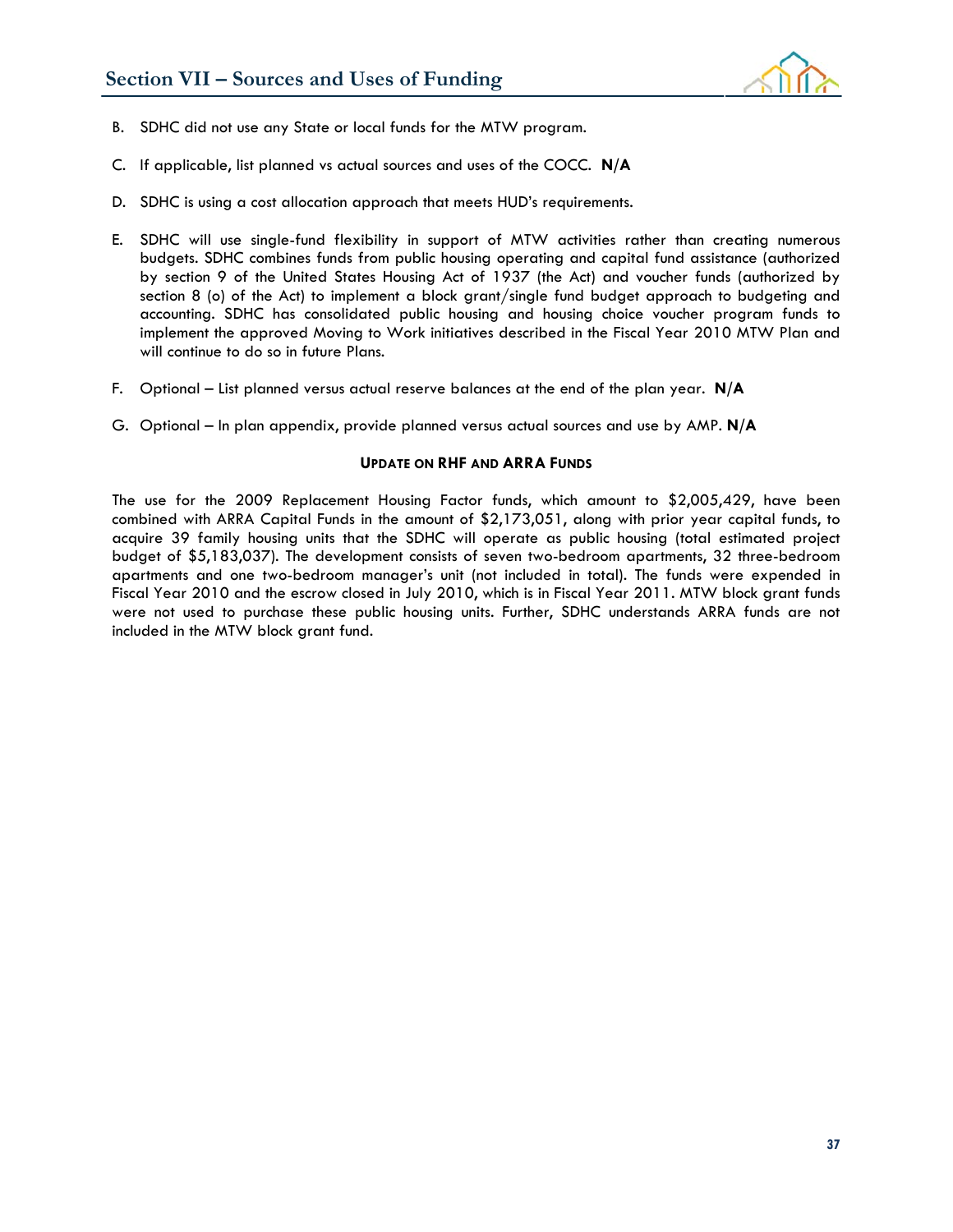

#### **SECTION - VIII ADMINISTRATIVE**

A. Description of progress on the correction or elimination of observed deficiencies cited in monitoring visits, physical inspections, or other oversight and monitoring mechanisms, if applicable.

HUD staff visited SDHC for an annual MTW site visit in March 2010. During the site visit, SDHC and local HUD personnel discussed an observed deficiency occurring during a recent HUD audit, thus resulting in a Voluntary Compliance Agreement (VCA). SDHC was in negotiations with HUD at the time concerning the reporting requirements proposed within the VCA. The terms of the VCA have since been agreed upon by both HUD and SDHC, and the agreement was executed in August 2010. SDHC is currently in the process of drafting policies and procedures required to implement the VCA and address the issues detailed in the VCA.

- B. Results of latest Agency-directed evaluations of the demonstration, as applicable. SDHC is using the MTW Annual Report to evaluate the demonstration.
- C. Performance and Evaluation Report for Capital Fund activities not included in the MTW Block Grant, as an attachment to the Report. **N/A**
- D. Certification that the Agency has met the three statutory requirements of:
	- 1) Assuring that at least 75 percent of the families assisted by the Agency are very low-income families.
	- 2) Continuing to assist substantially the same total number of eligible low-income families as would have been served had the amounts not been combines.
	- 3) Maintaining a comparable mix of families (by family size) are served, as would have been provided had the amounts not been used under the demonstration.

See Appendix A.